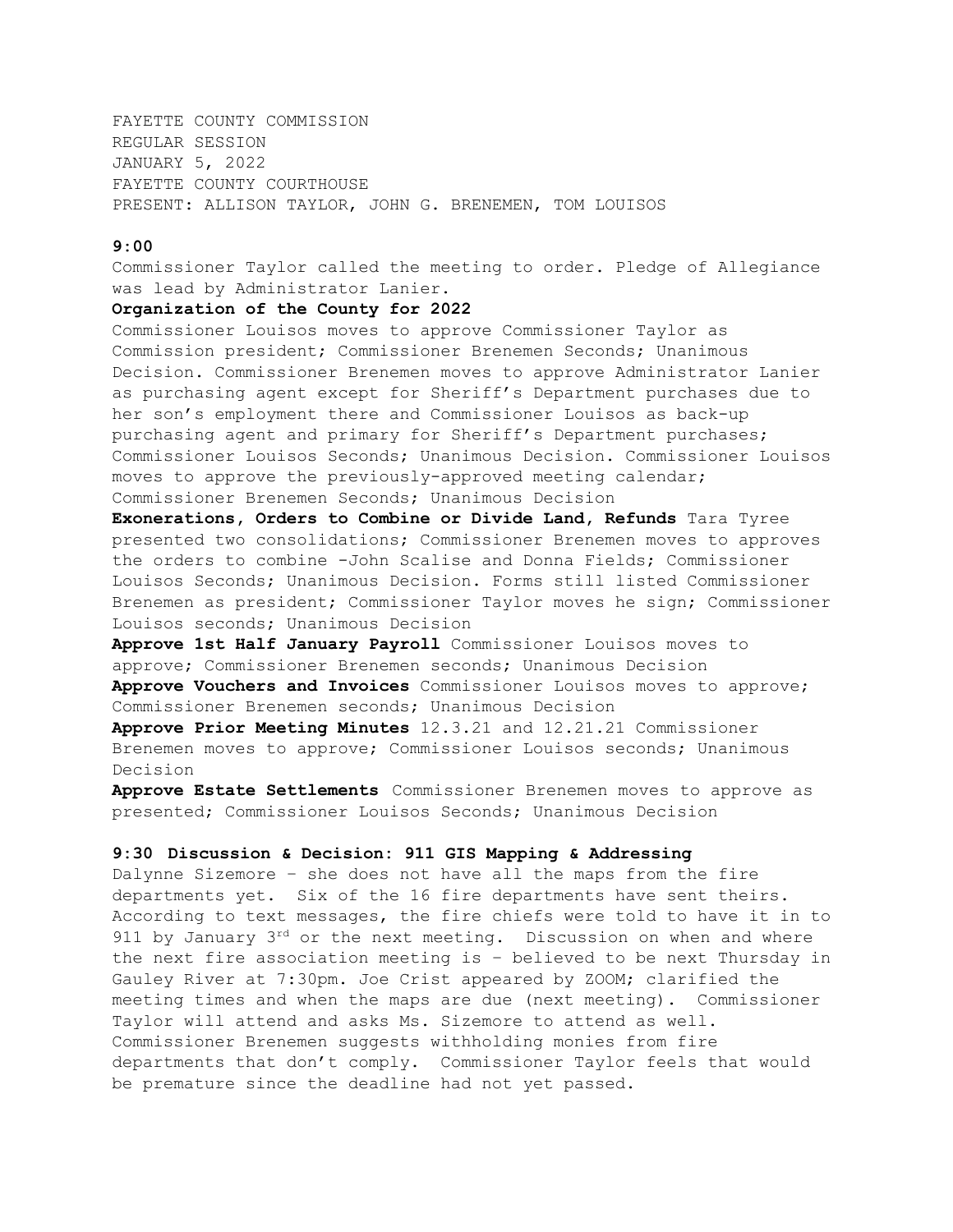### **9:45 Discussion & Decision: 911 Job Descriptions and Building an**

**Applicant Pool.** Commissioner Taylor asks that the 911 center review its job descriptions again to be more complete – asked them to send to Administrator Lanier by 1.14.22 for the 1.31 meeting; hoping to build an applicant pool. They have vacancies and applications, but had not moved through the hiring process because the 911 Center Director is out on extended leave. Commissioner Taylor directed acting 911 Center Director Tonja McMullen to review applications and interview and send recommendations to Administrator Lanier for hiring.

### **10:00 Bid Award: Meadow River Rail Trail FEMA Remediation Project**

Commission consultant Bill Hines came forward to briefly discuss the bid process; low bidder had a small math discrepancy; but otherwise meets all requirements. Commissioner Louisos moves to approve Goal Technical Bid; Commissioner Brenemen second; Unanimous Decision

# **10:15 Discussion & Decision: Bill Hines & Matt Ford; Meadow River Trail (2016 flood damages) PW 573 - Current Status and Program Options and Extension Request Letter for Approval and Signature**

Commissioner Taylor thanked Mr. Hines for getting the paperwork to the Commission in a timely manner. Actively meeting with WVDOT. Three options (type from packet). There are issues "deficiencies" in our current plans that these options help address; specifically with the timeline. Commissioners Louisos and Taylor feel Option B is more realistic in timelines. Mr. Hines said C has the appeal of cost savings. Commissioner Taylor felt there was too much bureaucracy involved in Option C. Commissioner Louisos asked if they decided on option B could it start "today" – it could. The Commission doesn't was to drag this out any more than it already has. Commissioner Louisos moves to approve option B; Commissioner Brenemen Seconds; Unanimous Decision.

**10:30 Discussion & Decision: David Altizer Re: White Oak PSD sewer Extension and PER funding from County ARPA for New Haven PSD and White Oak Projects.** David Altizer of Thompson and Litton presented his finding -the extension will add 320 customers. Adding a pump station would cost 25 million, coming back to the main station would be 21 million. Commissioner Brenemen addressed the fact the New Haven PSD actually owns the sewer rights in that area. Asks that Kenny Hines talk to the New Haven PSD about signing an agreement with White Oak. PER funding – discussing whether there could be grants – and whether the County could be reimbursed. It does seem if the County pays for these reports upfront; they can be reimbursed. Mr. Hines brought up the concept of a "forgivable loan" and wondered if that might be a possibility. Commissioner Taylor discussed an email from Jina Belcher from NRGRDA explaining a funding source from a project called Dig Deep. More discussion on timelines; Administrator Lanier wants more clarification on how these monies could be allocated then reallocated.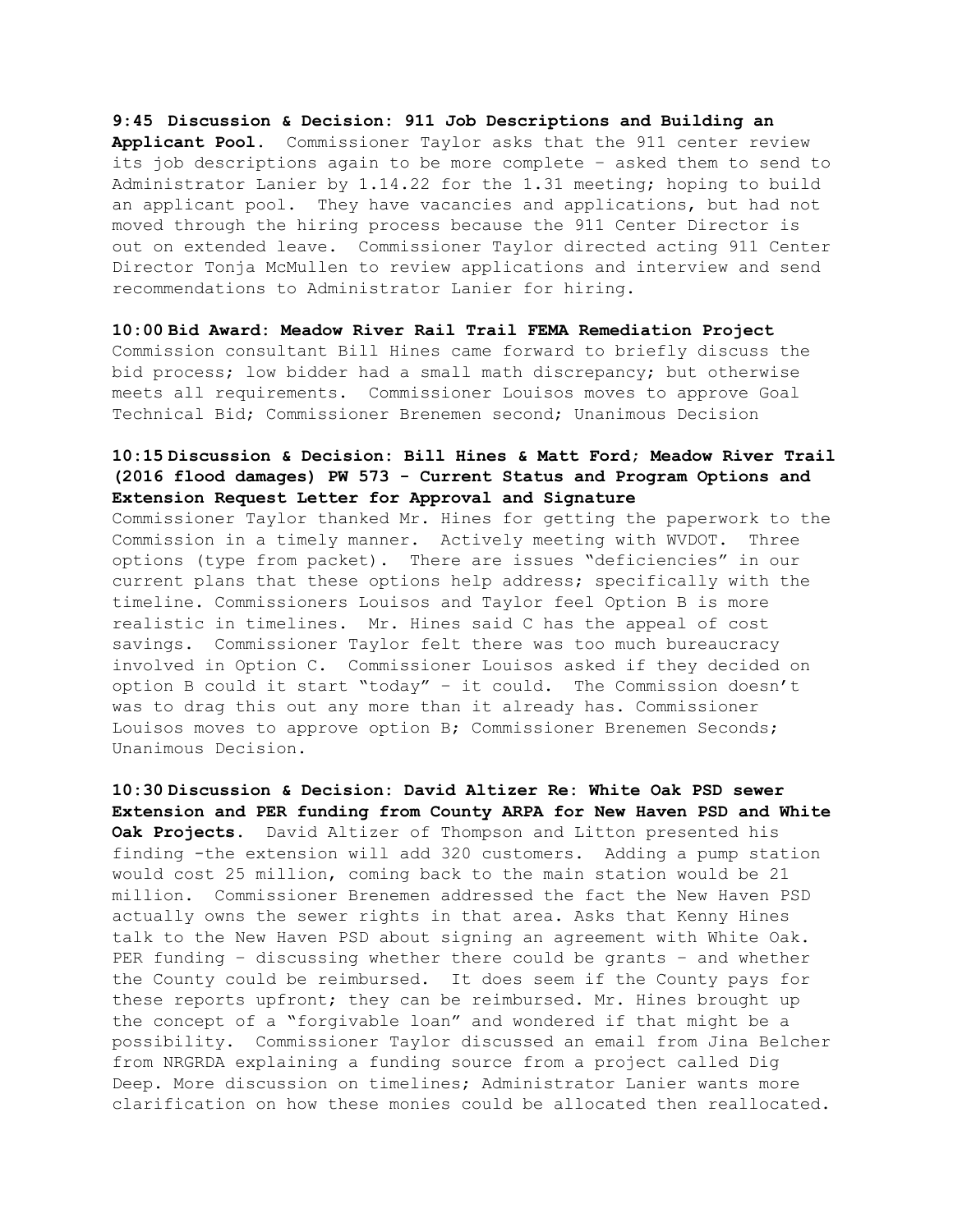Commissioner Louisos wants to get this process moving since the state is seeming to look for "shovel ready" projects to fund with its ARPA and Infrastructure monies. Commissioner Taylor reiterates that the only reason they are considering this is because of the impetus of the State allocating funds. Commissioner Louisos moves to allocate \$200,000 to fund the 5 PER reports from the County's ARPA funds at \$40,000 each; Commissioner Brenemen Seconds; Administrator Lanier asks for detailed invoices for each project to properly allocate the monies; Unanimous Decision. Commissioner Louisos asks that people present help with advocating for these projects at the state legislature.

**10:45 Discussion & Decision: Removal of Thomas Crowder Jr. as Executor of the Estate of Thomas Crowder Sr.** Phil Tissue appeared by phone; all heirs have been notified that someone else will need named administrator if Mr. Crowder is removed. Commissioner Taylor moves to approve; Commissioner Louisos Seconds; Unanimous Decision **11:00 John David: Presentation of Letter from City of Oak Hill and Submission of Requested Information from SALS** Commissioner Taylor moves to postpone until 1.31.22 meeting; Commissioner Brenemen Seconds; Unanimous Decision

**11:15 Discussion & Decision: Polling Place for Precinct 73** – polling place must be in 72, not adjacent to 73, because there isn't anywhere in 73 or 70. Commissioner Louisos moves to approve Chestnut Knob (which is in Precinct 72) as the polling place for Precinct 73; Commissioner Brenemen Seconds; Unanimous Decision

**11:30 Michael Callaghan, Re: Additional Counsel for the Environmental & Public Health Protection Unit** Michael Callaghan presented a proposed co-counseling resolution to approve additional counsel. Prosecutor Ciliberti discussed the fact that this would not cost the county additional money. Commissioner Louisos moves to approve; Commissioner Brenemen Seconds; Unanimous Decision. Adding him to the 1.21.22 agenda for an additional item. The Judge overseeing the case wants to see some of these claims settled.

**12:00 Presentation: Abbie Newell and Greg Urbanski - Fayette Trail Coalition Soft Surface Trails Plan.** Sharing their final plan with the Commission. Some federal funding made this project move along a bit faster. Ms. Newell discussed the partnerships with all the municipalities. Commissioner Brenemen asked if the projects were listed in some kind of order, Mr. Urbanski said not really, but that they were a bit of order of scope – Fayetteville Park is smallest, then Needleseye, then Fayette County Park, then Wolf Creek. This plan is a roadmap, what they would like to see, now we can look at how to fund these. Since there may other funds available for the Fayetteville Park and Needleseye, The Coalition is ready to focus on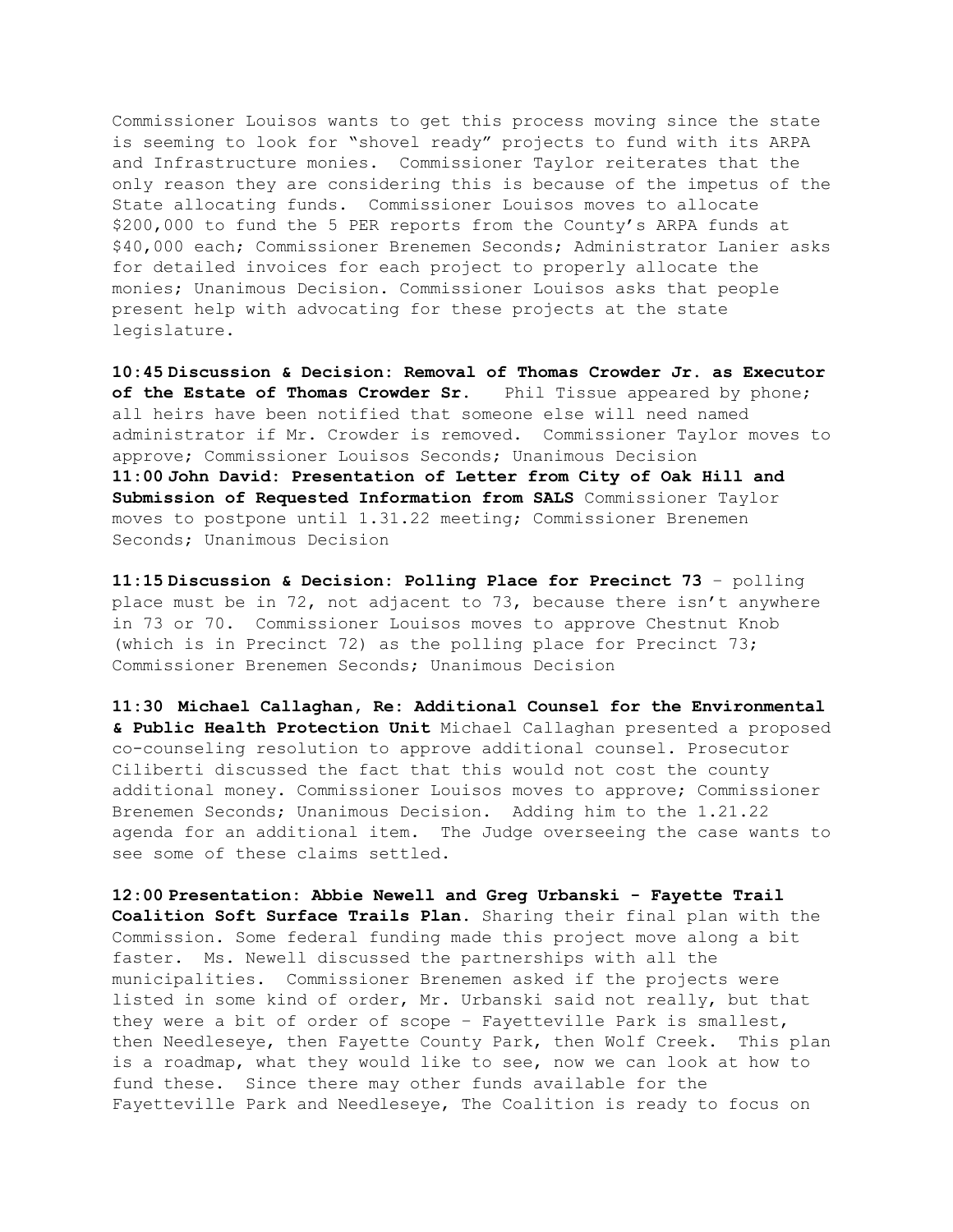the Fayette County Park. Commissioner Taylor suggested they refrain from working on the Wolf Creek Park portion due to pending litigation. Commissioner Louisos spoke to Jenna Grayson and Jina Belcher NRGRDA about another project he is working on that could benefit from a mentioned funding earmark involving the national park. Next steps would be looking at funding sources for these projects that might require a Commission match and then bidding out individual projects. Commissioner Taylor asked if this group also coordinates with the larger trail authority, and they do – their focus is different. Commissioner Louisos asked about the earmark funding and would it be wise to go ahead and fund some preliminary reports so that when this kind of earmark money becomes available again we would be ready. Jina Belcher from NRGRDA asked for Commissioner Louisos to send her any ideas of trails, she would gather some idea of costs and help write this kind of earmark request again.

## **12:30 Presentation: Tom Louisos Grants for the Rt. 60 Historic Highway & EPA Brownfields Community-Wide Assessment Grant for State & Tribes**

Gabe Pena presented via Zoom. Mr. Pena, Commissioner Louisos, and some of the mayors along Rt. 60 held a meeting in December discussing development along Rt 60. The Appalachian Regional Development Authority will have a great deal more funding to allocate than it has before, and Mr. Pena is hoping we can receive some of those funds. There have been some changes in the amounts of funding for Brownfields grants. Explained a little more about how the grant funding works – that if we are awarded this money, it is definitely allowable to use the monies anywhere in our service area. And all areas are approved by the EPA so we have no chance of using the money incorrectly. Commissioner Louisos discussed some trails he has mapped surrounding the Rt 60 corridor.

**1:00 Discussion: Tom Louisos Kayak Rentals on the Gauley River, Swiss to the New or Kanawha Rivers** removed until Commissioner Louisos requests it be added.

**Exhibit List 9:10 Ruth Lanier, County Administrator – Exhibit A**

**1. Discussion & Decision: Review & Approval of Contract 19 Resolution #14 for New Haven PSD to be paid from funds the Commission allocated to the design phase of the project.** Funds were allocated by the Commission on 11/13/2015. Commissioner Taylor asked Lesley Taylor about this; these funds were previously allocated, Region IV only asked for the monies as needed. Commissioner Louisos moves to approve; Commissioner Brenemen Seconds; Unanimous Decision

**2. Discussion & Decision: Request from Upper Kanawha Valley Strategic Initiatives Council for EDA Grant Match** Mayors Greg Ingram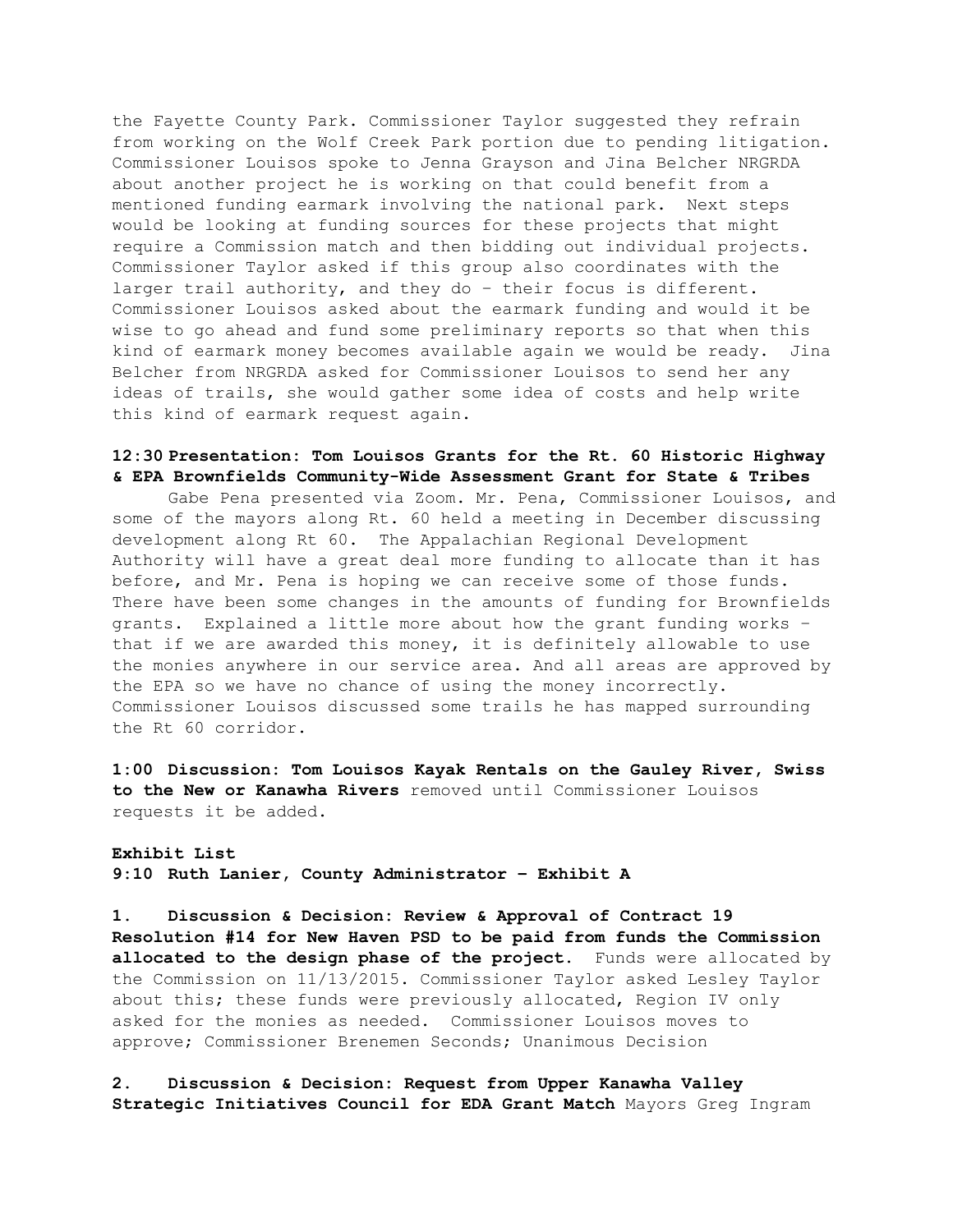and Anne Cavalier presented. UKVSIC has applied for a \$4.1 million grant. Asking the Commission for \$250,000 as a grant match for this grant (increased on the spot by Mayor Cavalier from the \$200K requested in the agenda request). The deadline is January 31, 2022. Mayor Cavalier explained some more of the grants focus on developing waking trails and park spaces. She also described some more of the projects throughout the area from various funding sources. Some of the monies are being held up by Congress. There was discussion with Commissioner Taylor about the bridge and whether a pedestrian access is planned to enable park users to enter Montgomery, Commissioner Brenemen asked about one funding source in particular because the projects seem to overlap; if funding for that project is approved, it would lower the amount of this funding. Commissioner Louisos wanted to know if the mayors had asked the Kanawha County Commission for its share; it is scheduled for the next meeting. Commissioner Louisos also discussed some previous conversations he had had with the mayors about making this more of a step project that might be less costly. Mayor Cavalier explained some of the time constraints caused by grant funding, and explained how they had removed pieces of the project already. Commissioner Taylor asked about food truck access, and they have it planned. She also asked Mayor Ingram about which project is more important this project or the Baisi center upgrade (a previous meeting item). He feels the Baisi Center might raise more revenue, but would also be more attractive for private funding. Allison Smith, extension agent from WV State University, spoke about the many opportunities going in the Valley. She feels this project could be a big draw to the Upper Kanawha Valley. They will be meeting with Kanawha County on 1.20.21, Mayor Cavalier would like for the Kanawha and Fayette County Commission Presidents to meet to discuss it. Commissioner Taylor wants to give Administrator Lanier an opportunity to look at the budget to see if we would even have these funds to allocate before reaching outside the County. Special meeting is set at 1.21.22 at 9am to discuss this.

**3. Discussion & Decision: Request from Michelle Holly for approval of temporary part-time worker Lisa Keffer in the Elections Office** Commissioner Louisos moves to approve; Commissioner Brenemen second; Unanimous Decision

**4. Discussion & Decision: Fayette County Park Sales & Use Tax Form for Approval & Signature and blanket approval to submit reports.** Administrator Lanier asked if this be approved as a blanket approval unless there are changes. Commissioner Louisos moves to approve this signature and future stamping of names; Commissioner Brenemen seconds; Unanimous Decision

**5. Discussion & Decision: Request from Angela Gerald vacancies on Board of Zoning Appeals postponed from November 17, 2021**. Commissioner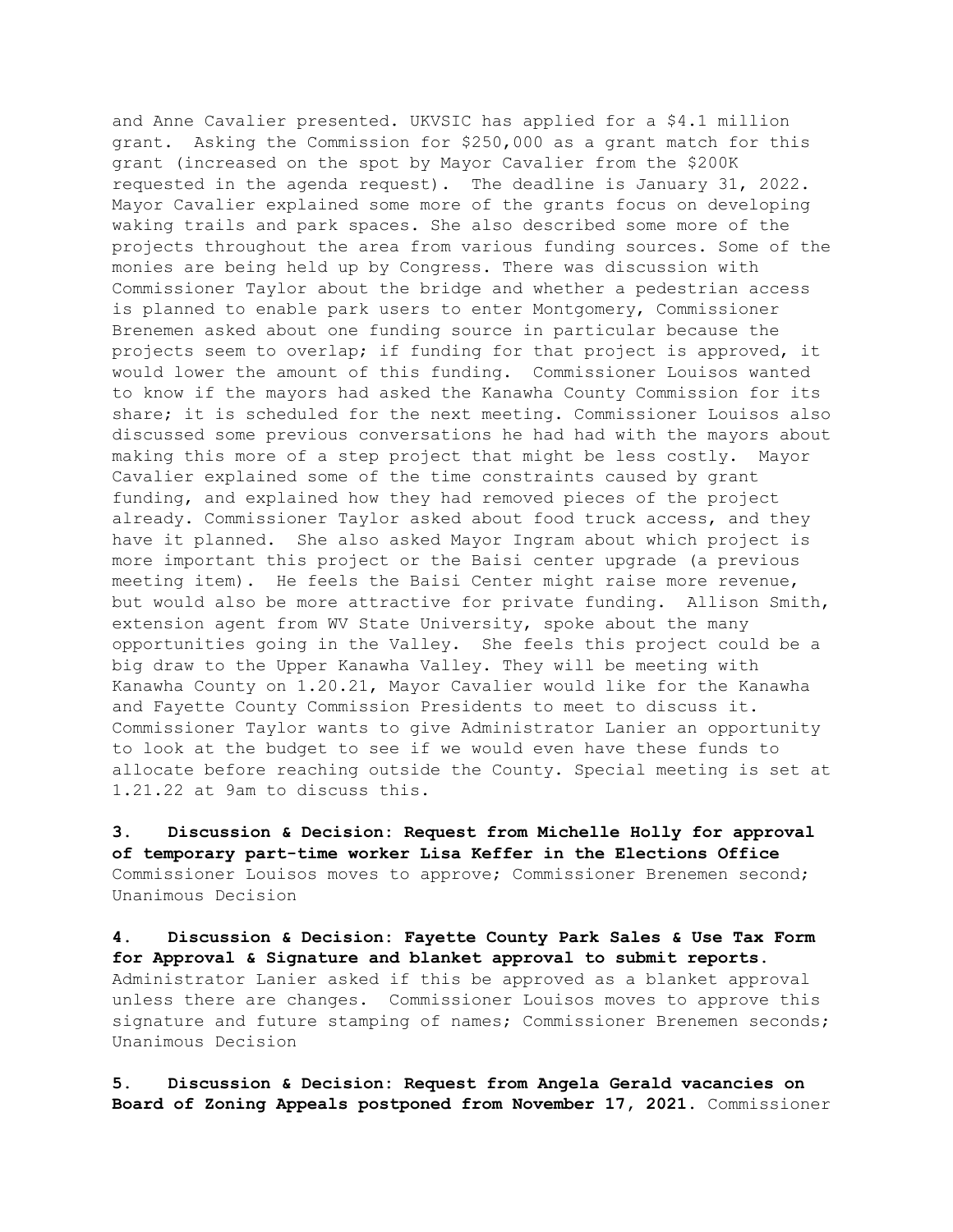Louisos moves to approve Rick Johnson for the vacancy; Commissioner Brenemen seconds; Unanimous Decision

**6. Discussion & Decision: Request from Diane Callison, Parks & Recreation Board Chairman, to appoint members to vacancies postponed from November 17, 2021** Presented a list of current members and by placing the five current applicants it fills their list with the exception of the high school student. Commissioner Louisos moves to approve all five applications; Commissioner Brenemen seconds; Unanimous Decision. Also had letters of resignation -Cliff Sullivan and Veronica Crosier. Commissioner Louisos moves to approve; Commissioner Brenemen seconds; Unanimous Decision

**7. Discussion & Decision: General agreement between the U.S. Department of the Interior, National Park Service, New River Gorge National Park & Preserve and Fayette County Commission to retain signs at the Russell E. Matthew Park I the Harlem Heights Community as part of the African American Heritage Tour** Commissioner Louisos motions to approve; Commissioner Brenemen seconds; Unanimous decision.

**8. Discussion & Decision: Request from 911 for Promotion and Pay Increase** Commissioner Louisos moves to go into executive session at 12:48 to discuss this agenda item; Commissioner Brenemen Seconds; Unanimous Decision Back from Executive Session at 1:33pm – Discussed a personnel matter

of the promotion to Shift Supervisor and salary increase to \$30,240 for Sarah Hill. Previous employee and has certifications. Commissioner Brenemen moves to approve and Commissioner Louisos Seconds; Unanimous Decision

**9. Discussion & Decision: Order setting the 2022 Mileage Reimbursement Rate per U.S. General Service Administration (GSA)** Moving from 56 cents 58.5 cents per mile. Commissioner Louisos moves to approve; Commissioner Brenemen seconds; Unanimous Decision

**10. Discussion & Decision: Resolution of Participation & Cooperation as a Certified Development Community (CDC) and naming New River Gorge Regional Development Authority as Fayette County's Local Economic Development Organization.** Commissioner Brenemen moves to approve; Commissioner Taylor asks Prosecutor Ciliberti if the County then decides to create its own EDA, could it then be named. He felt it could. Commissioner Louisos; Seconds; Unanimous Decision

**11. Discussion & Decision: GST Support Contract for Renewal**  Commissioner Taylor moves to approve Commissioner Louisos Seconds; Unanimous Decision

**12. Discussion & Decision: 2022 Budget Memo to Elected Officials**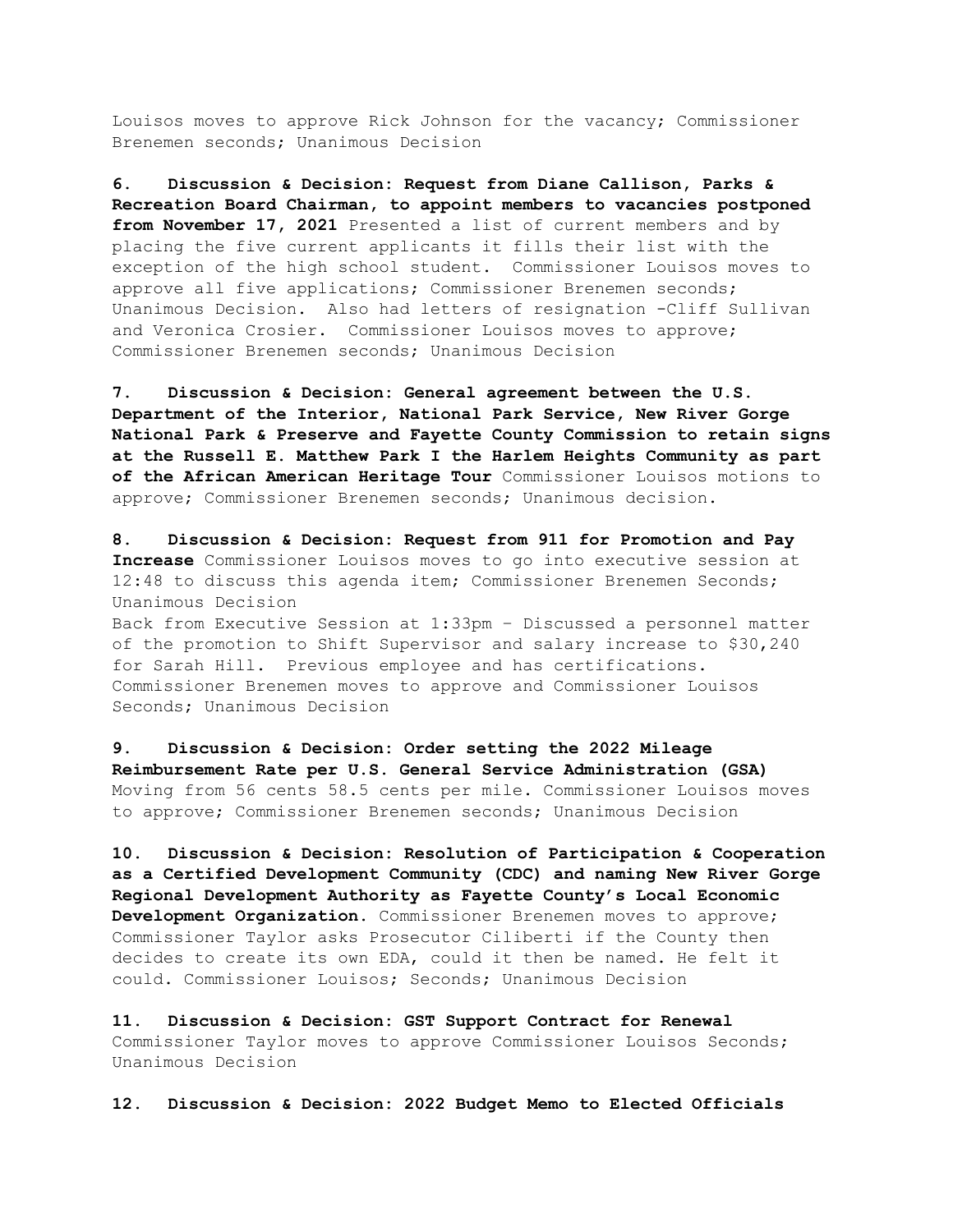Commissioner Louisos moves to approve; Commissioner Brenemen Seconds; Unanimous Decision

## **13. Discussion & Decision: 2022 Board of Equalization Letters to Prosecutor and Assessor**

Commissioner Louisos moves to approve; Commissioner Brenemen Seconds; Unanimous Decision

**14. Discussion & Decision: Memorandum of Understanding with the Supreme Court of Appeals for Family Law Judge facilities until 2026.** Commissioner Louisos moves to approve; Commissioner Brenemen Seconds; Unanimous Decision

Motion to adjourn at 1:36pm

FAYETTE COUNTY COMMISSION SPECIAL SESSION JANUARY 21,2022 FAYETTE COUNTY COURTHOUSE PRESENT: JOHN G. BRENEMEN, TOM LOUISOS, ALLISON R. TAYLOR

**To Be Approved…**

FAYETTE COUNTY COMMISSION REGULAR SESSION JANUARY 31, 2022 FAYETTE COUNTY COURTHOUSE PRESENT: ALLISON R. TAYLOR, JOHN G. BRENEMEN, TOM LOUISOS

The Fayette County Commission met in a regular session this 31st day of January 2022 via Zoom. Commissioners Brenemen, Louisos and Taylor all attended in person.

Commissioner Taylor called the meeting to order at 9:00 a.m. The Pledge of Allegiance was led by Gabriel Pena.

The Commission reconvened as the Board of Equalization and Review. First case: Mr. Larry Love, was not in attendance. Commissioner Taylor motioned to reschedule his hearing for the February 16<sup>th</sup>, 2022 meeting based on Mr. Love's request of the County Administrator. Commissioner Brenemen seconded. Unanimous decision.

Second case: Mr. Edward Garbett presented his petition, contesting the increase his property taxes given that he has not done substantial improvements to his property in the last year. Commissioner Brenemen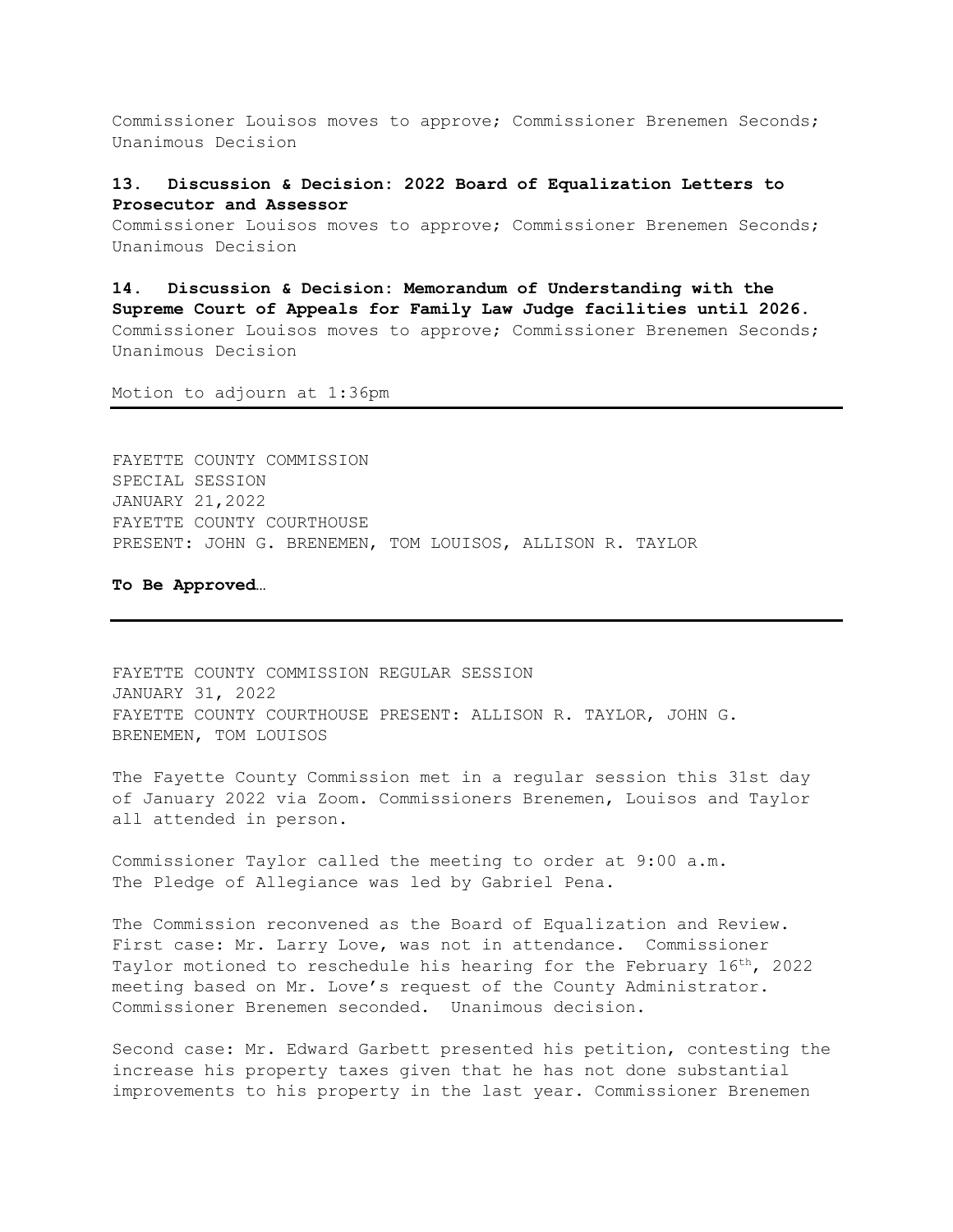asked how much his taxes were raised? Mr. Garbett responded \$350.00 or more. The Fayette County Assessor, Eddie Young was present and informed the Commission that Mr. Garbett's property value was \$55,300 for the years 2020 and 2021, then rose to an assessed value of \$82,420 for 2022. The actual taxes paid equaled \$708 for 2020 and 2021 and have been raised to \$1,053 for the 2022 year; which is a difference of \$345. The property is a 3/10-acre lot with a house located in Adena Village. Mr. Young went on to explain that values are derived using the County value, the property value is based on past and present sales in the area or comparable sales. Commissioner Taylor asked if riverfront properties are valued differently than non-riverfront properties in that area. Mr. Young replied they were and that this particular case of Mr. Garbett's property and others in the Valley saw significant increase this year because in 2020 when the schools and WVU Tech closed the assessor's office lowered the values to a difference depreciation table. Then in fiscal year 2021, there were five sales of residential real estate that were sold for more than appraised value, thus creating comparables. Everyone is Adena Village is being treated the same. Mr. Young further explained that he and his office are bound by State requirements and he must follow the guidelines set out by the State, i.e., comparable sales and current tax rates which he has no control over. Mr. Garbett is not arguing the logic, he stated that he hoped when the taxes were lowered that WV would continue to incentivize people to stay and start businesses. Raising taxes is just an added pain given the national inflation we are experiencing. Mr. Young stated he is just playing catch up, using information from fiscal year 2021 (07.02.2020 to 07.01.2021) sales, and if the info changes, then he will re-adjust rates. The real estate bubble could burst. Mr. Garbett reminded the Commission that the census data showed that Fayette County is losing people and these increases are not helping. Small towns are dying, and while he understands the logic, he does not understand what Fayette County is gaining by raising property taxes. Commissioner Louisos shared that the current Commission removed the Route 19 corridor management plan to show that it is taking action to improve things in the County but until new revenue comes, we can't do much. Commissioner Taylor further reinforced that she understands his frustration, there are applications in for broadband with the goal to bring broadband service all the way down 60; the County is using ARPA funds for infrastructure plans (water, sewer), as without the infrastructure we cannot attract businesses and grow the economy. There is a greater focus on the outer parts of the County by this Commission than any other. Commissioner Taylor motioned to take Mr. Garbett and Mr. Young's testimonies under advisement and a decision will be made on the final day of BOER, February 16th, 2022. Commissioner Louisos seconded. Unanimous decision. The BOER will reconvene on February  $4<sup>th</sup>$ , 2022.

No exonerations were presented from the Assessor.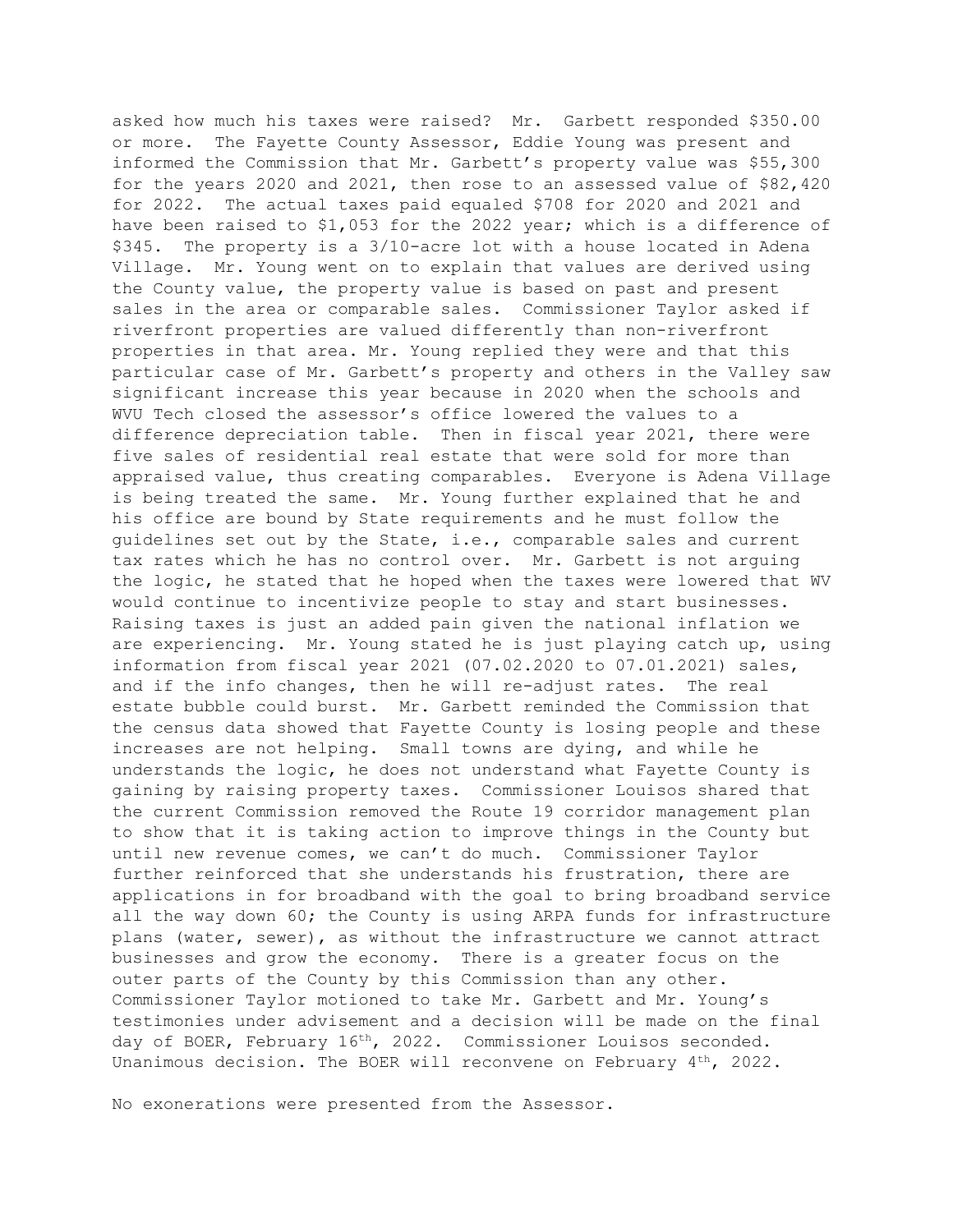Assessor presented properties to divide and combined. Commissioner Brenemen motioned to combine and divide land as presented. Commissioner Louisos seconded. Unanimous decision.

Commissioner Louisos motioned to approve vouchers and invoices and release checks with the exception of the payment to the 911 center consultant as there was an error. Commissioner Brenemen seconded. Unanimous decision.

Commissioner Taylor motioned to approve estate settlements. Commissioner Brenemen seconded. Unanimous decision.

Commissioner Taylor presented the MOU with the WV Office of Technology for State Email Service. She hopes that in a year the County will have its own server and email service. Commissioner Taylor asked Prosecuting Attorney Anthony Ciliberti if he had a chance to review the document and were there any issues? Ciliberti stated he saw no issues. Commissioner Brenemen motioned to approve the MOU. Commissioner Taylor seconded. Unanimous decision.

Letter to the WV State Tax Property Division extending permission to make adjustments until February 15, 2022. Commissioner Taylor shared that she had the letter revised to include more restrictive language, and PA Ciliberti stated he agreed with the revision. Commissioner Louisos motioned to approve the letter with the revision. Commissioner Brenemen seconded. Unanimous decision

Presentation of Foremost Insurance Co. Flood Insurance Policies expiring February 16, 2022 for 461 Laurel Creek Cut Off Rd, Fayetteville; 469 Laurel Creek Cut Off Rd, Fayetteville; and 547 Shelter Rd., Fayetteville. Commissioner Taylor shared that this is flood insurance coverage for the animal shelter expiring next month leaving the County uninsured. Commissioner Brenemen motioned to approve the policy. Commissioner Louisos seconded. Unanimous decision.

Tiffany Cottle presented via zoom the request for signatures on the exhibits associated with the Hazard Mitigation Federally-Assisted Acquisition Project for Kim R. & Kathy M. Eades and The Loup Creek Volunteer Fire Department, Inc., a WV Corporation. These have been open since the 2016 flood and it was not initially detailed that exhibits needed to be included with the corresponding deeds. Prosecuting Attorney Ciliberti stated that if they were not recorded with the deed originally, then it is necessary to rerecord the deed as a deed of correction. In doing so, mentioning that the exhibits were not attached and that the purpose of the deed of correction is to add the exhibits to the deed. These exhibits place restrictions on the property so they must be signed by the grantor. Commissioner Taylor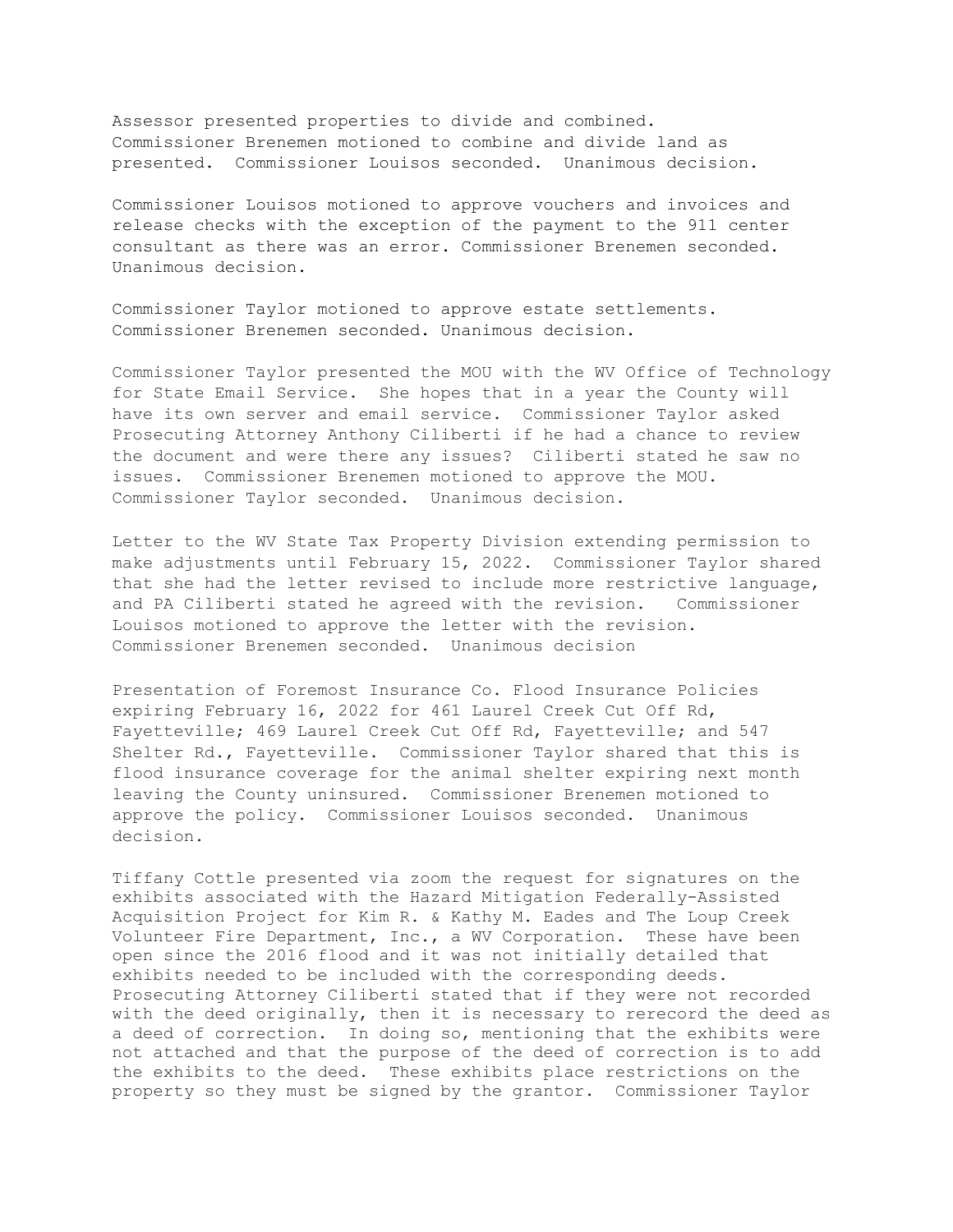recommended that the Prosecuting Attorney reach out to the original lawyer who created the deeds -Mr. Blankenship and settle this, and any others that may have errors. Commissioner Louisos seconded. Unanimous decision.

Request for White Oak PSD to reappoint Michael Whisman, II to the PSD Board, term to expire January 1, 2028. Brenemen to motion to approve the request. Commissioner Taylor seconded. Unanimous decision.

John David, SALS presented a letter from the City of Oak Hill and submission of requested information from SALS. Commissioner Taylor asked if there is a specific grant that SALS is looking for support on at this time. Dr. David replied: no, I am here to speak to the City of Oak Hill's request of the Fayette County Commission (FCC) regarding replacing the roof on the SALS building in Oak Hill. Commissioner Louisos inquired what funding the City of Oak Hill committed to? Dr. David responded: nothing yet, its support will be contingent upon what the FCC commits and that the code enforcement officer has access to the property which the officer has had had since the beginning. Commissioner Taylor replied to Dr. David that the Commission is not currently hearing any requests from community members for ARPA funds. She inquired what the estimate for the roof was? Dr. David informed the Commission the estimate is approximately \$70,000 for the roof over the gym, and that it is a 911 emergency center, on the national registry of places, and SALS invested \$100,000 in a sprinkler system for the first floor only. They are doing their best to keep the building in good condition. Commissioner Taylor wanted to know if SALS has applied to any historic building revitalization grants? Dr. David said: yes, we have applied but have not been accepted. Commissioner Louisos asked if SALS has any funds in their accounts to do this work? Dr. David replied that most of their funds are restricted and are used for programming. They are operating on fumes right now, so no, we do not have funds to do the proper roofing work. Commissioner Brenemen asked if SALS received any money from the County for the sprinkler system? Dr. David confirmed that yes, a few years ago they received a helpful but modest amount from the county \$5,000- 10,000, thank you. Commissioner Brenemen further inquired whether SALS has the official Red Cross approval paperwork certifying the building as an emergency shelter? Dr. David assured the Commission he could provide the paperwork if needed. Commissioner Taylor would like to see that as the county EMS center believes the building is certified as a warming center and not a true emergency shelter. Dr. David, responded that they have documentation stating that is it a full emergency shelter. Commissioner Taylor wanted to know whether they have been open during these winter storms or not. It was stated that when they are requested, they open, but they cannot recall the last time it had been requested. In addition, the Oak Hill Fire Department has a key to use the building whenever needed.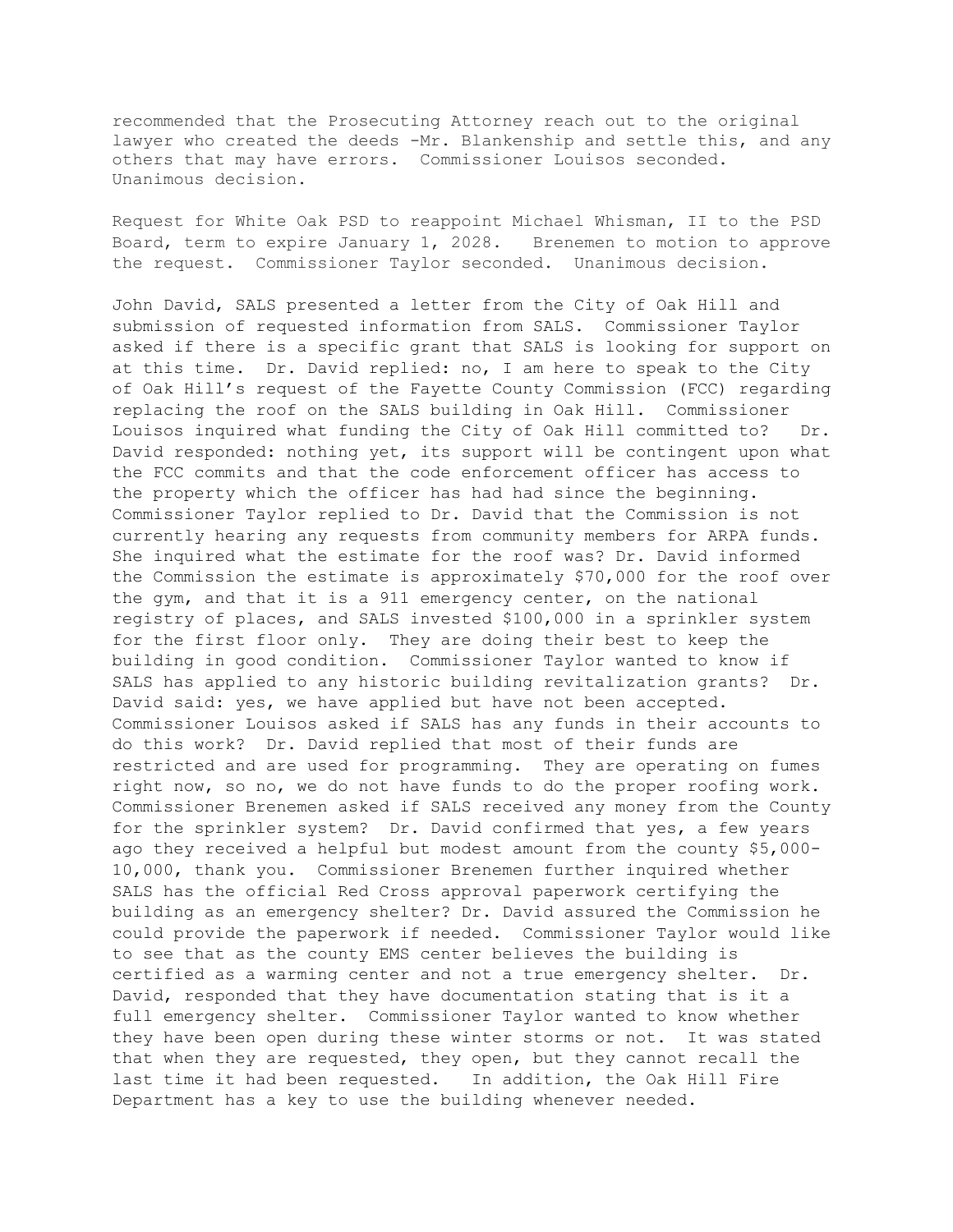Commissioners Louisos and Taylor recommended that SALS fills out the County ARPA funding request that is hosted on the FCC website and then the Commission will evaluate SALS' request along with all other community requests. Dr. David understood and will look into that form, he wanted to note that SALS will provide labor as an in-kind match for grants. As a reminder to SALS for future meetings and grants, Commissioner Taylor shared with Dr. David that the commission needs information on each specific grants and cannot give blanket letters of support as they may have received in the past. They must get on agenda and go through the proper process like everyone else.

County Clerk Michelle Holly presented the ballot of commissioner names. Each election year, the County Clerk's office appoints the office of ballot commissioners, these officers ensure that election information is posted properly and properly certifies the ballots post-election. The parties that are able to nominate officers are the parties that received the top two highest number of votes in the previous election. Both parties appointed people: Democratic party appointed Jack Thompson and the Republican party appointed Joseph Re. The ballot drawing will be held on February 22, 2022. Commissioner Taylor inquired whether there could or will be substitution given COVID and increased absences of people. Ms. Holly was not aware of any substitutes but would look into it.

Discussion of the notice of change of polling place: moving Valley early and Election Day voting for precinct 47 to Montgomery Community Center 612 3rd Ave, Montgomery due to construction at current Montgomery City Hall. Commissioner Taylor's main concern is that the notice details whether the change is for just the primary or for both the primary and general elections. She thinks it should be the same place this year to avoid confusion. Ms. Holly agreed, and added that signs will be hung at the former place directing people to the new place to ensure people go to the correct place. Commissioner Louisos motioned to clarify both early and election day voting in the notice. Commissioner Brenemen seconded. Unanimous decision. In closing, Ms. Holly reminded the Commission that the County has to publish all precinct information and early voting locations, she is hoping that one publication can serve both needs.

Commissioner Taylor motioned for the Commission to postpone the 911 job description agenda item to the February 10<sup>th</sup>, 2022 meeting. Commissioner Louisos seconded. Unanimous decision.

Commissioner Taylor motioned to postpone the discussion by Mr. Phil Tissue for the estate of William Claggett Price to the February  $4<sup>th</sup>$ , 2022 meeting. She recommended that the Fayette County Prosecuting Attorney reach out to Mr. Tissue to see if the Commission needs to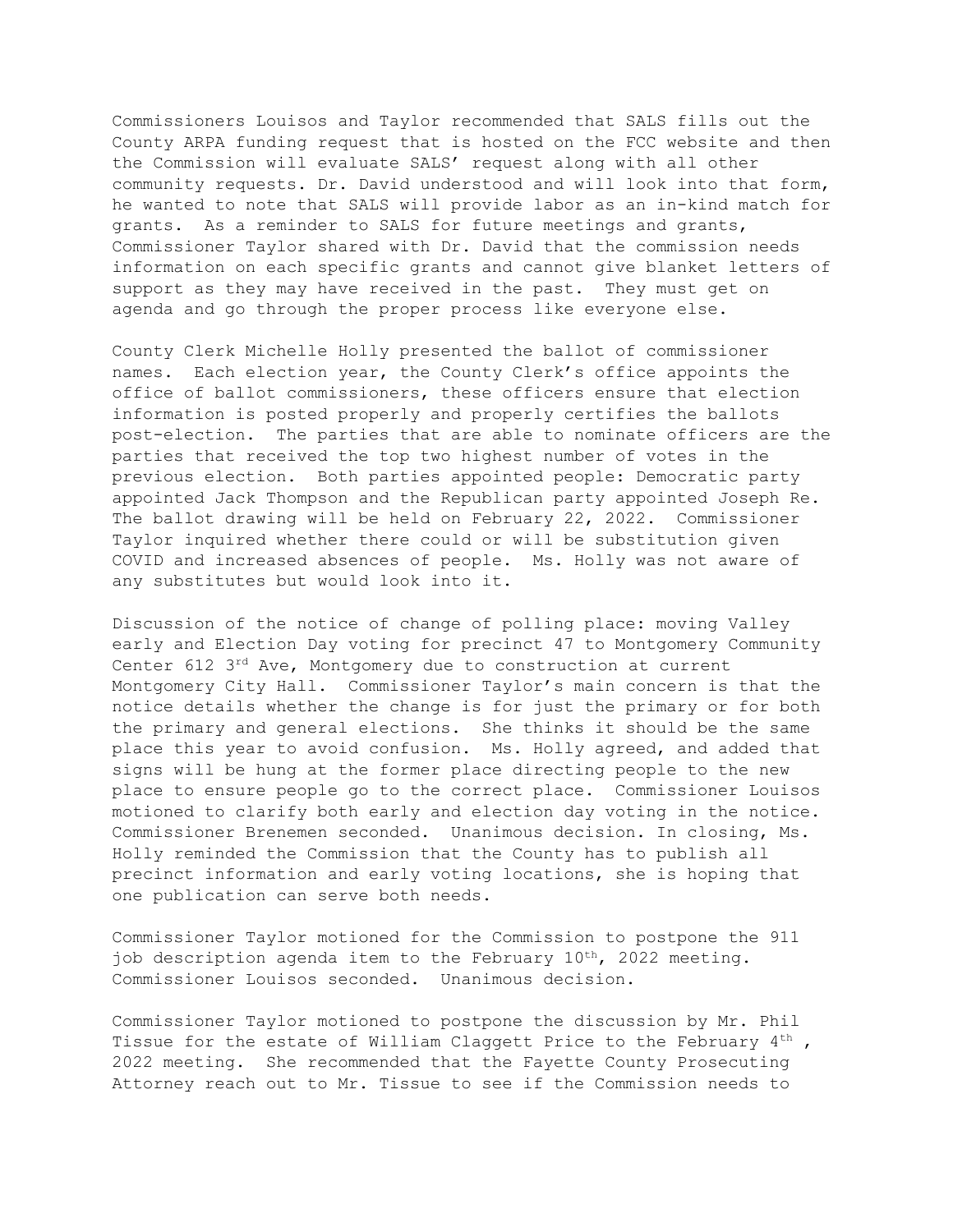sign the documentation because she believed it did not. Commissioner Brenemen seconded. Unanimous decision.

Mr. Nick Mooney presented an update on grant application processes and results of grant applications submitted by Region IV for the Midland Trail Community Center. During the 2021 grant cycle they were not approved but are looking forward to grants in the 2022 cycle and wanted to present updated information to the commission. The Midland Trail Community Center serves the greater Midland Trail, Gauley Bridge, Alloy, Falls View, Danese, Meadow Bridge, Mount Nebo, and Mount Lookout areas. Programs that they provide are: -youth sports -football and cheer (200 kids); basketball (150 kids), Little league (225 kids); wrestling (50 kids); and soccer will be coming soon. In addition to youth sports the facility provides open batting cages that are available to the public; fields for travel baseball and softball teams; conference space for Girl Scout meetings, ministrybased programs, Fayette County Teen Court, Active Southern WV programming, and other meetings and/or parties. This facility really helps support community development and on game days helps the local businesses with the influx of people coming into the area. Fees charged for the space are \$25 per hour, however it costs \$74 per hour to open the building so they are running at a deficit. They manage \$6,000 a year in scholarships to really give kids great opportunities in sports and academics. Future projects the Midland Trail Center are hoping to take on are to provide a trailhead parking to facilitate walking trails from Hawks Nest and finalize decisions whether they will improve or demo the classroom building. There are plans to make a greater push for membership to raise funds for problems the group faces. Currently a membership is \$50/year but they need more members for this to sustain the Center. The challenges for the space are the extremely high heating/cool bill and relative building maintenance on an old school building. The center has lost \$12,000 a year in revenue due to ending the relationship with the Fayette Board of Ed. Because of this the Midland Trail Center will now have additional space to provide for future revenue generation if they maintain the building and do not demolish it. The same resources are tapped over and over again in this community so Mr. Mooney is really trying to think outside the normal entities. One planned grant is the Small Community Block Grant for emergency shelter designation, prevention of future flooding, and handicap access improvements. This application will be submitted shortly. They are in great need of a generator and a HVAC system; any applicable grant funds would go directly to this. Currently uses a waste oil boiler and even that doesn't cut costs enough as it is a huge space to heat. Commissioner Louisos stated that he will try to provide any oil he can to them. They will also submit an ARPA application to the county to be reviewed with other community applications. Commissioner Brenemen suggested they work with Kevin Walker at the county 911 center to see if he is aware of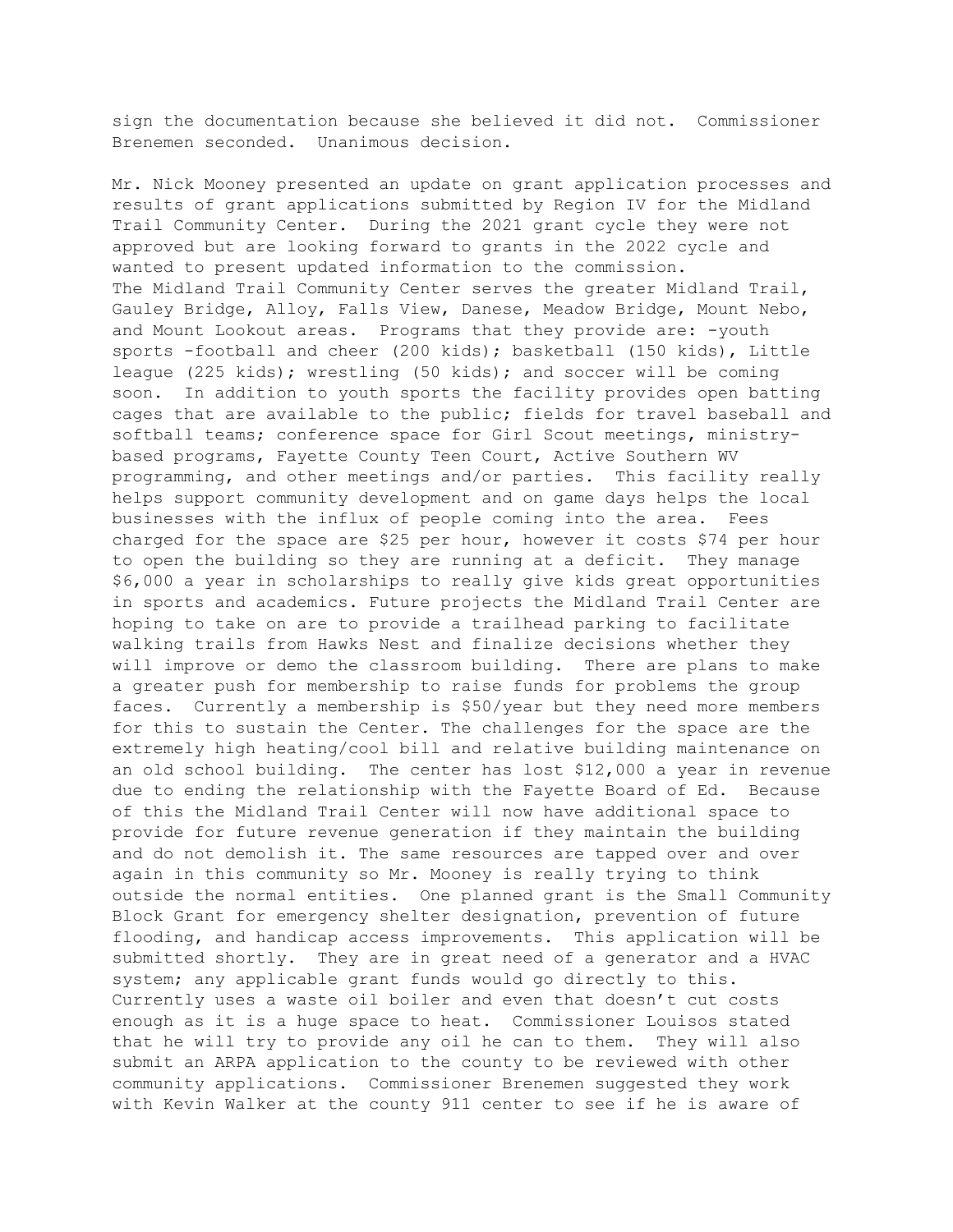any grants for generators. Reaching out to the tourism department and county resource coordinator's office to see what these offices could do to help was also mentioned by Commissioner Brenemen.

Commissioner Louisos motioned to adjourn the meeting. Commissioner Taylor seconded. Unanimous decision.

The meeting was adjourned at 11:10am.

FAYETTE COUNTY COMMISSION SPECIAL SESSION February 4, 2022 FAYETTE COUNTY COURTHOUSE PRESENT: JOHN G. BRENEMEN, TOM LOUISOS, ALLISON TAYLOR

### **8:00 Pledge of Allegiance** lead by Clerk Holly

**Board of Equalization & Review Mineral & Industrial Hearing** – Convened at 8am; No one appeared. Commissioner Taylor stated the Board will reconvene on February 16.

**8:15 Exonerations, Orders to Combine or Divide Land, Refunds - Eddie Young –** Assessor Young presented one combination of property. Sharon Walters to combine two pieces of her own property. Commissioner Taylor moves to approve; Commissioner Louisos  $2<sup>nd</sup>$ ; Unanimous Decision

**Approve Vouchers & Invoices** – N/A.

**Approve Prior Meeting Minutes** – 11.17, 11.22, 12.15, 1.5 Commissioner Louisos moves to approve; Commissioner Brenemen  $2<sup>nd</sup>$ ; Unanimous Decision

**Approve Estate Settlements** – N/A.

**8:30 Discussion and Decision Purchase Requests for Farm** – no discussion or decision necessary; item removed.

**9:00 Discussion and Decision: Meadow River Rail Trail** Matt Ford presented. Chapman Technical has a "master" contract that incudes all the FEMA required clauses; no money involved. Also had two other contracts for consideration. Matt Ford felt everything was going smoothly.

Consider Engineering and Construction Services Contract Signing (Master A&E Services Agreement) -Roger from Chapman Technical

Consider signing contract with Goal Technical, L.L.C. for FEMA Repair

Consider scope of work and fee proposal for bidding and construction services for Russellville Bridge. Roger from Chapman Technical presented. Putting our bids for a pre-constructed bridge has pros and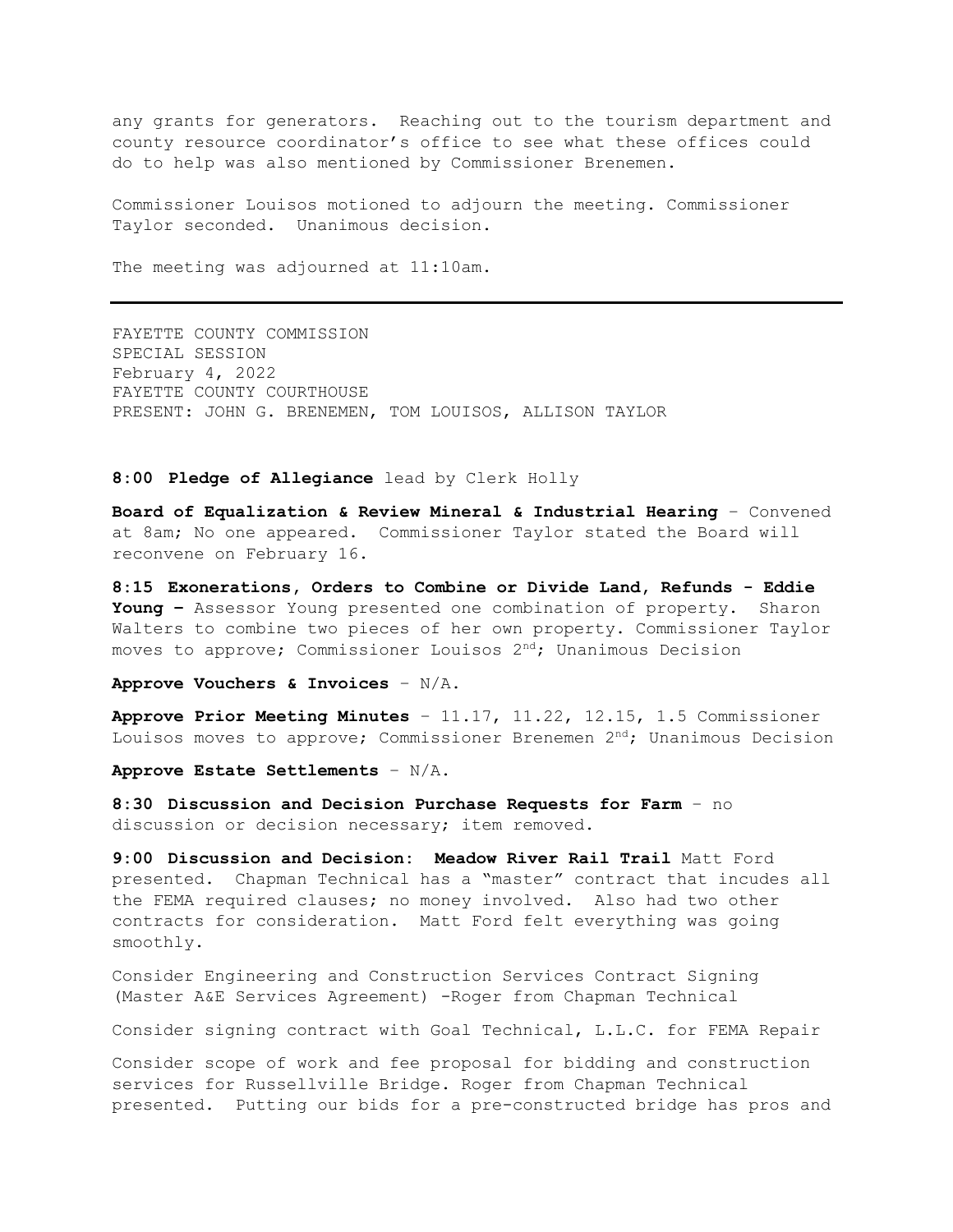cons; get a lot of bidders, but not ones necessarily experienced in building these types of structures. The bid proposal therefore contains many contingencies. He isn't sure about the bid qualification for FEMA.

Bill Hines, consultant for the project, was present and asked for clarification on what exactly was voted on at a previous meeting – to ask for construction bids or to direct hire Chapman Technical. Bid Construction. FEMA does allow some qualifications in the bidding process. Mr. Hines felt the County could restart the 5G process is they wanted (to bid and hire an engineering firm), but he is worried about the time it would take. 5G is the state code that governs the procurement and construction of bridges and other architectural items. Mr. Ford felt these processes could be concurrent – bids can go out for the Russellville Bridge while a RFQ could go out to start the 5G process. Mr. Kennedy asked if that invalidated Chapman's contract. It does not necessarily do that, but Mr. Kennedy feels that if another engineering company is chosen it would delay the project. Mr. Hines agreed. Commissioner Louisos asked if that would cause problems, Mr. Hines answered it could. Commissioner Taylor asked what Goal Technical was hired to do – current FEMA repairs. She tried to clarify what was needed from the Commission – the FEMA repairs and whether to repair the bridge or choose an alternate route. Prosecutor Ciliberti discussed his concerns with the draft contracts. He is not fond of required arbitration or the language within the contract that could change the price of the contract. Concurrent discussions between Matt Ford and Commissioners and Prosecutor Ciliberti and Mr. Kennedy concerning the contracts at hand.

Commissioner Taylor asked for concrete next steps. Commissioner Brenemen discussed his experience with RFPs from a contractor's perspective.

Goal Technical Contract – Mr. Kennedy is going to answer Prosecutor Ciliberti's questions by email. One issue is an invalid contractor's license. Mr. Ford suggests that Chapman Technical take the contract back, address the Commission's concerns, get all documentation reviewed then place it on the agenda. Commissioner Taylor requests that they follow the deadlines the Commission has set for documentation for meeting. Prosecutor Ciliberti is mainly concerned with the opportunities of the contractor to charge more money. Everything will get reviewed and placed back on the agenda 2.16.22.

Russellville Bridge – Mr. Ford explained some options. His concerns are whether the DOT properly followed the 5G process in choosing Chapman to oversee this whole project so the conservative route is for Fayette County to do its own 5G process. DOT has its own process for choosing contractors that they say follow 5G process. The question is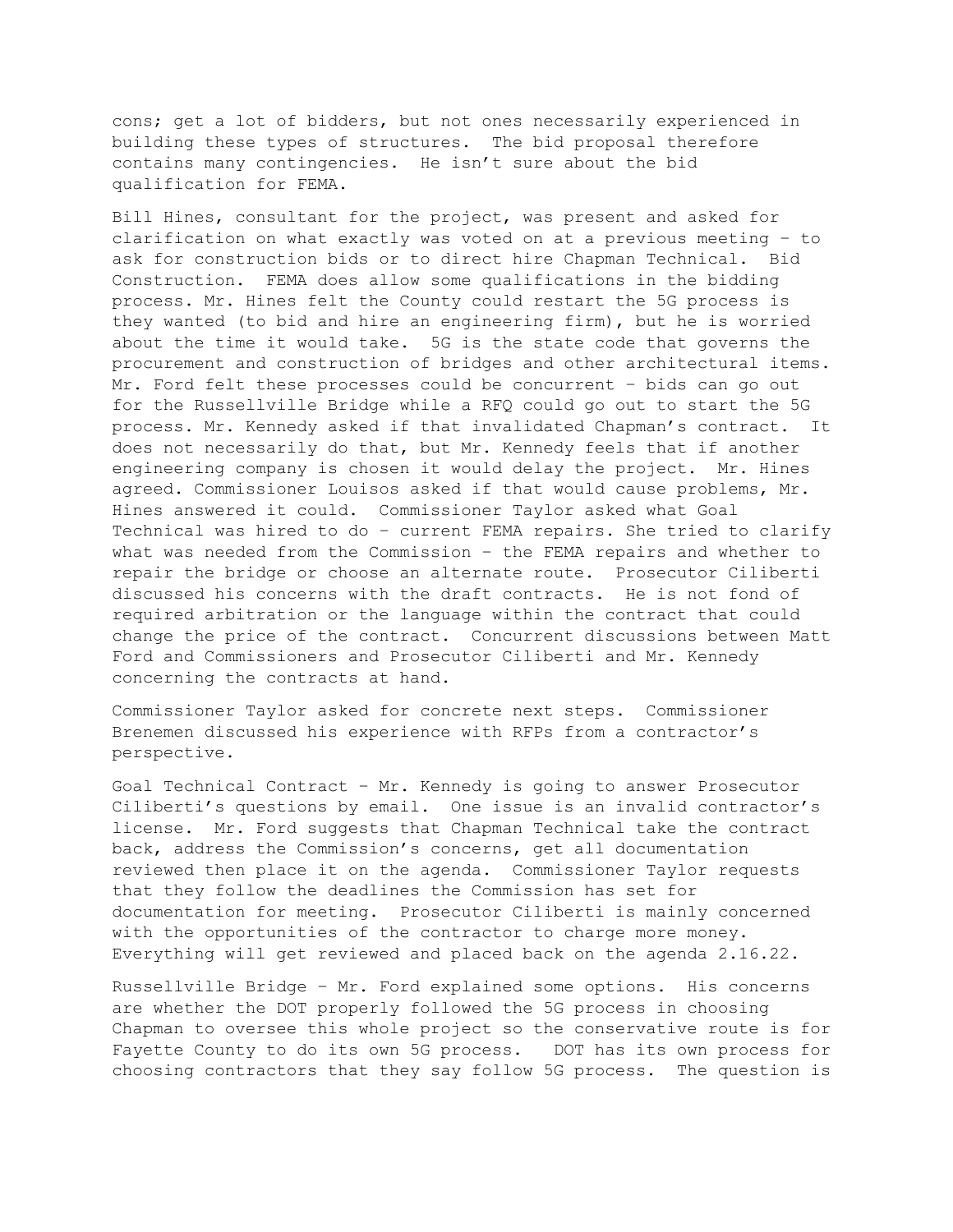does Fayette County want to rely on the DOT's process or do they want to do it themselves.

Commissioner Taylor clarifies how she sees the issues – If we build the bridge and who builds it. And if they do build the bridge; is there any reason to not trust the DOT's process to select Chapman. Mr. Ford and Mr. Hines did not have concerns, but thought the FCC had concerns. Commissioner Taylor asked what is the status on the County's request for an extension from FEMA – very close; waiting on one piece of documentation.

Mr. Ford gave his suggestion: Bid out the construction on the bridge to see some costs then decide whether to build the bridge. There are issues doing the alternate route that would majorly delay the project. There are also major delays involved with the SOQ process. Mr. Kennedy suggests to bid out the bridge (even though it may cause some questions with FEMA). Consensus is to bid out the bridge.

Administrator Lanier states the Commission cannot sign these documents because they weren't received in time. Mr. Ford will find the specific documents needed for Commission review.

Commissioner Taylor asked for the scope of the master agreement. This agreement is required documentation for any kind of work to be done. It would currently cover their supervision of the Goal Technical Contract, and would extend to cover them for the bridge replacement if Chapman if chosen. Also called Minimal Contract Clause. Commissioner Taylor asks that it be placed on the 2.16.22 meeting.

Commissioner Taylor moves to postpone this until 2.16.22 meeting; Commissioner Louisos 2nd; Unanimous Decision

Commissioner Louisos moves to adjourn at 9:45; Commissioner Brenemen 2 nd; Unanimous Decision

FAYETTE COUNTY COMMISSION SPECIAL SESSION February 10, 2022 FAYETTE COUNTY COURTHOUSE PRESENT: JOHN BRENNEMEN (attending via Zoom), TOM LOUISOS, (attending via Zoom) ALLISON TAYLOR

## **9:00 AM Pledge of Allegiance:** Led by Commissioner Taylor.

Commissioner Taylor announced that due to the illness, she will make a motion at the end of the meeting to move all non-essential business to a special meeting on February 23, 2022.

**Board of Equalization and Review:** Nothing to present. Commissioner Taylor stated the Board would reconvene on February 16, 2022.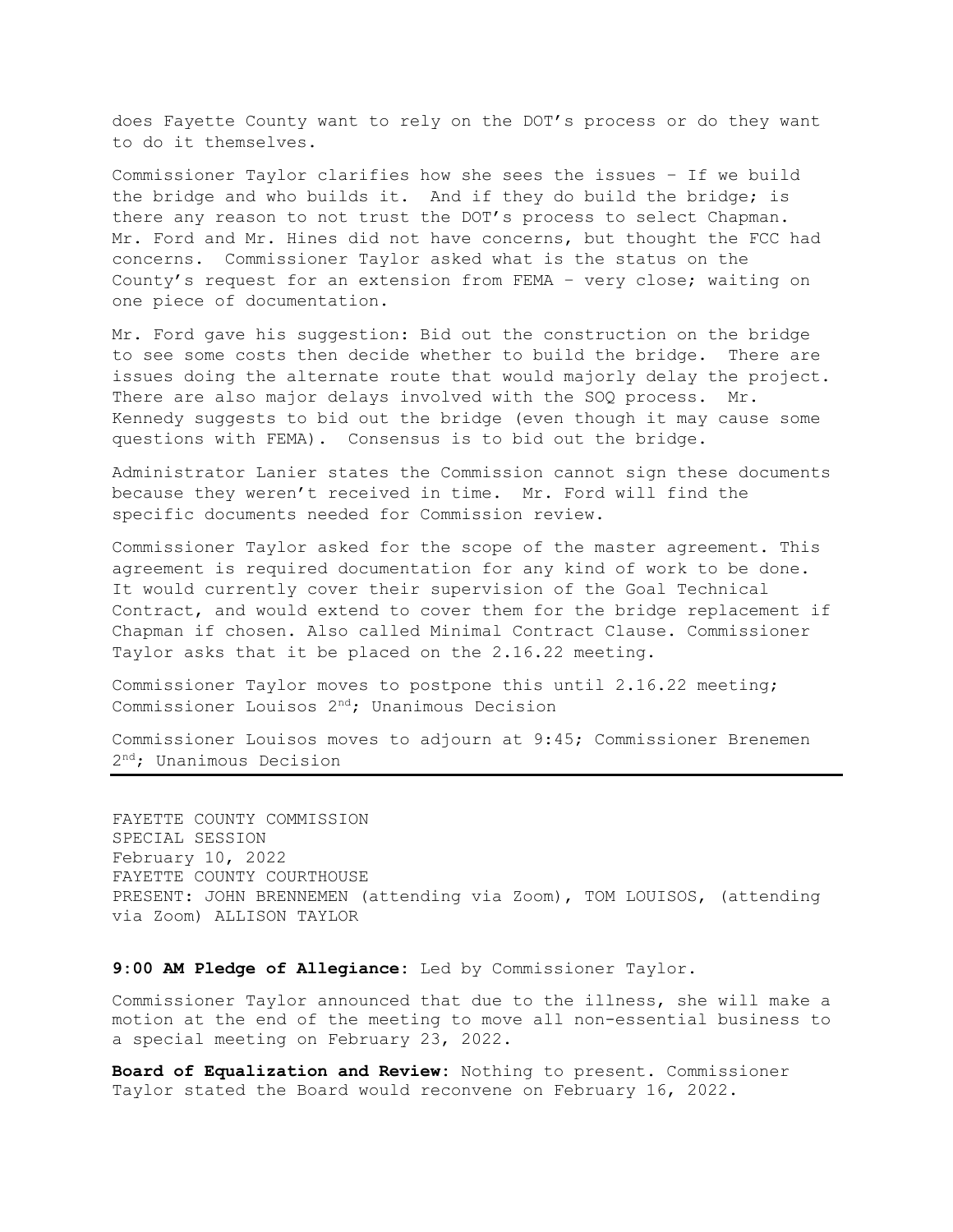**Exonerations, Orders to Combine or Divide Land, Refunds-Eddie Young**  None.

**Approve 1st Half February Payroll:** Commissioner Taylor moves to approve 1st half February payroll. Commissioner Louisos seconds. UNANIMOUS DECISION

**Approve Vouchers and Invoices:** Commissioner Taylor moves to approve vouchers and invoices. Commissioner Louisos seconds. UNANIMOUS DECISION

**Approve Prior Meeting Minutes:** Moved to next meeting.

Ap**prove Estate Settlements:** Commissioner Taylor moves to approve the estate settlements of Daniel Allen Dobbs, Bobbie Lee Eder, Charlotte Snyder Frisby, William S. Greiner III, Jessie Oliver Parker, Linda Lou Shieler, and Zella Madge Weeks. Commissioner Louisos seconds. UNANIMOUS DECISION.

#### **9:05 Ruth Lanier-Exhibit A**

**1. Discussion & Decision: 911 Deputy Director Job Description:** (moved to February 23, 2022).

**2. Discussion & Decision: Shooting Range Letter for Senator Baldwin:**  Commissioner Taylor moves to approve the Shooting Range Letter for Senator Baldwin. Commissioner Louisos seconds. UNANIMOUS DECISION.

**3. Discussion & Decision: Letter to Fayette County Board of Education Re: Boomer Ballfield Transfer:** (moved to February 23, 2022).

**4. Discussion & Decision: Letter to State Leaders Regarding County Growth** (moved to February 23, 2022).

**5. Discussion & Decision: Department of Justice FY 2021 Grant Form for Signature:** Commissioner Taylor moves to approve signing the grant form. Commissioner Louisos seconds. UNANIMOUS DECISION. County Administrator, Ruth Lanier explains that Commissioner Brenemen will have to sign the form since it deals with the year 2021. Commissioner Taylor asks Commissioner Brenemen if he will give his approval for his signature to be stamped on the form. Commissioner Brenemen agrees.

**6. Discussion & Decision: Letter of Support for the Good Jobs Challenge Southern West Virginia Multi-Region Fiber Training Project:**  Commissioner Taylor moves to approve the letter of support. Commissioner Brenemen seconds. UNANIMOUS DECISION.

**7. Discussion & Decision: Appointments to URA:** (moved to February 23, 2022).

**8. Discussion & Decision: Appointment of PJ Stevenson as Vendor Representative on Bridge Day Commission:** Commissioner Taylor moves to approve the appointment of P.J. Stevenson who already participates on the Bridge Day Commission. Commissioner Louisos seconds. UNANIMOUS DECISION.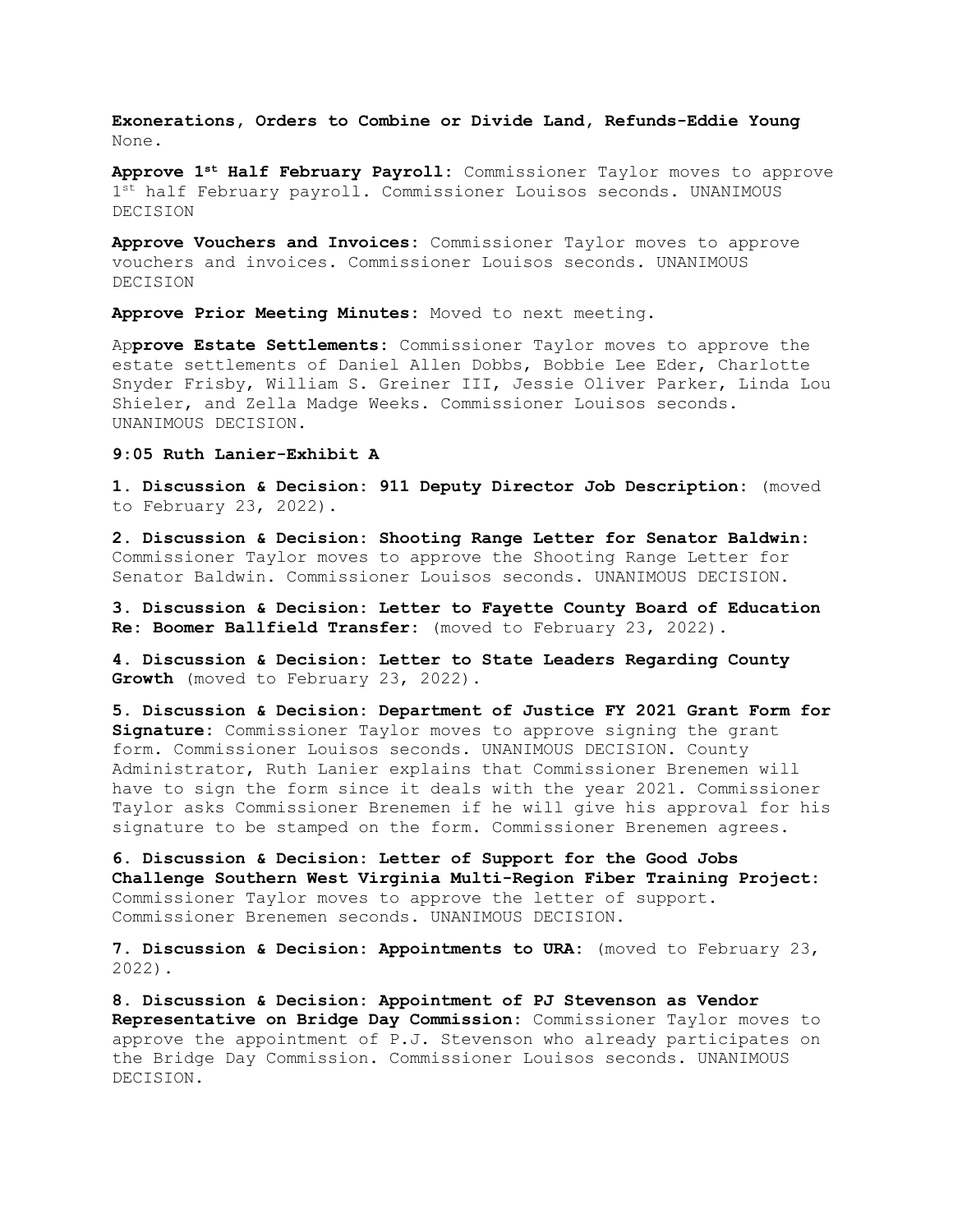**9:30 Budget Presentation: Deborah Hendrick, Circuit Clerk** (moved to February 23, 2022).

**9:45 Budget Presentation: Anthony Ciliberti, Prosecuting Attorney**  (moved to February 23, 2022).

**10:00 Budget Presentation: Mike Fridley, Sheriff** (moved to February 23, 2022).

**10:30 Budget Presentation: Brian Sparks, WVU Extension Office** (moved to February 23, 2022).

**11:00 Page Kincaid PSD-update on reimbursement** (moved to February 23, 2022).

**11:15 Discussion & Decision: 911 Starting Pay** (moved to February 23, 2022).

**11:30 Kevin Walker & Phillip Pack Re: Request to use additional funds to upgrade radio communication network** – this item was removed from the agenda because it was already handled within the 911 Center budget.

### **11:45 Update on Domain**

Commissioner Taylor moves that all other business remaining, except for the 11:30 item, which can be handled through County Administrator, Ruth Lanier, will be moved in bulk to the February 23, 2022 meeting in the same time slots. Commissioner Louisos seconds. Unanimous Decision.

Commissioner Taylor moves to adjourn the meeting. Commissioner Louisos seconds. Meeting adjourned at 9:11 am.

*To Be Approved:*

*January 21*

FAYETTE COUNTY COMMISSION SPECIAL SESSION February 16, 2022 FAYETTE COUNTY COURTHOUSE PRESENT: JOHN BRENNEMEN, TOM LOUISOS, ALLISON TAYLOR

**9:00 Pledge of Allegiance** Led by Commissioner Louisos.

**Board of Equalization and Review Larry Love & any other petition brought forward** Commissioner Taylor convened the Board and asked for petitions from Mr. Love or any others. County Administrator, Ruth Lanier explains that Mr. Love has decided not to pursue his claim.

Fayette County Assessor, Eddie Young states that Clarence Blake is present regarding a petition. Commissioner Taylor asks about amount of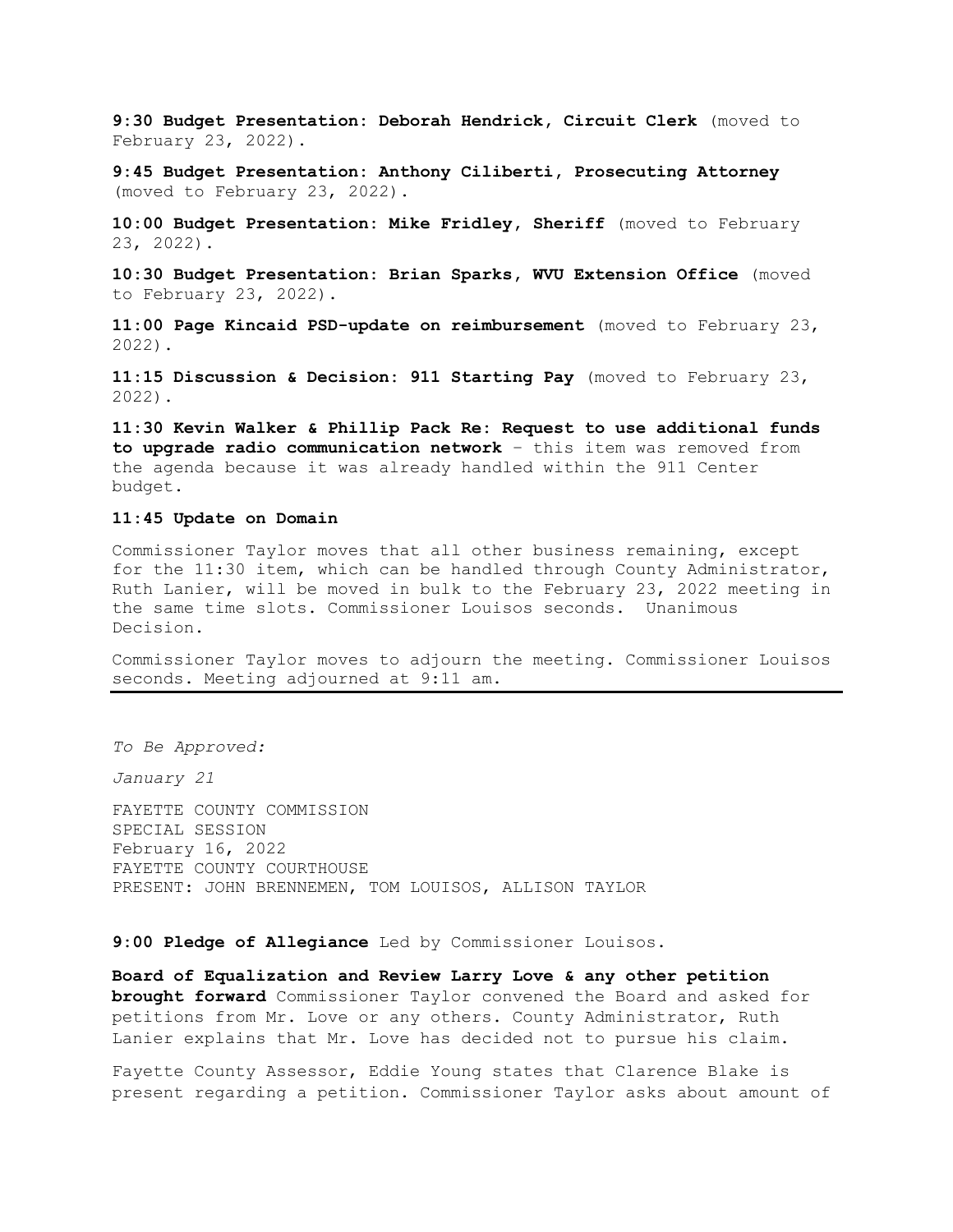increase on Mr. Blake's property. The Assessor stated amounts for both Mr. Blake's New Haven and Fayetteville properties. The assessor has adjusted the amounts since the petition was filed. Commissioner Taylor asks about adjustments for the property in Fayetteville. Commissioner Louisos mentions higher the higher tax rate in Fayetteville. Those giving testimony are sworn in. Commissioner Taylor asks Mr. Young if the \$34 for Fayetteville were adjustments. Yes. Commissioner Louisos asks about the property being in Fayetteville, He just wants to understand where the Fayetteville property is located. Mr. Young explains where the Fayetteville property is located. Commissioner Louisos asks if Fayetteville is part of the Board of Equalization's purview. Mr. Young explains that the County Commission, acting as the Board of Equalization has the whole county. Commissioner Taylor asks if they adjusted down. Mr. Blake's property has little accessibility Mr. Young went out to the property. Both properties were adjusted down to match the ones around them. Commissioner Louisos wants to go with assessor's recommendation. Mr. Blake says the New Haven property is on top of a mountain with no timber and no access. He can't understand why he has to pay more for less. He says that there is no access to his Fayetteville property either and that it is worthless. Certainly not worth what he paid for it. He does not agree with upping the assessment. The assessor's office has it classed under woodland which is the cheapest class. There is not much lower you can go. Commissioner Taylor asks if it is taxed similarly to other properties. Mr. Young explains that all woodland has gone up. Mr. Blake states that another gentleman owns the road, otherwise Mr. Blake could not get in to his property. Commissioner Taylor says that on her part she sympathizes but everyone's values have gone up and she sides with the assessor. Commissioner Louisos agrees. Commissioner Taylor moves that the assessment from Mr. Young's office be upheld. Commissioner Brenemen seconds. ALL IN FAVOR.

Commissioner Taylor moves that the assessment regarding Mr. Ed Garvet from January 31st be upheld. Commissioner Brenemen seconds. ALL IN FAVOR.

Commissioner Taylor says that the Board of Equalization and Review will adjourn sine die**.**

**Exonerations, Orders to Combine or Divide Land, Refunds-Eddie Young Michael D. Toney has a consolidation. Commissioner Taylor moves to approve. Commissioner Louisos seconds. ALL IN FAVOR.**

**Approve Vouchers and Invoices-** Commissioner Taylor moves to approve voucher and invoices. Commissioner Louisos seconds. ALL IN FAVOR**.**

**Approve Prior Meeting Minutes-**None.

**Approve Estate Settlements** Commissioner Taylor moves to approve the estate settlements of David Bruce Barnhart, Billie Jean Bates, James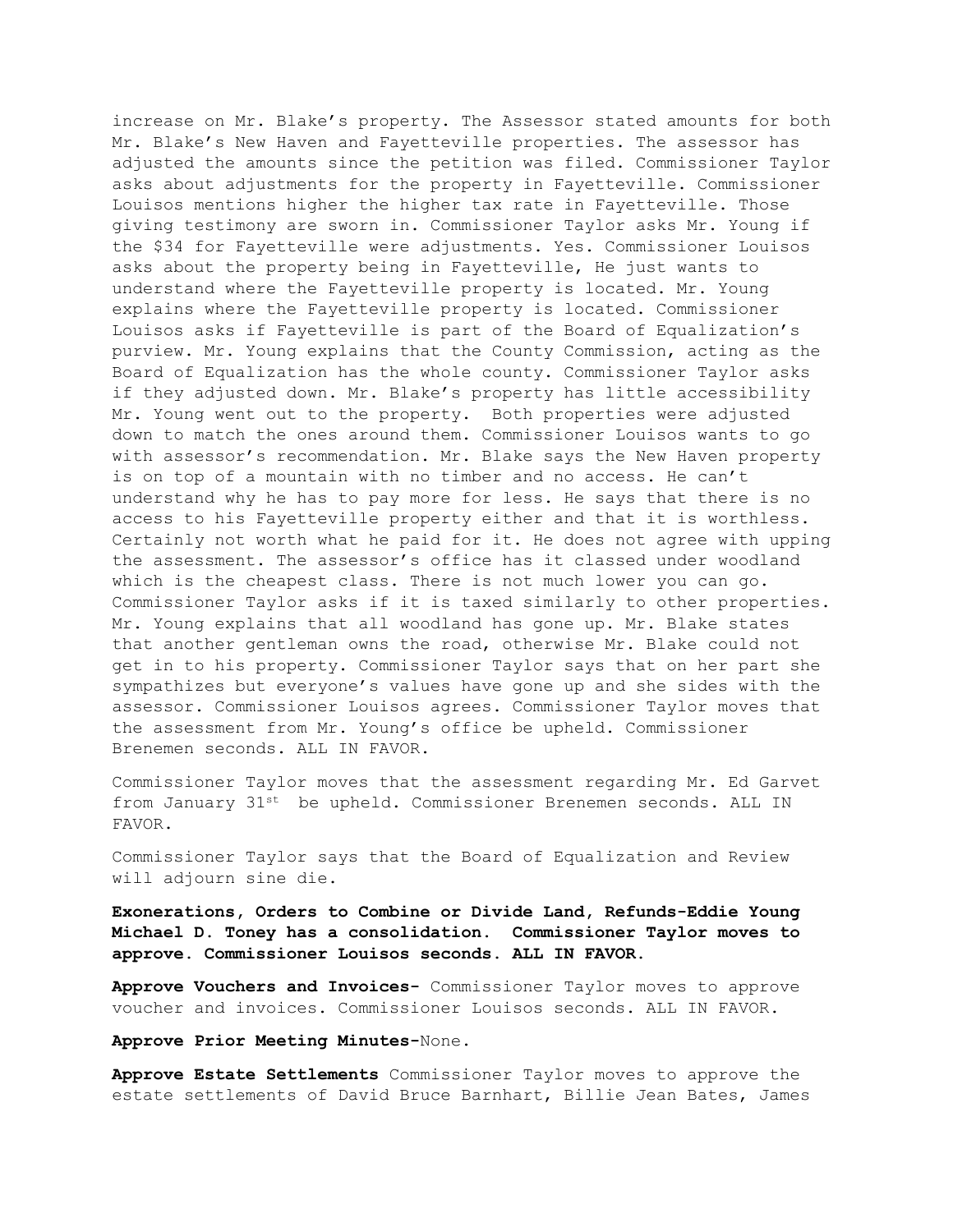David Berry, Robert Lee Cavalier, John Lawrence Puckett, and Ethel Marie Scarbro. Commissioner Louisos seconds. ALL IN FAVOR.

### **9:05 Ruth Lanier-Exhibit A**

### **1. Discussion and Decision: Reappointment to EnAct**

**9:15 Notice of Number of Election Officials and Emergency Absentee Voting Commissioners WV State Code 3.1.29-** Clerk Holly will need total a list of 195 elections officials. She has an order for the policy extending emergency absentee ballots to hospitals in adjacent counties or nursing homes. There is a third option for those confined to their home because of illness. She states that it is up to the County Commission to decide. The County Commission will be naming commissioners later on as well. Commissioner Brenemen states that he would support the first two options. Commissioner Louisos asks if the first two options would cover the third. Commissioner Taylor mentions those persons with home health. Clerk Holly gives an example of how the emergency ballot process works. Commissioner Taylor questions how the third option would be administered. Clerk Holly says that ballot commissioners are appointed separately, and one from each party would deliver the absentee ballots as needed. Commissioner Brenemen says the county has had very little use of this option. Commissioner Taylor wants to go for all three options. Commissioner Taylor would agree to all three options. Commissioner Brenemen agrees also to all three options. Commissioner Taylor moves to approve all three options. Commissioner Louisos seconds. ALL IN FAVOR. Commissioner Taylor moves to approve the list of 195 elected officials. Commissioner Brenemen seconds. ALL IN FAVOR.

Break 9:28

Back in session 9:35

**9:30 Budget Presentation: Michelle L. Holly, County Clerk:** The elections budget has no change from last year, except she added \$1,000 to overtime. They are having to move people voter by voter in the system. Clerk Holly requested an actual door on Elections to avoid unnecessary traffic. It is the only open door at the entrance, so the public comes in asking for information about other offices. She is looking for a grant to cover the cost. Looking ahead to the elections in two years, she wants to move to electronic poll books. They provide more security. They have the ability to scan voter IDs update voter information. It also checks for absentee ballots. There is a one-time expense of \$35,000. The yearly fee would not change much.

Clerk Holly says that regarding the regular clerk's office budget there is not a lot difference. She is asking for a three percent cost of living increase for all of her employees. She used last year's budget numbers. She is not using all of her budget because the new person hired is not making as much as the person he replaced. She is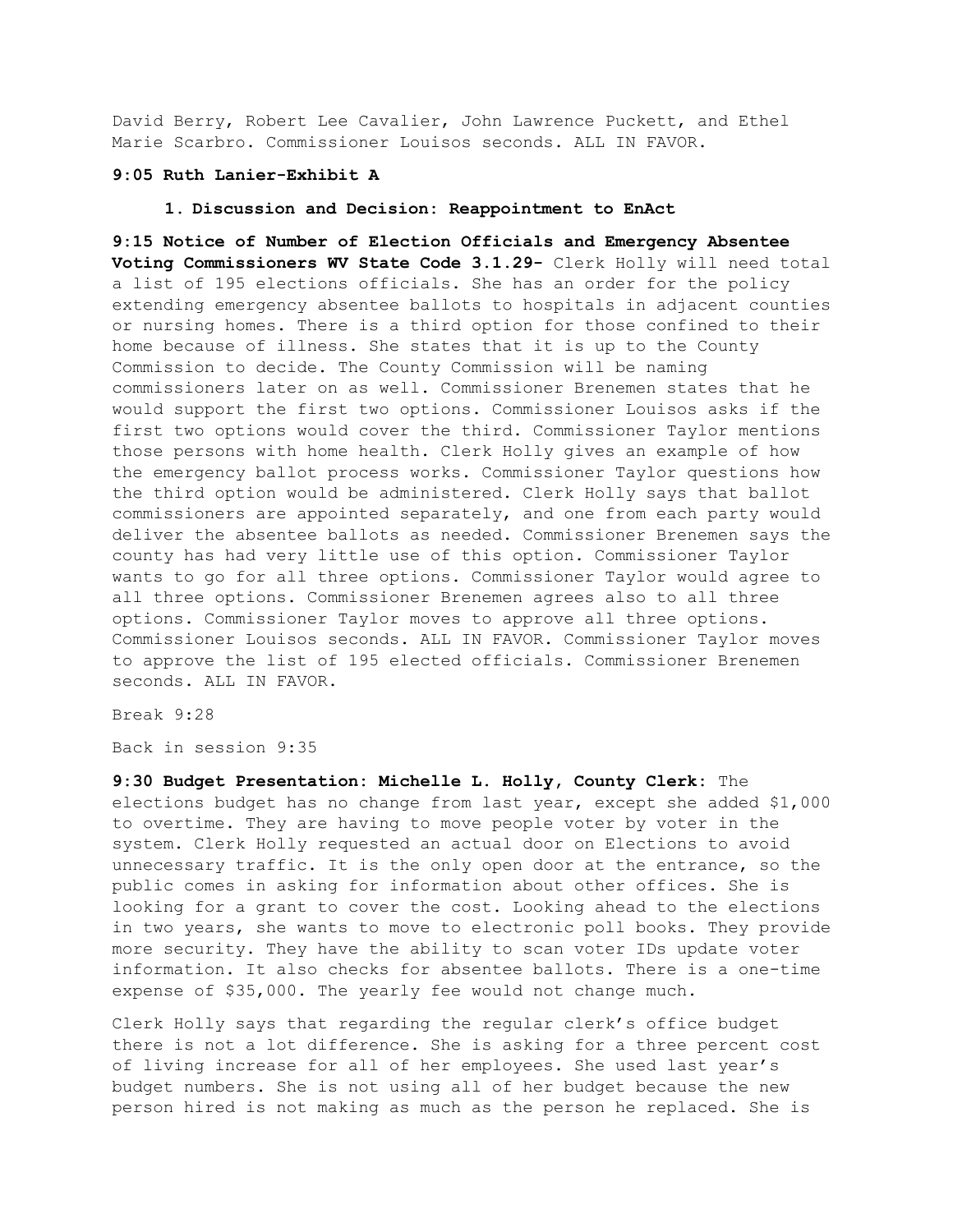asking for money to redo the front office; new desks because it makes it safer and more secure. She would like to get the probate area fixed. She estimates approximately \$2,000 for cubicle walls so that it would be more private. Revenue for the clerk's office was approximately 1 million dollars of which about half goes to different state and county agencies. She explains where part of the money goes. Angela Gerald and Allen Ballard run zoning monies through the clerk's computer system for accounting purposes. There is approximately \$400,000 left. Revenue was up. She was conservative in her numbers but that there have been more people buying property. Clerk Holly says that last year approximately \$5,700 was spent on the county clerk's office. She says that they might need to have that money separated. According the West Virginia State Code  $\frac{1}{5}$  59-1-10(a)(8), two dollars of a ten-dollar fee collected on every deed of conveyance, with or without a plat, deed of trust, fixture filing and security agreement concerning real estate lease. Commissioner Taylor asks about farmland money. Do we know what would happen if we did not collect that money? Clerk Holly explains that \$20 goes to state farmland protection. A transfer tax of 2.2 percent per \$1,000 goes to county farmland; if it did not exist, that money would not be collected. Instead of a total of 7.7, just 5.5 would be collected and that would be divided between county and state. Commissioner Louisos asks what happens if the County Commission did away with farmland. Clerk Holly explains when transfer tax money is collected, \$20 goes to state farmland. Those fees would not go away if farmland did not exist. But of the Transfer tax, State gets so much and the county gets so much eventually that whole 5.5 would be for the county use. Commissioner Taylor points out that the County Commission is trying to encourage merit-based raises. She wants Clerk Holly to consider merit-based raises. Clerk Holly says that she needs to have a formal evaluation process in place. Commissioner Taylor says that Clerk Holly has almost a year under her belt. If given the choice, would Clerk Holly prefer merit-based or cost of living raises. Clerk Holly states that she would be fine with meritbased raises. She wants to keep good people and wants to be sure they are paid well. Commissioner Taylor states that the County Commission wants to hold on to all budget requests before a decision is made.

**9:45 Budget Presentation: Wayne Workman, Park & Garage:** There is an increase on both the Park and the Garage budget most of the increase on park is two vacancies with \$13,000 for the increase in insurance. That amount could stay or come off depending upon who is hired. Commissioner Brenemen says that utilities are going up and maintenance and supplies will go up. The County Commission will have to take that into consideration when doing budgets. He gives examples of what the County Commission will have to take into consideration. Mr. Workman states that a drum of washer fluid went up \$60 per drum, there was a \$700 per drum increase for oil and agrees that everything going up. Parts are scarce with long waits. Commissioner Brenemen says that some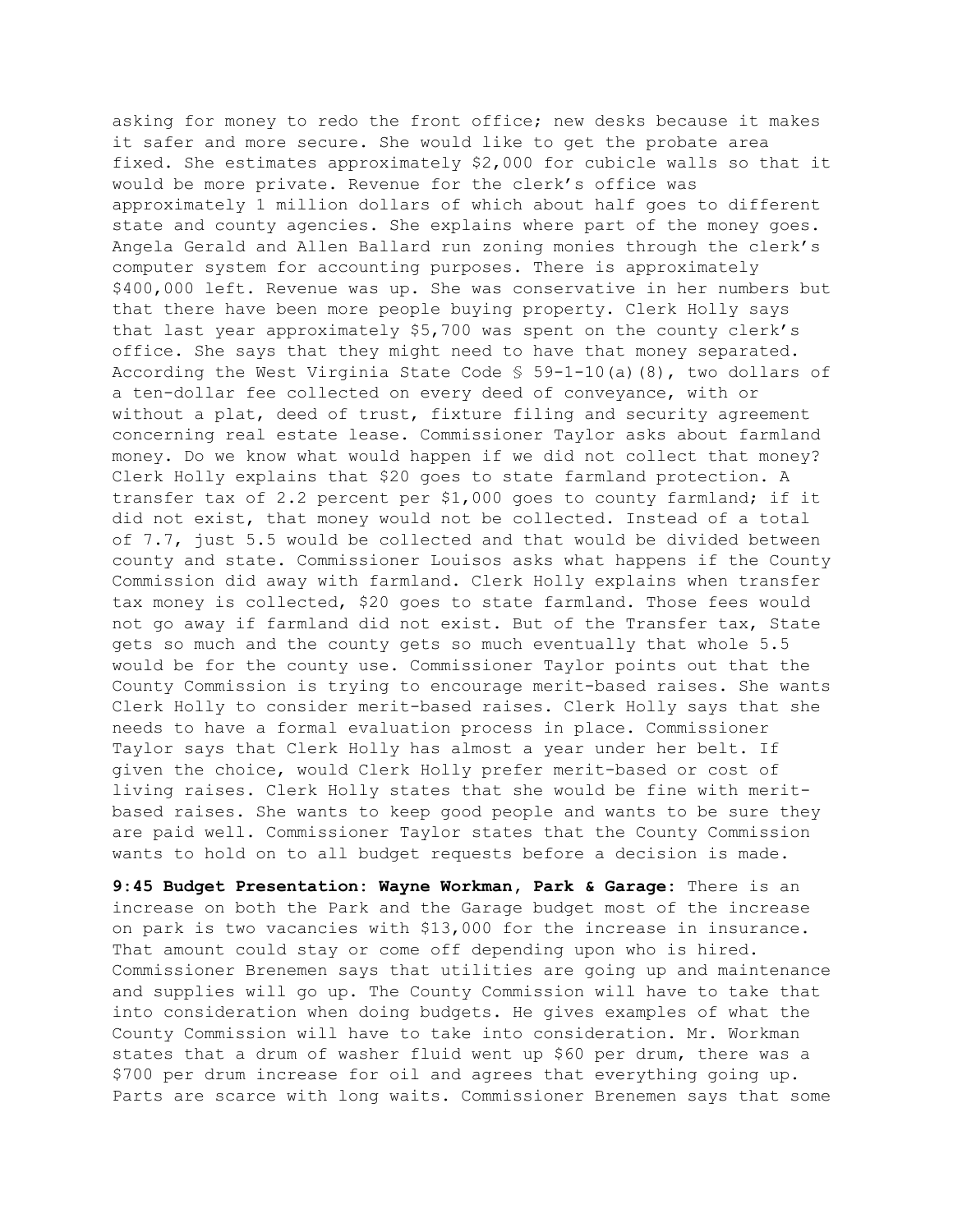electrical parts are scarce. He asks if there is anything special for park expense. Mr. Workman says that everything is more expensive. Commissioner Brenemen restates the difficulties of the budget. Mr. Workman says there are maintenance fluctuations; 14 to 15 thousand dollars for paint for the pool. Maintenance numbers will come down after spring projects are completed. Commissioner Brenemen suggests buying in bulk to save money. Mr. Workman asks for an increase on salaries of employees of .48 cents. Inflation is causing suffering for everyone. He cut what he could. There is a \$7,000 difference in insurance for single v married employees. Everything is moving. Commissioner Taylor asks if maintenance positions are posted. Mr. Workman says that he interviewed a person yesterday. Commissioner Louisos asks about actual expenses versus covid impacted expenses. Mr. Workman says that part timers have worked due to the two vacancies. Commissioner Brenemen says one thing that helped was the event that was held in October and asks if Mr. Workman has considered doing extra events. Mr. Workman already has an Easter event planned, a trout derby and he is looking at craft fair at the Memorial Building. He states that April and May are hard months due to weather. He tries to plan around everyone and tries to do weekends. Commissioner Brenemen says that Christmas Land was great. He complements Mr. Workman on job well done. Mr. Workman states an increase from \$68,000 to \$93,000 in revenue. Mr. Workman states that he did the same thing on the garage as the park and agrees with merit- based raises. He would like a .74 raise for Angela, junior was the .48.

5-minute break at 10:05

Back in session 10:08

**10:00 Budget Presentation: Gabe Pena, Resource Coordinator:** Mr. Pena presented a budget request for \$91,432. The attached addendum has the amount of \$64,528 factoring in the fact that the cost total is down eight percent from last year**.** The addendum shows a \$21,904 contribution from farmland work plan of which 60 percent is spent on grant management. Paperwork Mr. Pena provided shows that the Resource Coordinator's Office is managing \$649,500 in grant funding to the end of fiscal year 2023. Mr. Pena goes over potential grants. They have a number of grants for 2023. He asks for any additions to the list. He lists Board of Administration work for Farmland Protection, Solid Waste Authority, Fayette County Planning and Zoning and the County Commission. He included a job posting for assistant and resource coordinators, as Mr. Pena will be leaving on March 4. Commissioner Brenemen congratulates Mr. Pena and wishes him well on future endeavors. The County Commission prefers that all resumes go to the County Administrator, Ruth Lanier. Commissioner Taylor states that the County Commission has not decided to post yet. They are looking at revamping the County Administrator's office.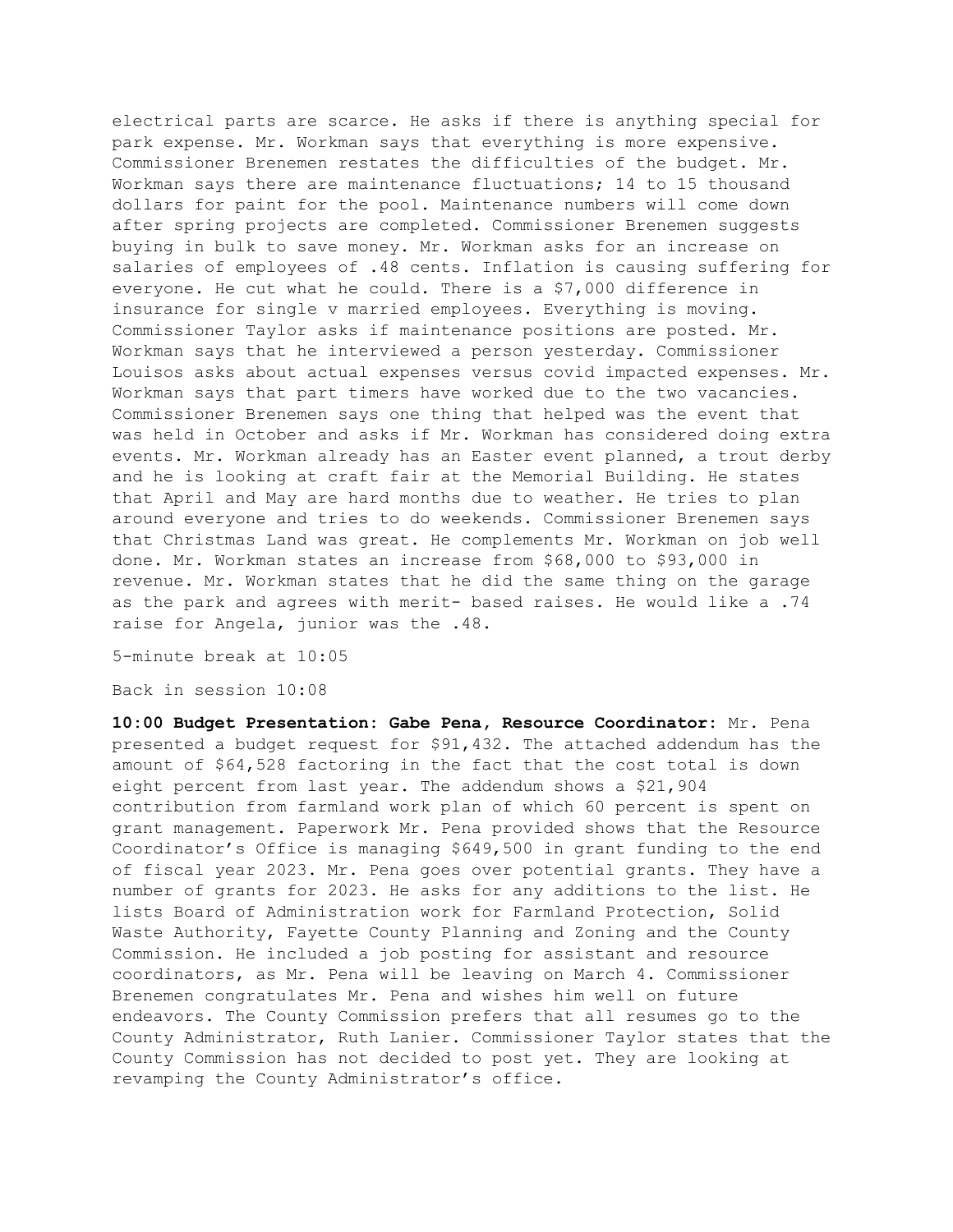**10:15 Budget Presentation: Solid Waste Authority:** Aletha Stolar, Fayette County Solid Waste Authority chair begins by saying that the SWA has an excellent working board. Two of the staff are phenomenal. Tommy Harris, Litter Control Officer, pulls in a lot of other resources. Ami Dangerfield, financial person, keeps them on track. Their membership in WV Corp. is due to Ms. Dangerfield. It reduces the insurance. Abby does an excellent job putting packets together. Gabe Pena does a phenomenal job of writing grants. Ms. Stolar presents a \$30,000 budget request. The SWA is asking for the same amount as last year. There is a seven percent increase in salaries. Inflation is factoring in for the seven percent increase. A new thing added to the request is office supplies and office postings. Grants need be bid at class 5 which can be expensive. They do get grants to support funding initiatives. The tipping fees they receive have to be used for certain items. Commissioner Brenemen adds that he straightened them out on board procedures regarding voting. He is helping them out as much as he can. Ms. Stolar would like to hire someone to help Tommy Harris.

Commissioner Taylor moves to go into executive session at 10:21 regarding EnAct. Commissioner Louisos seconds.

Back in session at 10:37.

Commissioner Taylor moves that regarding the EnAct reappointment, the County Commission will be open to accepting applications in the future Commissioner Louisos seconds. ALL IN FAVOR.

**10:45 Budget Presentation: Eddie Young, Assessor:** Commissioner Brenemen says that the dilapidated building bill may pass. There will be training with assessor staff on what properties look like.

Mr. Young begins by saying that the assessor's office budget consists of salaries and benefits with a little bit of travel, a little bit of education and training. Commissioner Taylor asks if there are any other funds not coming from county. Mr. Young says that the PVC fund is submitted to County Administrator, Ruth Lanier, every year. The PVC budget is approved differently. Mr. Young explains the procedure. Half of office is staffed through the PVC, half through the county. The assessor's office buys any vehicles or computers with PVC funds. The flyover they do comes out of PVC funds. The County just pays salaries. Commissioner Louisos asks when flyover will be on the website. Mr. Young says the information is done; they just have to get with them. Mr. Young will have to talk to Jamie Smith, Mapper. Commissioner Louisos and Mr. Young discuss when the flyover will be available. Topography is done with state funds**.**

**10:45 Budget Presentation: Teresa Gregory, Community Corrections-**Postponed.

**11:00 Budget Presentation: Allen Ballard, Building & Angela Gerard, Zoning:** Allen Ballard states that the budget for Building Safety is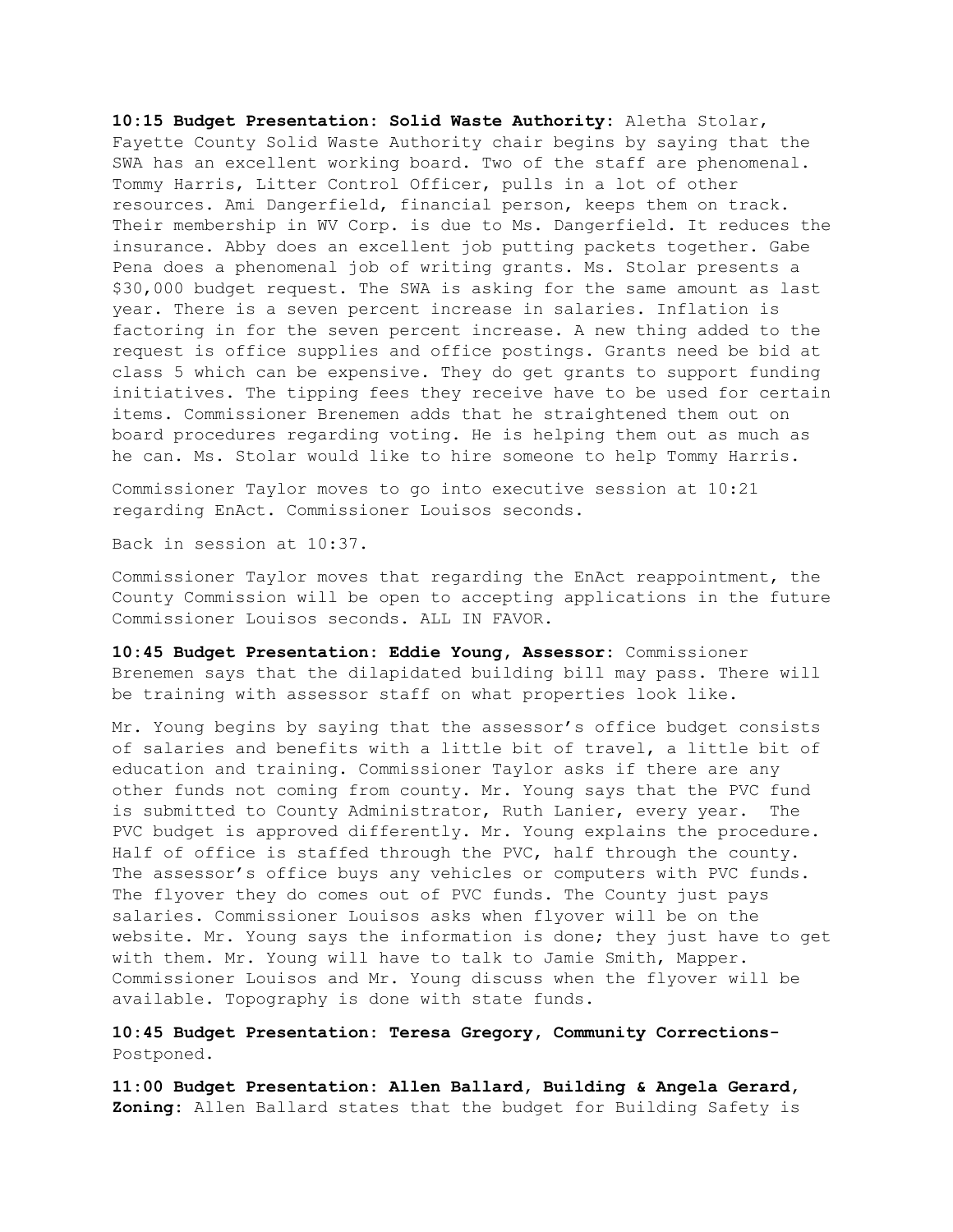the same as last year. He states that contracted services went up \$5,000. Commissioner Taylor wants to know if we are doing inspections on behalf of municipalities and not getting paid. Mr. Ballard explains the procedure. They are paying for half on electrical inspections for Oak Hill and Fayetteville only. Not to other municipalities. Commissioner Brenemen says Valley has their own person. Commissioner Louisos goes over how the costs are paid. Commissioner Taylor says that the County Commission pays for half. She wants copies of the agreements.

Angela Gerald, Zoning Officer, states that a salary increase was done in December; otherwise, it is the same budget as last time.

### **11:15 Budget Presentation: Anthony Ciliberti, Prosecuting Attorney:**

Mr. Ciliberti talks about what he believes his office has achieved during their first year. He had ideas about reducing the jail bill and immediately took steps to reduce it. The simplest step was to review the bill. It was discovered that it is not uncommon for the correctional authority to bill the county after the person is convicted. The State picks up the tab after incarceration. The jail is not getting it right. He explains the procedure and states that the jail is still making significant mistakes up to five figures. His office is expediting the handling of felony cases. Mr. Ciliberti explains the time line and cost as a result. He says that cases are assigned immediately and are being reviewed earlier. His office works with defense council to get those persons out that cannot post bond. His office is using the Day Report Center and GPS for release of persons. Another thing his office does is to work with defense attorneys regarding speaking with the Public Defender's Office about getting people out earlier. He focuses on the calendar year rather than the fiscal year. Mr. Ciliberti goes over the numbers on his presentation. The jail bill since Mr. Ciliberti took office was \$970,308, which is a half million dollars under budget. There is no reason for Mr. Ciliberti to believe that this is not going to continue. He states that the jail bill will never be zero. He cites case about tanning bed illegal video. The person pled to 10 misdemeanors. The county will have to pay for this, but it is worth the money to have this person in jail. Mr. Ciliberti says that salaries for Class I Prosecuting Attorneys are set by the legislature. Mr. Ciliberti goes over staff raises. Jennifer Crane especially, is deserving of a raise. Her skill set is gained by spending time trying cases. She had the double homicide case prosecution of Hayden Dixon. He was sentenced to life. Henry Joe Ward, who tried to shoot a deputy was tried by Ms. Crane. He was convicted on all counts and sentence to 9.5 years. Ms. Crane's salary is at \$79,000 per year. A comparable person would be hard to find. Mr. Ciliberti is requesting a raise to \$90,000 for Jennifer Crane. Mr. Ciliberti says that Sarah Smith is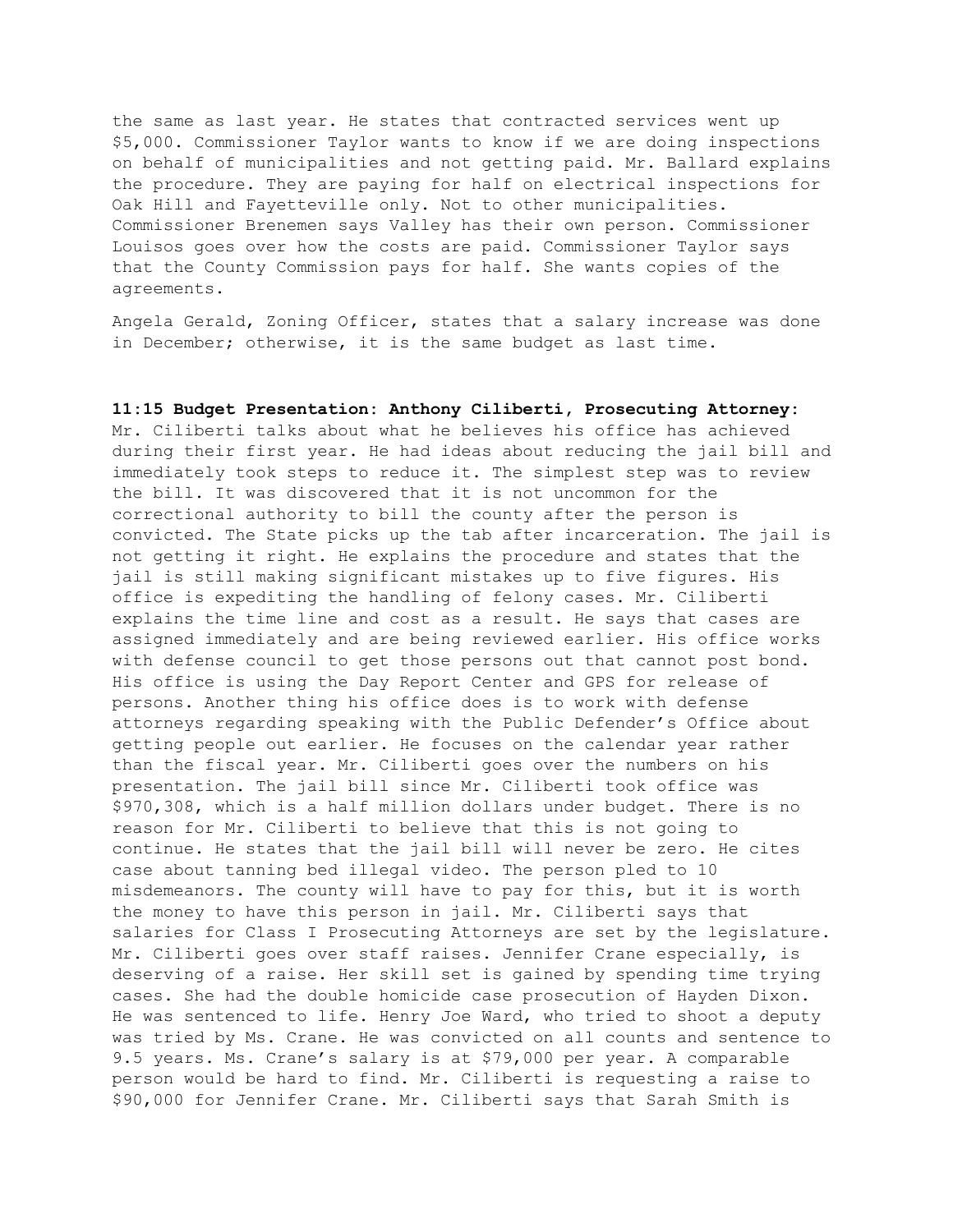someone who is aggressive in prosecuting her cases. He cites case where in a felony conviction of Brian Willis, and Henry Joe Ward, Ms. Smith was co-counsel. Mr. Ciliberti commends Ms. Smith's impressive work ethic. He asks for a \$4,000 per year increase for Ms. Smith. Mr. Ciliberti speaks about Chris Burdick, who handles all the abuse and neglect cases which are very trying and stressful. Mr. Ciliberti states the judges provide him with feedback on the prosecuting attorneys and he has had good reports on Mr. Burdick. Mr. Ciliberti asks for a \$4,000 increase for Mr. Burdick. Mr. Ciliberti states that Tyler Rohrbaugh is in the army reserves with JAG Corp. at the moment, but says that Mr. Rohrbaugh's first trial on his own, he saw that Thomas Banks was prosecuted and sent to prison for five years. Mr. Ciliberti would like to raise Mr. Rohrbaugh's salary by \$3,000 per year. Chelsea Walker is currently paid \$66,000 per year. She has only been with them for a year. She helps the sheriff with conservator and habeas cases. Mr. Ciliberti asks for a raise for Ms. Walker of \$1,200 per year. Mr. Ciliberti says that the average rate for lawyers in West Virginia is \$109,000. Regarding the salaries for support staff, Mr. Ciliberti says that the average salary for paralegals statewide is \$48,000. He says that it is rare for Marilyn Pridemore not to be at the office after 4 pm and prior to 8 am. She is the office manager and Mr. Ciliberti is asking for a \$3,000 per year increase for Ms. Pridemore. Mr. Ciliberti states that Jessica Shockey is a legal assistant who organized the office regarding grand juries where there can be 80 different cases in two days. He explains the difficulty in scheduling duties for Ms. Shockey and asks for a \$3,000 in pay for Ms. Shockey. Mr. Ciliberti says that Tracy Boyd is the legal assistant for Mr. Burdick, and prepares all documents relating to abuse and neglect case. He asks for a \$3,000 increase for Ms. Boyd. Mr. Ciliberti asks for a \$1,999 per year raise for Haley Hopkins, legal assistant to Ms. Smith and Ms. Walker and a \$1,004.04 annual raise for Katlyn Dorsey, legal assistant for magistrate court cases and receptionist. Mr. Ciliberti states that the balance of the budget has not increased, except dues and subscriptions. The County has been paying for LexisNexis outside of his budget. The other line item is for bar dues of \$1,500. Mr. Ciliberti is asking that The LexisNexis subscription be made part of his budget. The subscription to Circuit Express was cancelled toward the end of 2021. Mr. Ciliberti has started sharing the cost of parking with the sheriff at \$1,200 per year. Mr. Ciliberti explains that parking fee are paid out of the asset forfeiture fund. He says the County Commission has asked for information regarding additional funding sources. The asset forfeiture account is explained. Ten percent goes to his office and 90 percent goes to the investigative branch. Currently, there is \$20,450 in this account. The issue in 2021 was getting petitions addressed. Mr. Ciliberti says that no deposits had been made to this account, bit estimates that annual deposit in the future will be \$6,000. Some years will be higher than others. Mr. Ciliberti speaks about pending cases. He says that he is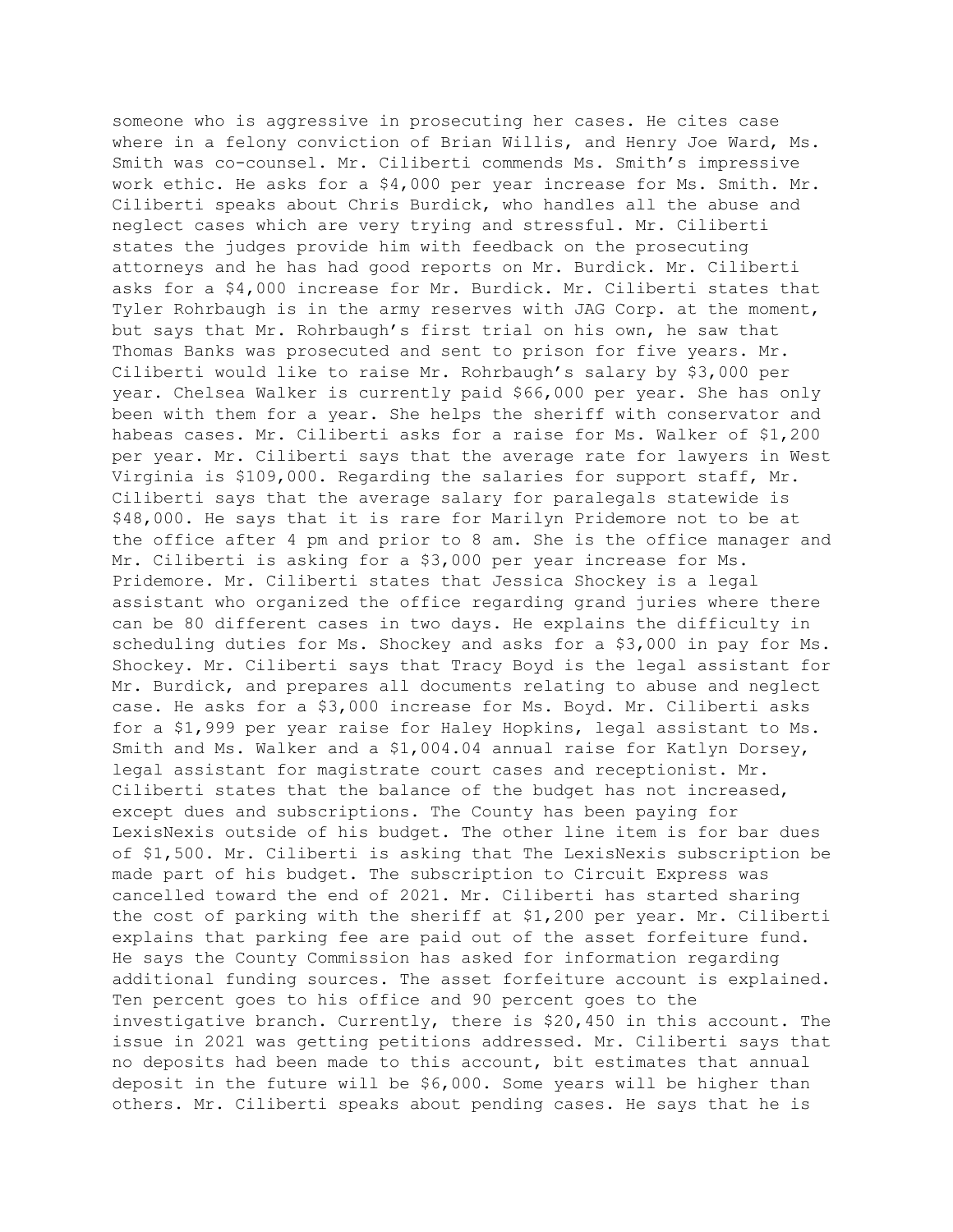not averse to filling in some of the budget. It has been difficult to look at last year's numbers. He can't really tell what expenditures were prior to him taking over the office. Mr. Ciliberti states that the County Commission must be mindful that it's not going to be a huge budget increase, only 3.94 percent and that his employees have earned it. Commissioner Taylor asks if the animal shelter has asked for funds from asset forfeiture? Mr. Ciliberti says no. He explains the line item for professional services. Veterinarians and other professionals are often called in to testify in animal cruelty cases. He does not mind giving some of the asset forfeiture funds to the animal shelter. He thinks it is appropriate to help. His office tries to get restitution, but it is difficult to actually get the money. Most of the time it never happens. Commissioner Brenemen thanks Mr. Ciliberti for his efforts in reducing the jail bill.

The budget presentation for 911 will not be done today, due to a pending order. County Administrator, Ruth Lanier, points out that the Park was not aware of the order either.

**11:45 Discussion and Decision: Meadow River Rail Trail-Consider signing contract with Goal Technical, LLC, for FEMA Repair. Consider scope of work and fee proposal for bidding and construction services for Russellville Bridge. Consider Engineering and Construction Services Contract Signing (Master A&E Services Agreement)** Prosecuting Attorney, Anthony Ciliberti, and the County Commission discuss not liking the arbitration clause in the agreement. Mr. Ciliberti says the contract amount is not the actual contract amount. The County Commission will have to make a judgment call on accepting the risk of price tag increases. Mr. Ciliberti and Commissioner Taylor discuss costs going up. Mr. Ciliberti suggest that the contractor would not want to take that language out. Commissioner Taylor wants the arbitration clause removed.

Commissioner Taylor moves to postpone the 911 budget presentation to February 17, 2022. Commissioner Louisos seconds. ALL IN FAVOR.

Commissioner Taylor comments that prior to final decisions of the County Commission on budgets, if there is cost of living increase it should be across the board. She needs to know from all offices how to prioritize who gets raises. Mr. Ciliberti suggests that department heads need to be the bad guys instead of the County Commission. Commissioner Taylor and Mr. Ciliberti discuss Jennifer Crane's raise.

Five-minute break 11:23

Back in session 11:31

Regarding the Meadow River Rail Trail contracts. Prosecuting Attorney, Anthony Ciliberti says the other attorney pointed out that the agreement would be removing arbitration clause. Mr. Ciliberti does not like arbitration clauses. The Chapman contract regarding deviations in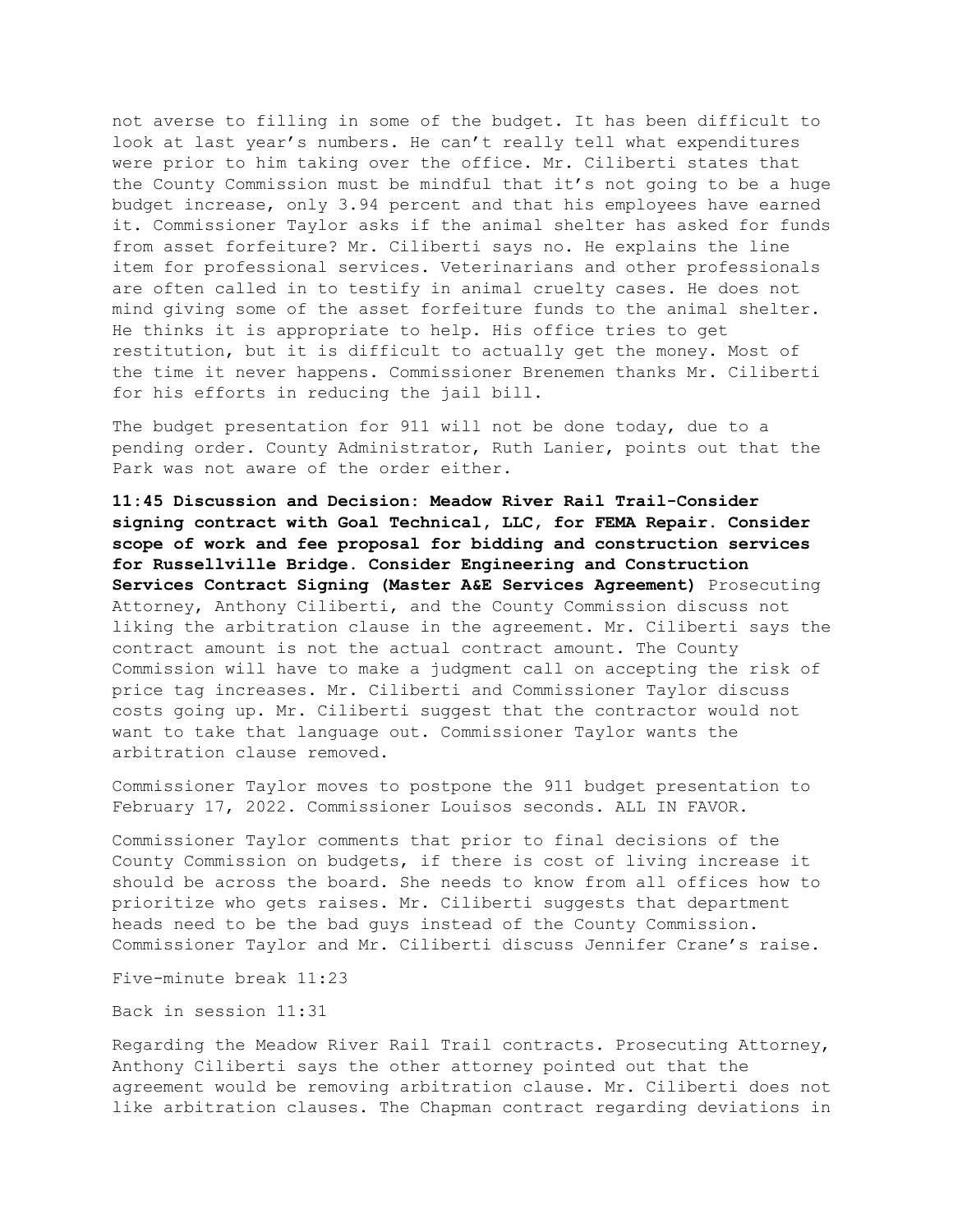scope of work will have to have written notice and approval for any changes. He added notice and payment provisions to the draft. Mr. Ciliberti asks if there are any objections to these changes. Commissioner Taylor moves that the contract with changes by Mr. Ciliberti and Michael Taylor be approved. Commissioner Louisos seconds. ALL IN FAVOR.

County Administrator, Ruth Lanier, will sort out the paperwork, which will have to go back to the contractor. If the contractor has any issue, they will get with Ms. Lanier. Commissioner Louisos asks if anyone else has issues. Michael Taylor has an issue with the arbitration clause only. Bill Hines (via Zoom) states that the process needs to be done as soon as possible. They will be under a mid-month reporting timeline. Commissioner Taylor says the changes have been made and Ms. Lanier will get them on the right letterhead. She explains what has been taken out and says that arbitration clause takes the court out of the process.

Commissioner Taylor moves to adjourn. Commissioner Taylor seconds. Meeting adjourned at 11:39.

FAYETTE COUNTY COMMISSION SPECIAL SESSION February 23, 2022 FAYETTE COUNTY COURTHOUSE PRESENT: JOHN BRENNEMEN, TOM LOUISOS, ALLISON TAYLOR

### **9:00 Pledge of Allegiance**

**Exonerations, Orders to Combine or Divide Land, Refunds** - Eddie Young - none **Approve 2nd Half February Payroll** Commissioner Taylor moves to approve: Commissioner Louisos 2nd; Unanimous Decision **Approve Vouchers and Invoices**: Commissioner Louisos moves to approve; Commissioner Brenemen 2nd; Unanimous Decision **Approve Prior Meeting Minutes**: none to approve **Approve Estate Settlements:** Commissioner Taylor Moves to approve; Commissioner Brenemen 2<sup>nd</sup>; Unanimous Decision

## **9:05 Ruth Lanier - Exhibit A**

## 1. **Discussion & Decision: 911 Deputy Director Job** Description: postponed until 3.2.22

2. **Discussion & Decision: Boomer Ballfield:** Asked Diane Callison, Parks Board Chairman, her thoughts on transferring the ballfield to the BOE. She felt the Park Board would agree. Tim Peyton, Board of Education, explained what it would want to be responsible for regarding maintenance and upkeep – it would not want to deal with major issues (underground plumbing; major electrical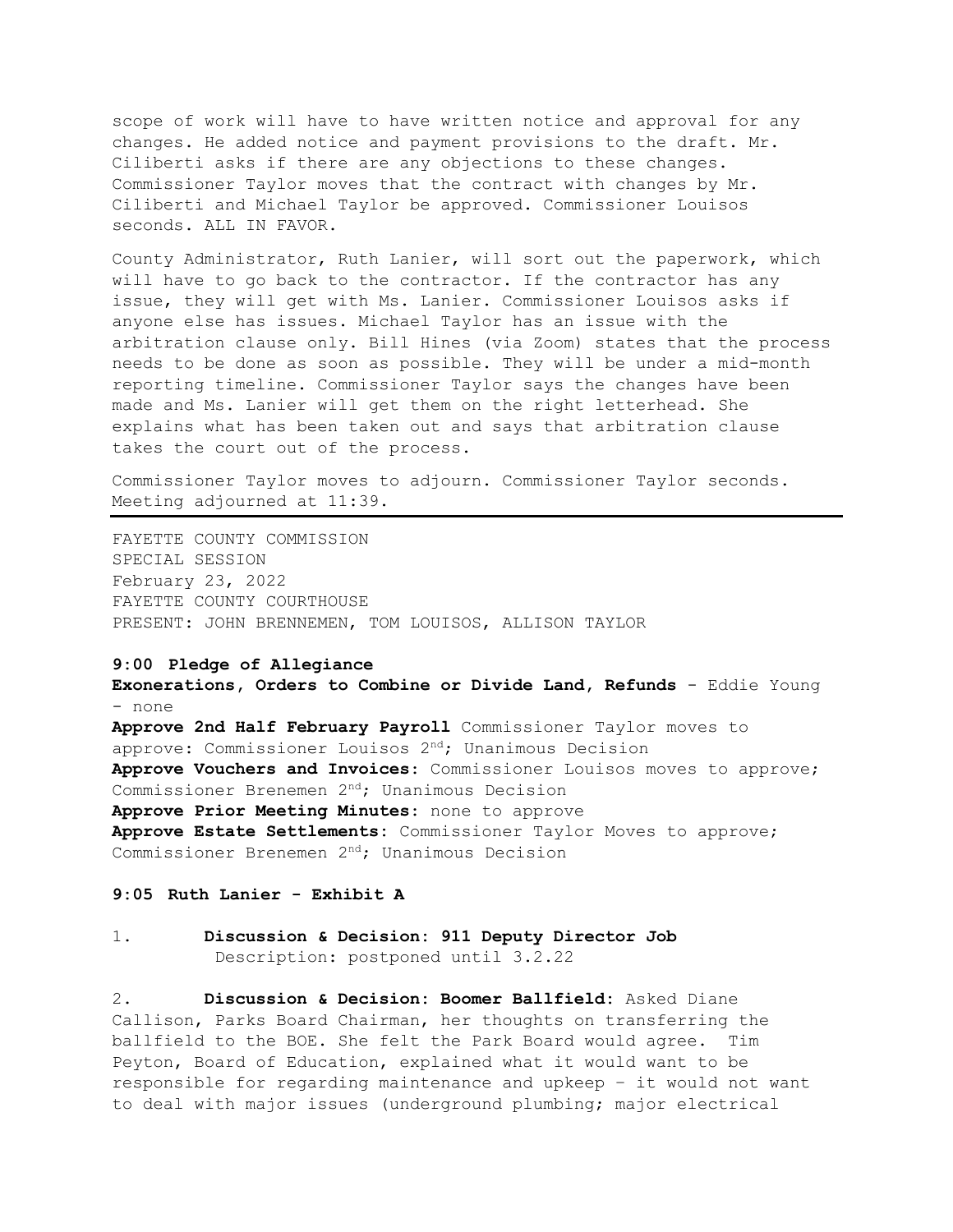work). He also discussed some of the improvements it would be willing to make – new aluminum bleachers; safety netting; fencing. Commissioner Brenemen asked about the school above the field; how long it had been unoccupied. Some discussion on access to the field and roads surrounding, perhaps closing off some of those access points. Commissioner Taylor suggests a nominal lease instead of an MOU. She feels it would give the BOE more freedom to make changes and enforce policy. Mr. Peyton said he didn't want to speak for the board about changing that "terminology" but would be willing to discuss that with the board. Commissioner Taylor clarified that they want to have some agreement just want to have it make the most sense; She and Prosecutor Ciliberti discussed some of the wording – it would need to include the nominal fee phrase. Commissioner Taylor moves to pursue a lease agreement with the BOE regarding the Boomer ballfield; Commissioner Brenemen  $2^{nd}$ ; Unanimous Decision. Commissioner Taylor moves to allocate the funds at a maximum of \$5,000 to remove the dangerous bleachers and section of fencing. Commissioner Louisos  $2<sup>nd</sup>$ ; Unanimous Decision.

3. **Discussion & Decision: Letter to State Leaders Regarding County Growth** Commissioner Taylor moves to postpone until 3.2.22; Commissioner Brenemen 2nd; Unanimous Decision

4. **Discussion & Decision: Letter to Municipalities Re: GigReady Technical Assistance** Commissioner Taylor moved to approve; Commissioner Brenemen 2nd; Unanimous Decision

5. **Discussion & Decision: Appointments to URA Commissioner** Taylor moves to postpone until 3.2.22 meeting; Commissioner Louisos 2<sup>nd</sup>; Unanimous Decision

6. **Discussion & Decision: Request from Fayette County Parks & Recreation Authority Board for Camp and Shelter Fee Increases** Diane Callison; Parks Board, asked for certain fee increases. These increases are due to rising costs, would even out the fee structure. Has not had any increases in these fees since at least 2016. Discussion on why there might be a tiered structure based on desirability. Commissioner Taylor also inquired about half-day rentals, but Mr. Workman, Park Director, didn't feel it was a viable option. Commissioner Taylor moves to approve the increases; Commissioner Louisos 2nd; Unanimous Decision

**9:30 Budget Presentation: Deborah Hendrick, Circuit Clerk**; needs to postpone due to family emergency; Commissioner Taylor moves to remove from agenda until the Circuit Clerk places back on the agenda; Commissioner Brenemen 2<sup>nd</sup>; Unanimous Decision

**9:45 Break**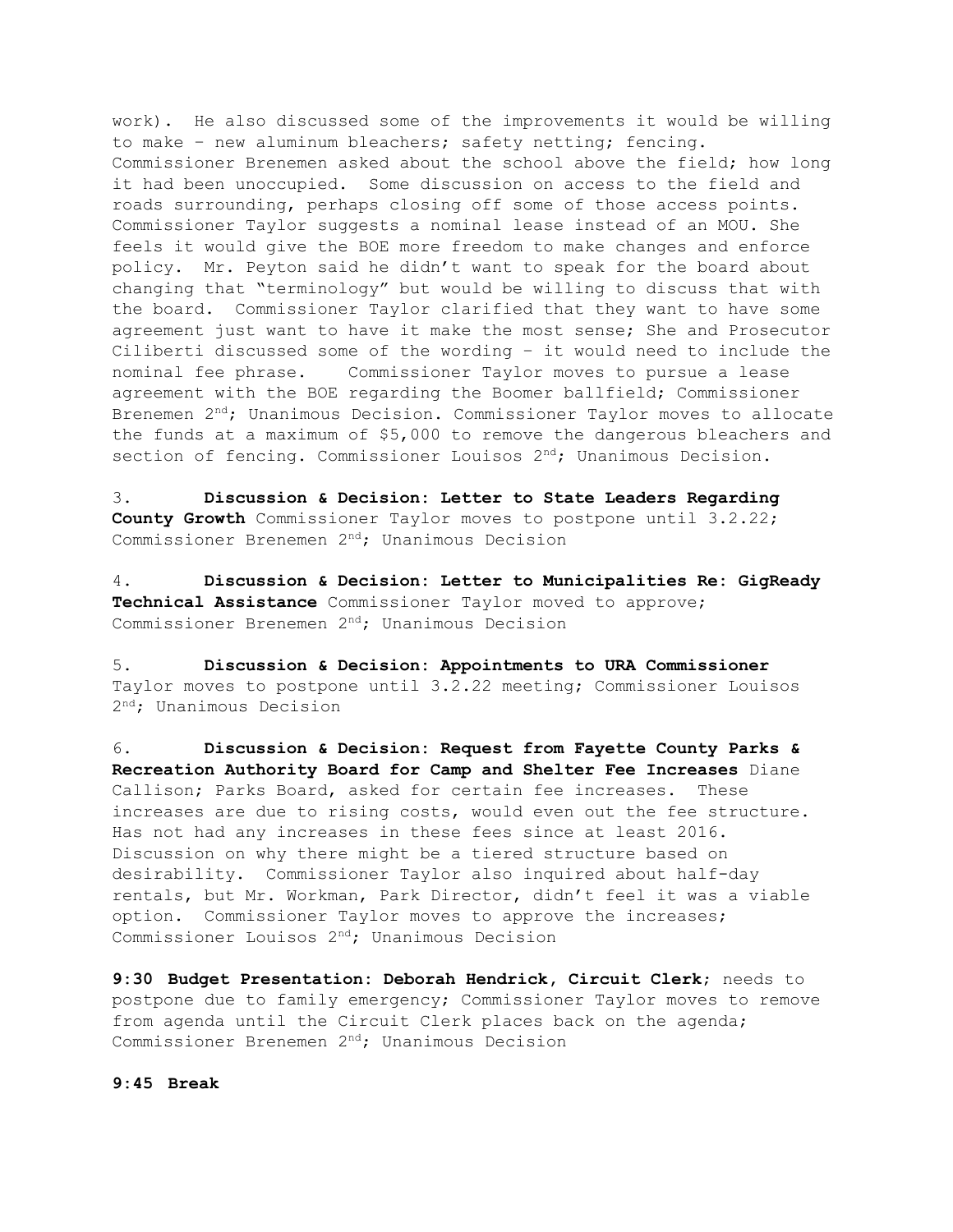### **10:00 Budget Presentation: Mike Fridley, Sheriff**

Discussed the Concealed Weapons and Asset Forfeiture accounts. There are two different types of asset forfeiture – administrative and civil each with different requirements. Prosecutor Ciliberti and Sheriff Fridley have set a threshold of \$1,000 to "go after" these monies. Some of this money is to go to the Prosecuting Attorney's office (which hasn't been allocated in the past). Prosecutor Ciliberti and Sheriff Fridley have worked out a better procedure so this happens going forward. Commissioner Taylor asked what is purchased from this money. Body Armor – 12 deputies need replacement plus 2 new. This amount is larger than normal – must be replaced at certain intervals by code. Overtime increase – of \$40,000 between the general and levy funds K9 – same as last year Regional Jail – lowered by a conservative amount. He is also working with municipalities to recoup those jail costs when possible. Commissioner Taylor asked if the same procedure could be used with municipalities and animal control. Fire Arms Training – finally found practice rounds. Asked for an increase because the costs of ammo have risen significantly. Vehicles – received 3 new cruisers in a mid-year budget request. Asking for five new vehicles for the upcoming year. These would go out to state bid. Body Cams – 10 new body cams. Commissioner Taylor asked if Prosecutor Ciliberti had the proper software to use the footage in court. Weapons – received all ordered last year. Wants to outfit the deputy vehicles with dual mount weapons holders as well. Commissioner Taylor asked if these items were in priority order – Sheriff Fridley answered they are not really. Pay Raises – asked for across the board raises for everyone in his office. Commissioner Brenemen asked about the maintenance costs on vehicles – they have gone down with a newer fleet. Nothing major needed, couple of warranty fixes. He is still using some of the older vehicles. Commissioner Brenemen asked Chief Deputy Perdue for the maintenance report so they can look through the list together. Commissioner Taylor asked if Sheriff Fridley can send a breakdown of deputy pay raise versus other staff. Sheriff Fridley discussed the differences in pay across the state with deputies and also with municipal police. He wants to make his pay competitive. The levy pays for several of his positions. Some discussion on Smithers charging a fee for nonresidents to work within city limits and whether that fee should be charged on deputy sheriffs. He also discussed different budget scenarios – he has a minimum increase budget and one that includes the pay increases he wants to implement. Commissioner Taylor asked about a levy increase; how the levy works. The FCC decides how much to ask for and places it on the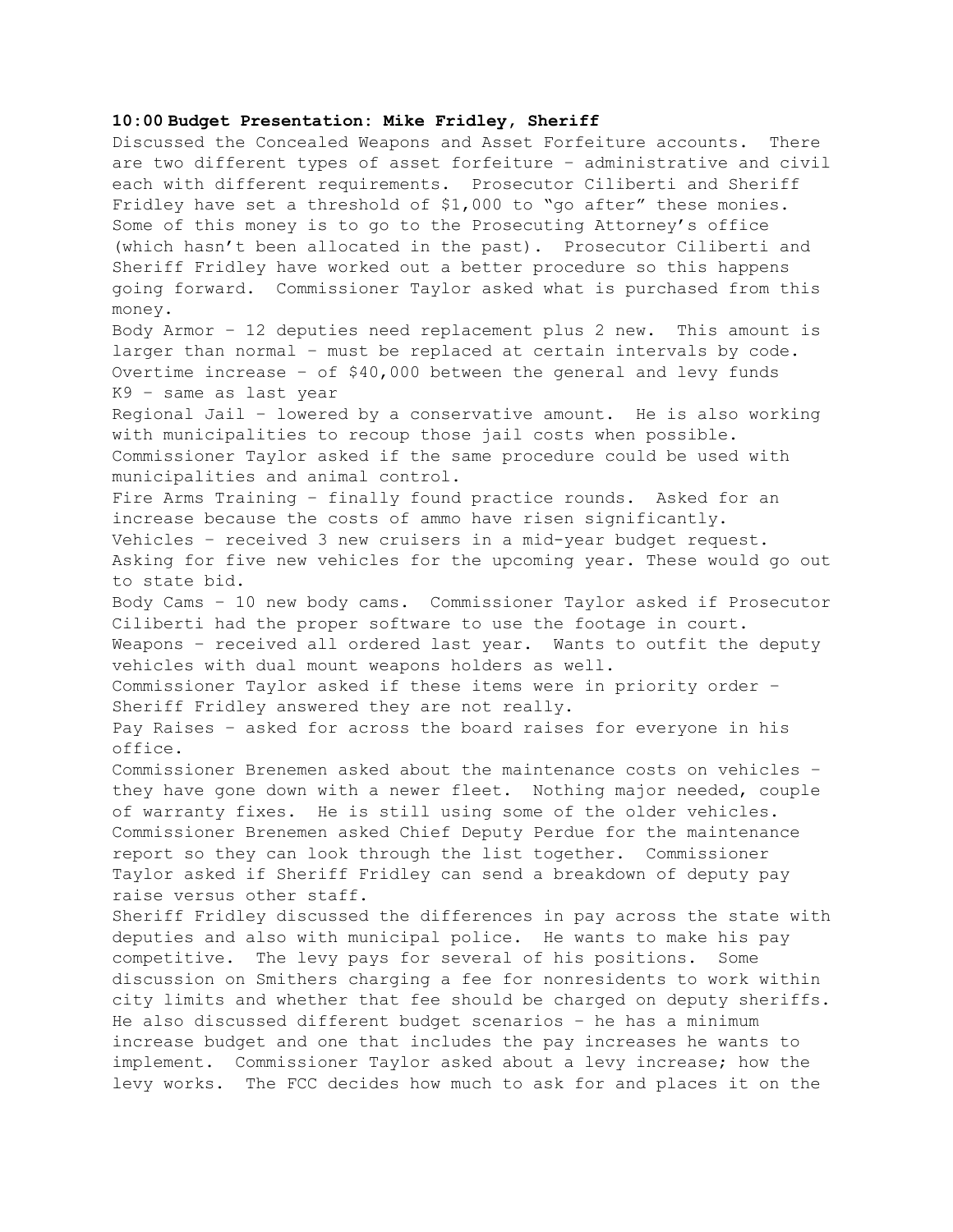ballot. Sheriff Fridley discussed he wants to keep good deputies and people can work for other nearby areas for more money.

**10:30 Budget Presentation: Brian Sparks, WVU Extension Office**

He is not requesting any additional monies from the FCC for this Fiscal year.

## **10:45 Discussion & Decision: 911 Pay**

Commissioner Taylor moves to go into executive session at 10:39am Returned from executive session at 11:16am Discussed raises for dispatchers at 911. Evaluated the current salaries and reviewed the budget. Did discover a miscalculation in how the hourly wages were done (being paid for four hours not worked since the '90s). Starting pay would increase from 10.69/hr to 12.69/hr. After probationary period or completion of training, pay would raise to 13.19/hr. Discussed specific salaries for specific employees. Commissioner Taylor moves to approve raises as stated effective 3.28.22 pay period; Commissioner Louisos  $2<sup>nd</sup>$ ; Unanimous Decision.

Commissioner Brenemen moves to adjourn; Commissioner Louisos  $2<sup>nd</sup>$ ; Unanimous Decision

FAYETTE COUNTY COMMISSION SPECIAL SESSION MARCH 2, 2022 FAYETTE COUNTY COURTHOUSE PRESENT: JOHN BRENNEMEN, TOM LOUISOS, ALLISON TAYLOR

### 9:00

**Pledge of Allegiance** lead by Administrator Lanier **Exonerations, Orders to Combine or Divide Land, Refunds - Eddie Young**  - none **Approve Vouchers and Invoices** – Commissioner Taylor moves to approve; Commissioner Brenemen 2nd; Unanimous Decision **Approve Prior Meeting Minutes** Minutes from the following meetings were ready for approval. 1.5.22,1.31.22, 2.4.22, 2.10.22 Commissioner Taylor move to approve; Commissioner Louisos 2<sup>nd</sup>; Unanimous Decision **Approve Estate Settlements** none

## **9:05 Exhibit A**

1. **Discussion & Decision: Resolution approving invoices relating to Armstrong PSD Deepwater & Powellton Water Distribution System Rehabilitation Project 18SCBG0004** Commissioner Brenemen moves to approve; Commissioner Taylor 2nd;

Unanimous Decision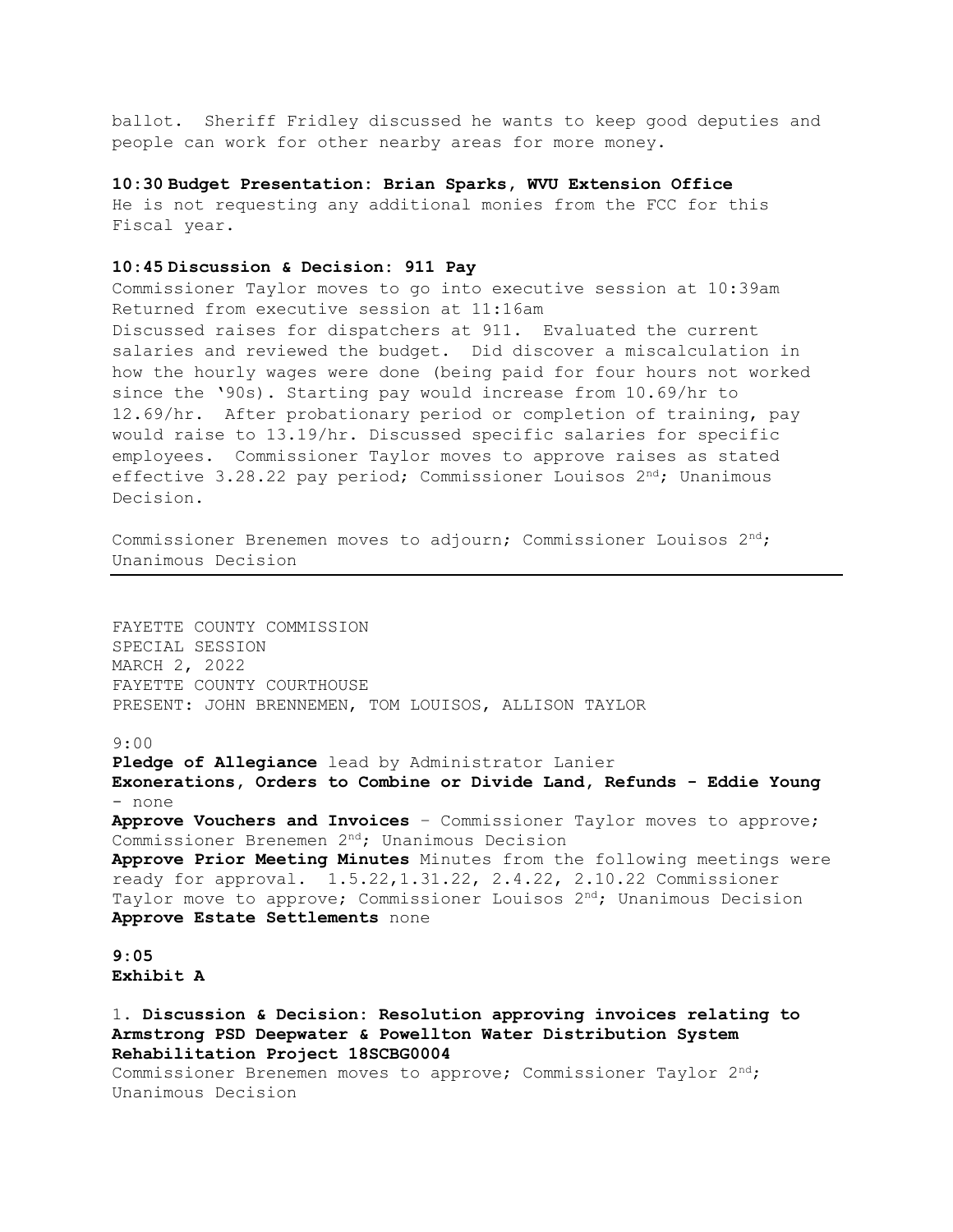2. **Discussion & Decision: MOU with AWAY (Women's Resource Center)** Prosecutor Ciliberti has reviewed. Commissioner Taylor moves to approve; Commissioner Louisos 2<sup>nd</sup>; Unanimous Decision

#### 3. **Discussion & Decision: WV Opioid Settlement MOU**

Prosecutor Ciliberti has reviewed; Fayette County will receive close to 1.5 million from the settlement though he feels it is hard to quantify an amount that the opioid crisis has caused. Sheriff Fridley asked if he would still need to be deposed – this may be a different case or there are several plaintiffs listed on this case. There are several restrictions on spending the monies. Commissioner Taylor moves to approve; Commissioner Louisos  $2<sup>nd</sup>$ ; Unanimous Decision

### 4. **Discussion & Decision: Letter to State Leaders Regarding County**

**Growth** Commissioner Taylor asked for feedback; Commissioner Brenemen and Commissioner Louisos both liked the letter. Commissioner Taylor moves to approve; Commissioner Brenemen 2<sup>nd</sup>; Unanimous Decision

### **9:10**

### **Sheriff Mike Fridley - Permission to Send Tax Reminder Cards**

The last two years they sent approximately 11,000 cards for a cost of 5700 dollars.

Total cost this year would .55 per card (.15 for printing, .40 for mailing) Because the cost would be under 6000, approval could be done by Commissioner Louisos. Commissioner Taylor suggests to add this line to Sheriff Fridley's budget for future years; Administrator Lanier agrees.

### **9:15**

**Michelle L. Holly Co Clerk - Agreement to Continue Using Early Voting Locations: Fayette County Soldiers & Sailors Memorial Building, Montgomery Community Center, & Green Valley United Methodist Church** Commissioner Taylor moves to approve; Commissioner Brenemen 2nd; Unanimous Decision

#### **9:30**

### **Budget Presentation: Joe Crist, Fire Coordinator**

Joe and his assistant Becky are paid from this budget. No major changes. Explained the line items and minor changes. Money is allocated to the individual fire departments based on population. Commissioner Taylor questioned the group insurance rates; Administrator Lanier explained those lines always have to be adjusted. Also was asked about the travel expense – the \$10,000 would be for four people to travel to a national conference. Also asked about checking accounts of individual fire depts. They have three – a state account, a fire levy account, and a local account. Commissioner Taylor asked how the allocations to the Fire departments are done. Fayetteville and Oak Hill are allocated quarterly. The other fire departments submit invoices to be approved and paid. This difference was set in 2010 -before Joe Crist was in charge. Those municipalities felt it was too difficult to go through the submission process.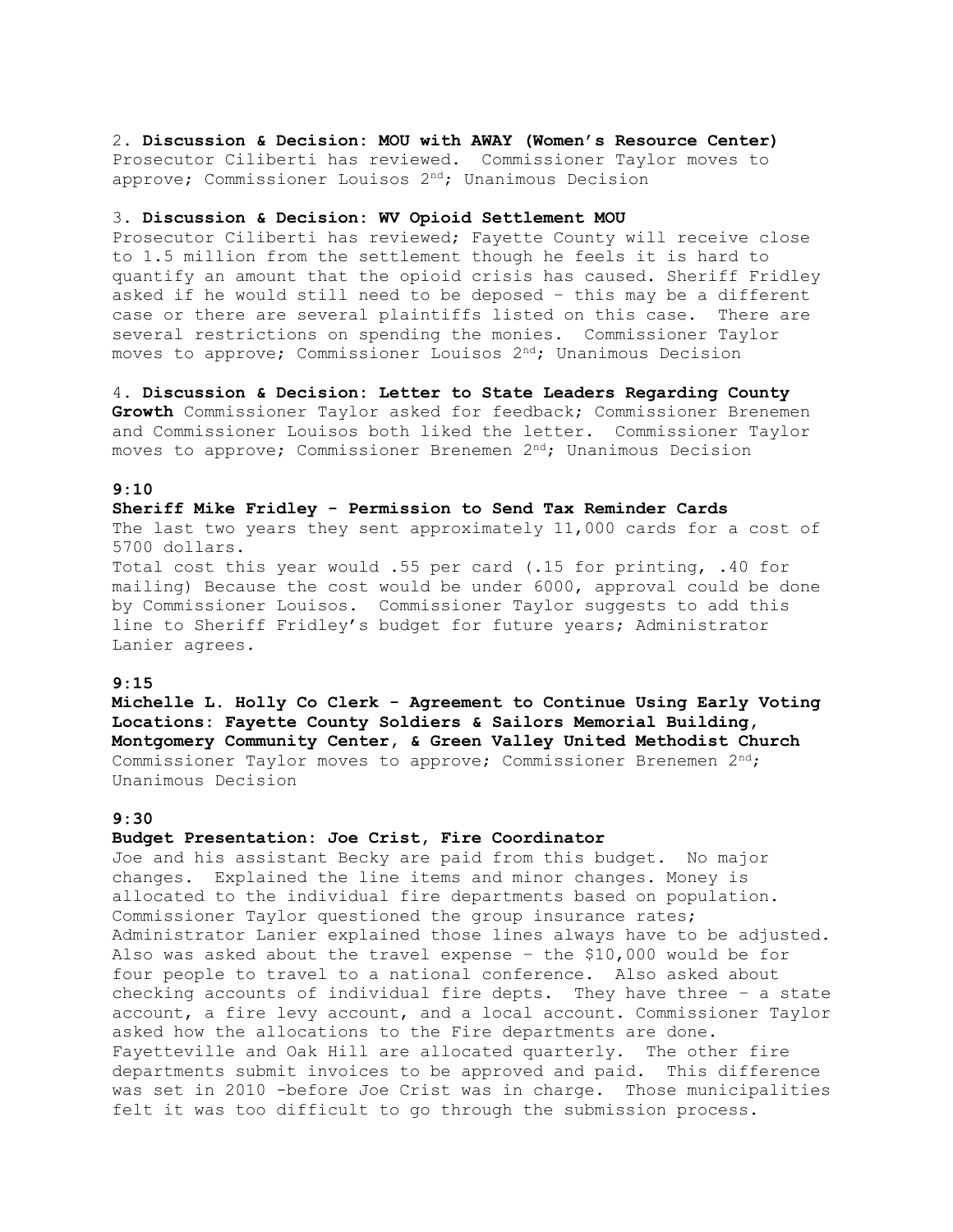Commissioner Brenemen asked when they are audited – the individual departments are audited yearly per the levy agreement. The fire service coordinator is audited as part of the county. Commissioner Brenemen asked about copies of advertisements for the fire center bids; Administrator Lanier has them. He also asked about the mapping – the departments have until this Friday to turn them in. He will send the list of those who haven't turned them in to Administrator Lanier. Mr. Crist also plans to attend the fire meetings of those departments. Commissioner Brenemen suggests the Commission may have to withhold funds if we don't get this information. Commissioner Louisos discussed that it's sad for the people of Fayette County that they seem unwilling to provide this mapping information. Commissioner Taylor suggests that we offer to go to those departments and offer assistance.

## **9:45**

## **Budget Presentation: Teresa Gregory, Community Corrections**

Discussed how the Day Report Center (DRC)is changing and growing and working towards the community service it was intended to be. Went over an increase in her salary and wages budget. Rents and utilities line was decreased significantly since the program was moved to the courthouse campus. She has also partnered with two counselling organizations so this cost has gone down as well. These changes mean her overall budget "ask" is virtually the same as last year. Ms. Gregory also prepared a report on how their programs save money on the jail bill. Because of incomplete records she was not able to do a fiscal audit for 20-21, but instead had to do a calendar year of 2021. Day report monitoring and GPS monitoring saved \$972,392.25 in jail costs throughout 2021. Commissioner Taylor asked about the county paying for the GPS monitoring. There are two programs – through DRC and sheriff's department. Prosecutor Ciliberti discussed these differences. People monitored by the sheriff's department have that GPS cost paid by the state typically (because they are typically felons). Prosecutor Ciliberti felt it would be within the Commission's purview to pay those costs for those the DRC is monitoring, but he hasn't heard of this being an issue. He feels the best first step would be to have him being informed if someone isn't paying their bill for monitoring. Commissioner Taylor wants to develop a mechanism by which those defendants that can't afford the monitoring can use community service to offset the cost. She asks Prosecutor Ciliberti and Ms. Gregory to work on a written proposal to present the judges. Prosecutor Ciliberti mentioned that there would be situations where the County would not be able to recoup those costs. Ms. Gregory also discussed some program changes that would incentivize paying the \$30 monthly fee to participate in DRC. Discussion on the revenue and expenditures. Discussion on some test results that they receive – Commissioner Taylor suggests that Ms. Gregory share those results with the Prosecuting Attorney's office. She agrees to do that. Prosecutor Ciliberti asks that these screen results be sorted by criminal and abuse and neglect cases. It is helpful that DRC is closer. Ms. Gregory explained that they have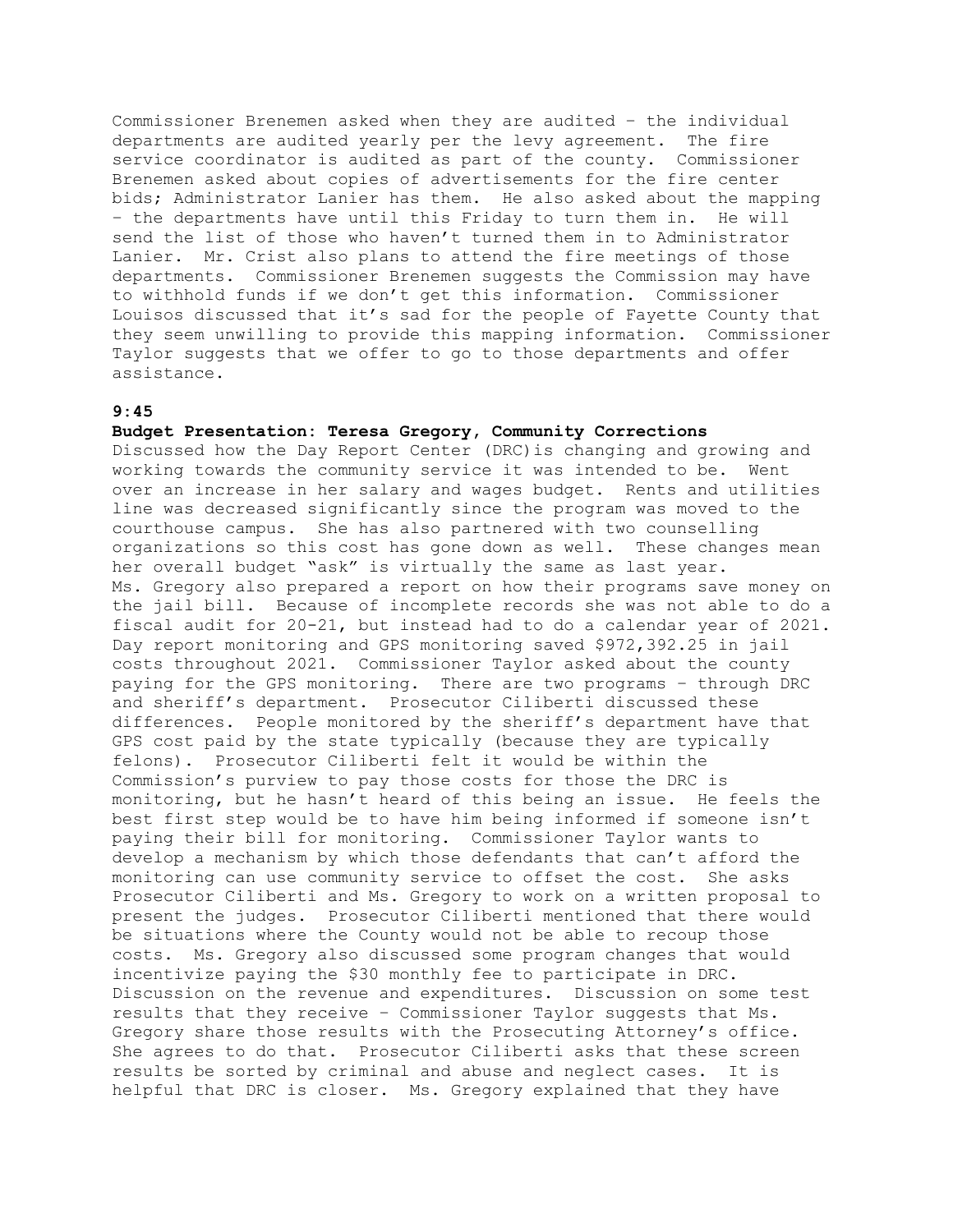worked on staffing so that whenever the DRC is open, they can drug screen. Ms. Gregory is asking to reallocate one part-time employee to full time to improve the efficiency of the office and increases services/extend some hours. This would also eliminate paying overtime. Prosecutor Ciliberti asked if that employee has had BIPPS training. Commissioner Taylor suggested the commission could pay for training if there was an agreement that the employee would offer at least one class once training is complete. (The revenue from offering that class would offset the cost of the employee's training). Revenue is slightly up from previous years. The billing was a little behind and she is getting caught up. Commissioner Taylor asked about Warm Hands and Warm Hearts and whether DRC should be participating with them since it isn't a government entity. Ms. Gregory explained she didn't think they have participated with them in the last several months. Apologized again for not having complete financial numbers and explained they are improving their accounting practices. Ms. Gregory explained further her reasoning for moving one employee from part-time to full time based on her performance and the needs of the program. Commissioner Taylor asked Ms. Gregory about her ideas to expand the program into the Valley. Commissioner Taylor suggested she get in touch with Mayor Ingram in Montgomery and her counterpart in Community Correction in Kanawha County. Ms. Gregory feels this would be a great asset because lack of transportation is their biggest hurdle in expanding the program. Commissioner Taylor asked Administrator Lanier/Executive Assistant Dangerfield to get Ms. Gregory in touch with the regional transit authorities. Ms. Gregory discussed how many functions the DRC provides to their participants. Commissioner Louisos asked for figures from different entities that provide transportation and how we might be able to combine these monies and help fund a singular entity for programs. Commissioner Louisos thanked Ms. Gregory for her hard work; Commissioner Taylor agreed; Ms. Gregory thanked her employees.

### **10:00**

**Discussion & Decision: Staffing, Salaries and Restructure**

Commissioner Taylor discussed that the Commission has discussed the possibility of granting a pay raise to the County Administrator without discussing numbers. Commissioner Taylor moves to increase the County Administrator's salary by \$10,000 per year effective the next pay period; Commissioner Louisos 2<sup>nd</sup>; Unanimous Decision.

Motion to adjourn 10:28am

FAYETTE COUNTY COMMISSION REGULAR SESSION March 16, 2022 FAYETTE COUNTY COURTHOUSE PRESENT: ALLISON R. TAYLOR, JOHN G. BRENEMEN, THOMAS LOUISOS, II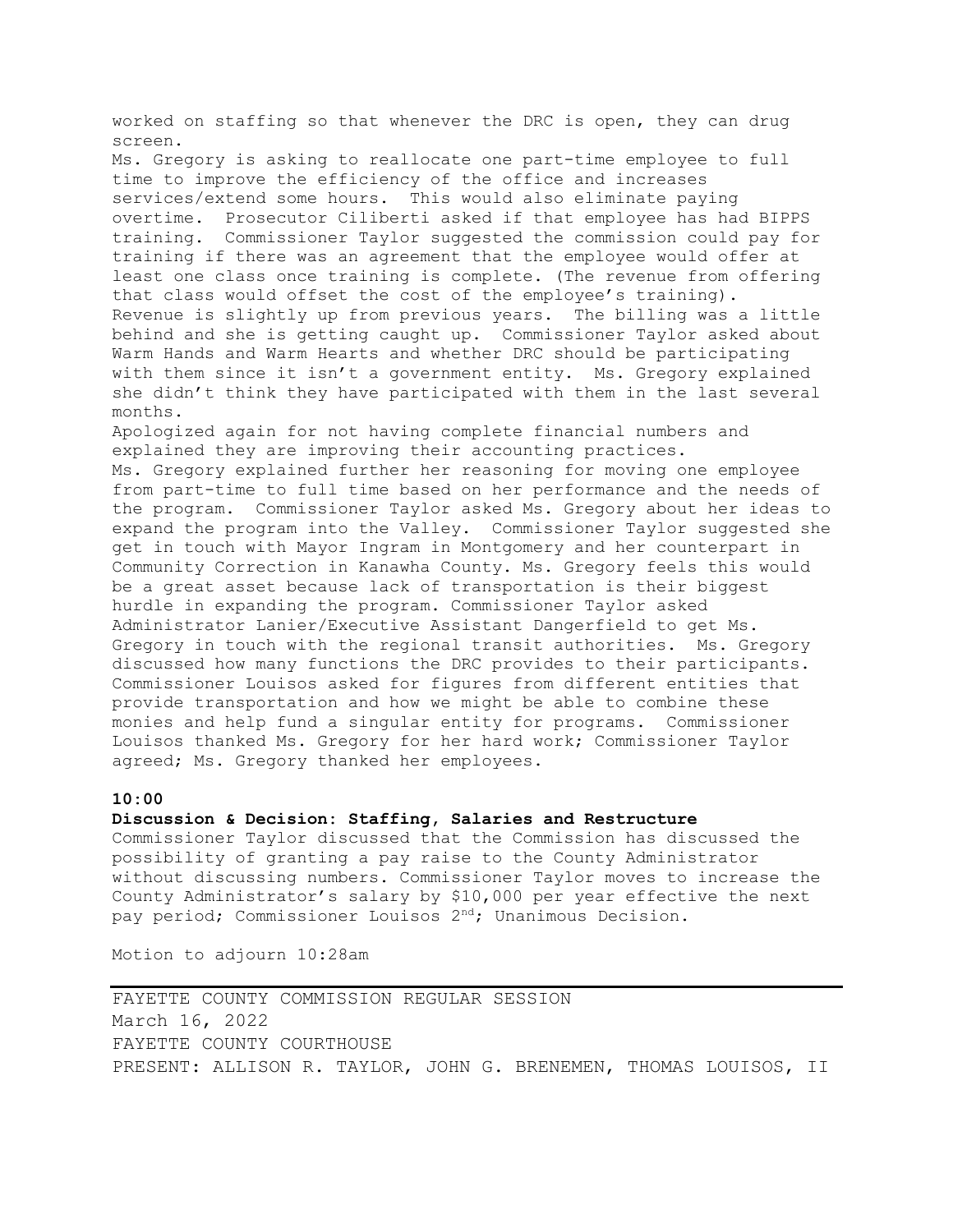The Fayette County Commission met in a regular session this 16th day of March 2022 via Zoom. Commissioners Brenemen, Louisos and Taylor all attended in person.

Commissioner Taylor called the meeting to order at 9:00 a.m. The Pledge of Allegiance was led by Ami Dangerfield.

There were no Exonerations, Orders to Combine or Divide Land, Refunds to present.

Commissioner Brenemen motioned to approve vouchers and invoices. Commissioner Louisos seconded. Unanimous decision.

No minutes presented for approval.

Commissioner Taylor motioned to approve presented estate settlements. Commissioner Louisos seconded. Unanimous decision.

**County Assessor Eddie Young presented proposing to use the old zoning office in the courthouse annex as storage.** Currently the stairwells and other spaces are housing many materials that are no longer needed. He proposed cleaning the space out, selling old computers, and moving filing cabinets to other county spaces. Given the current state he believes it may be a fire hazard. The old zoning office presently functions as Litter Control Officer, Tommy Harris' office and Mr. Young would like to use it as record storage for assessor's files as it is underutilized and he is out of space. He will apply for grant funding that could cover record retention organization costs and it is possible that they could still fit a desk, chair, and phone for Mr. Harris in the space as well. Commissioner Taylor would like to see the old files and materials to be purged first so the County knows exactly what it needs to store. Office space is at a premium and she does not want to see office space taken up as storage as it is needed for staff as the staff grows. Is it possible to scan and store files electronically rather than keep paper copies of everything? Mr. Young will look into the State's record retention requirements to determine if that is possible or not. County Administrator Ruth Lanier recommended using space at the Memorial Building for additional file storage, which is where other county offices store their older files. Commissioner Taylor and Ms. Lanier also discussed the county's recent purchase of efficient scanners that could help with the process.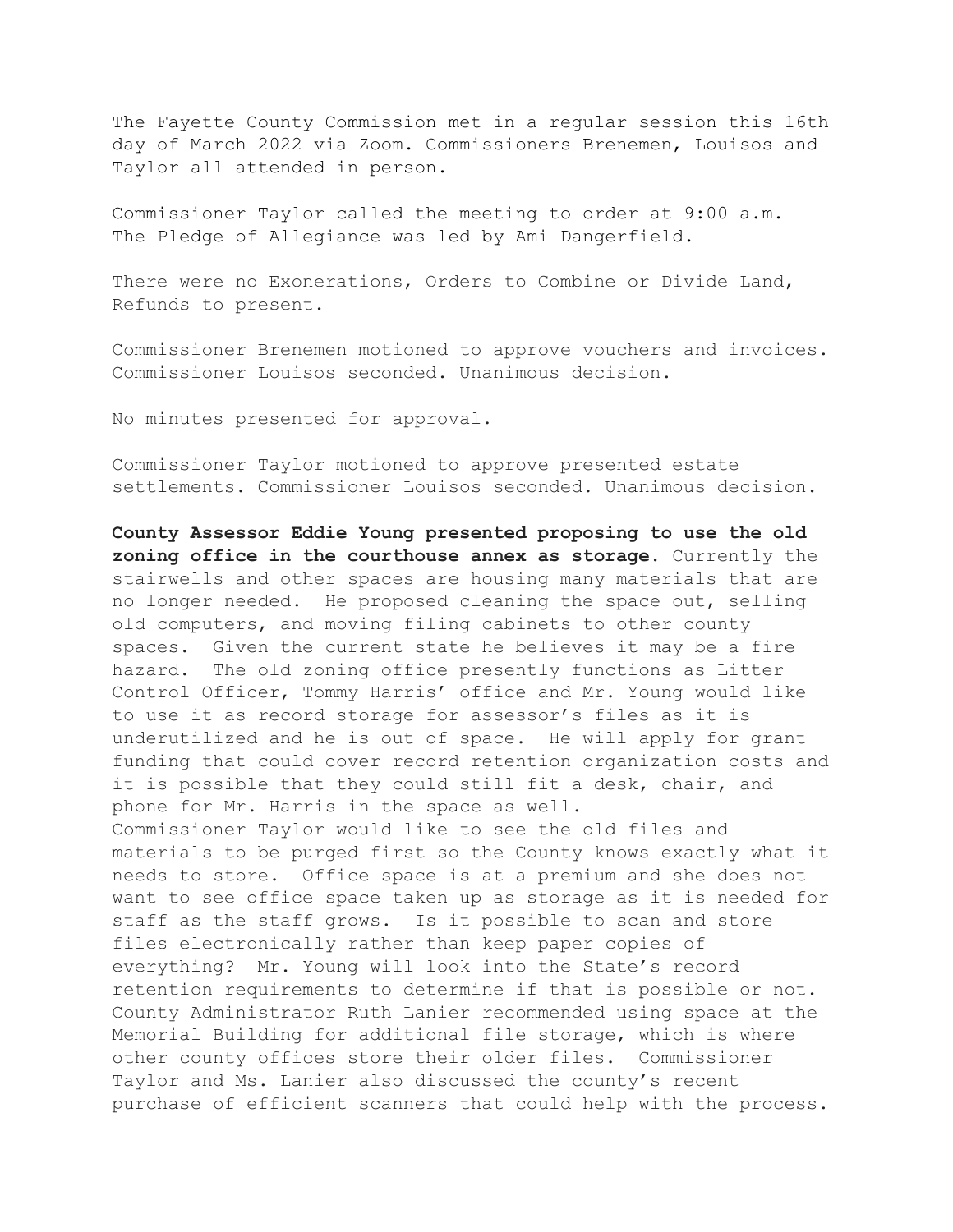Mr. Young agreed to purge what he can and will return back to the Commission to discuss further.

Discussion of having the County Fire Coordinator use a 30' building the county already owns but is not in use at the Fire Training Center to store additional supplies, i.e., hazard suits and air cylinders. If this can be coordinated, the supplies that are currently stored in the Fayetteville Mini Storage could be cleared out. Fire Coordinator Joe Crist agreed this would be a good solution and promised to look at the building soon, then make the necessary preparations to move it to the Fire Training Center.

**Request from Fire Coordinator, Joe Crist for approval and signature of truck replacements in Ansted and Gauley Bridge for FY 2020-2021 and 2021-2022.** Mr. Crist provided invoices for the commissioners to review. Commissioner Brenemen was curious what the timeline for the trucks arrival were. Mr. Crist estimates approximately one month. Commissioner Louisos inquired what the total equipment costs are and if they are purchased on credit or not. He was assured that the Fire Department does currently not own anything that is financed and any equipment that is retired is put out for public auction. Commissioner Taylor motioned to approve the truck replacements. Commissioner Brenemen seconded. Unanimous decision.

**Brooke Hutcheon presented the New River Humane Society budget request.** Since last year 2,777 animals were brought into the shelter. Over 500 were brought in by the County Animal Control Officers, which means over 1,500 were brought in by citizens; that equates to very large vet bills. Some animals are adopted locally but others are transferred out of the county to other fostering agencies which equates to high gas bills taken on by the Humane Society. The total annual cost to the run the shelter is \$350,000. Fundraising has been very difficult, they are short staff, and operating with no director. The Humane Society provides essential services to the County such as: spay and neuter programs, cleaning and caring for the animals, and housing any animals that maybe involved in criminal cases. Commissioner Taylor asked what can be done about the 50% of people that brought their animals in because they cannot afford their pets. Ms. Hutcheon said she believes it due to the pandemic and either deceased or gravely ill family members that could not take care of their pets. The commission commended Ms.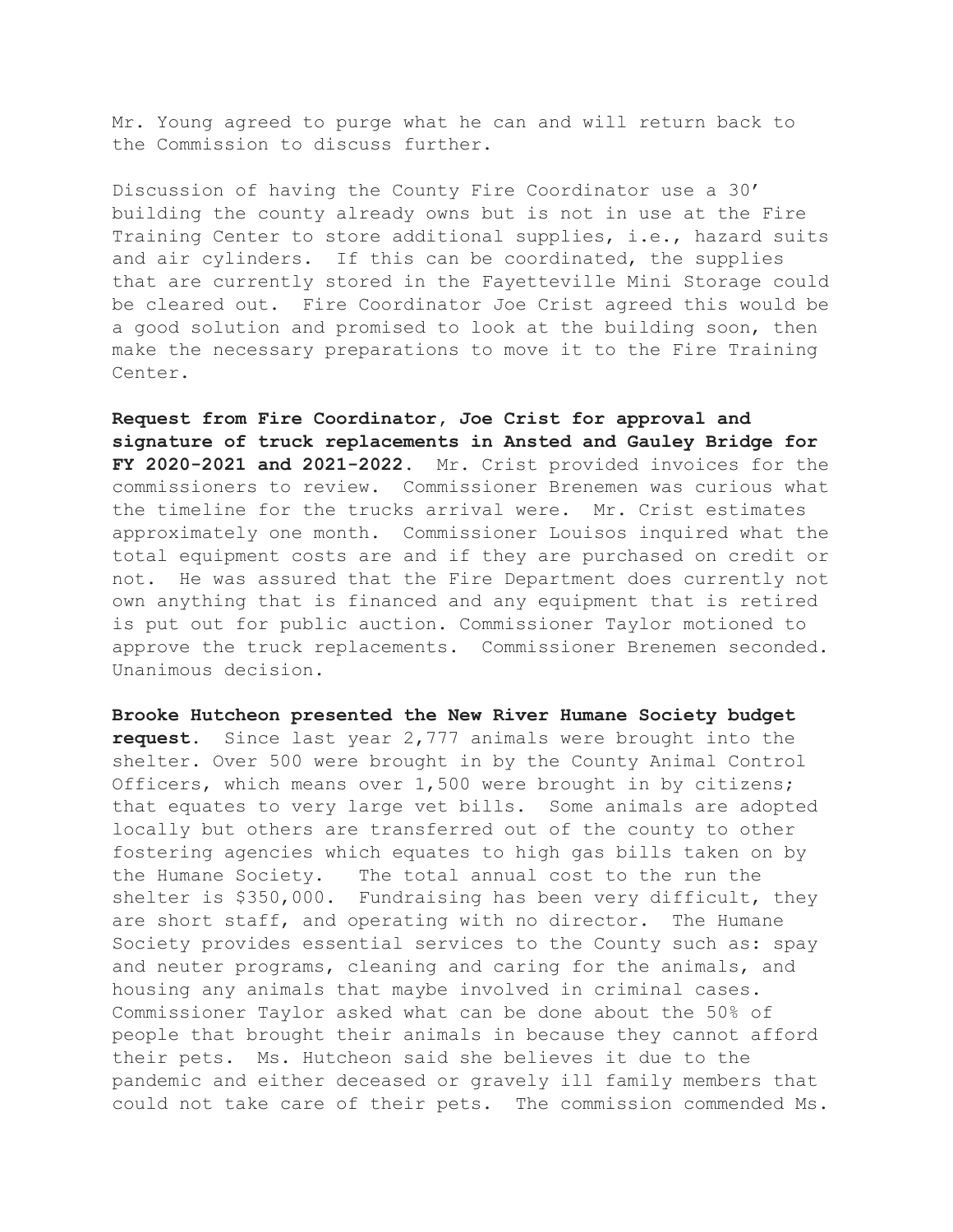Hutcheson on her report. They asked if there was additional funding from municipalities. Ms. Hutcheson commented that it is a very small contribution, the largest contribution was estimated at \$1,500. Commissioner Louisos wants to know where all the other funding came from, he was informed that \$185,000 came from donations and fundraising. Commissioner Taylor reminded the Humane staff that the Prosecuting Attorney's office is willing to pay fees for any animal criminal cases.

**Kevin Walker presented the Office of Emergency Management (OEM) and 911 Center budget requests.** The OEM is a barebones budget request, primarily personnel costs. Mr. Walker noted that overtime costs are down, they pay \$36,000 for rent, OEM performance grant helps supplement salaries and the total budget request is \$161,515.

The 911 Center budget request does not represent any changes from previous years requests, all contracted and subscription services are the same. Service contracts consist of: two-way radios, HVAC, phone services, mapping software. The 911 Center earns \$100,000-\$200,000 in revenue, which is comprised of landline and wireless fees and are expected to continue to increase. The dispatchers were very appreciative of the raises that they were given. Training has opened back up and will resume next month in Charleston.

**Discussion regarding cameras at the 911 Center.** Commissioner Louisos would like more cameras so that operations can be better monitored, currently the commissioners and 911 Center management cannot view much. It was explained to Commissioner Louisos that Chief of Staff Tonya McMullen can see the dispatchers but cannot listen to the video feed due to HIPAA, she can however listen to the phone lines. The management staff is required to listen to 10% for quality assurance, Commissioner Louisos would like Ms. McMullen to listen to more, the requirement is not enough as if you cannot hear and see what is going on you are not able to effectively manage in his opinion. Commissioner Louisos believes that the Chief of Staff should be in the room with the dispatchers. Mr. Walker said that is why they have shift supervisors. The Chief of Staff is responsible for other highlevel operational items and the shift supervisors are focused on day-to-day activities and will bring any issues to the attention of the Chief of Staff. Commissioner Taylor would like to see a more professional atmosphere in the 911 Center. Mr. Walker and Ms. McMullen have shifted their schedules certain days so that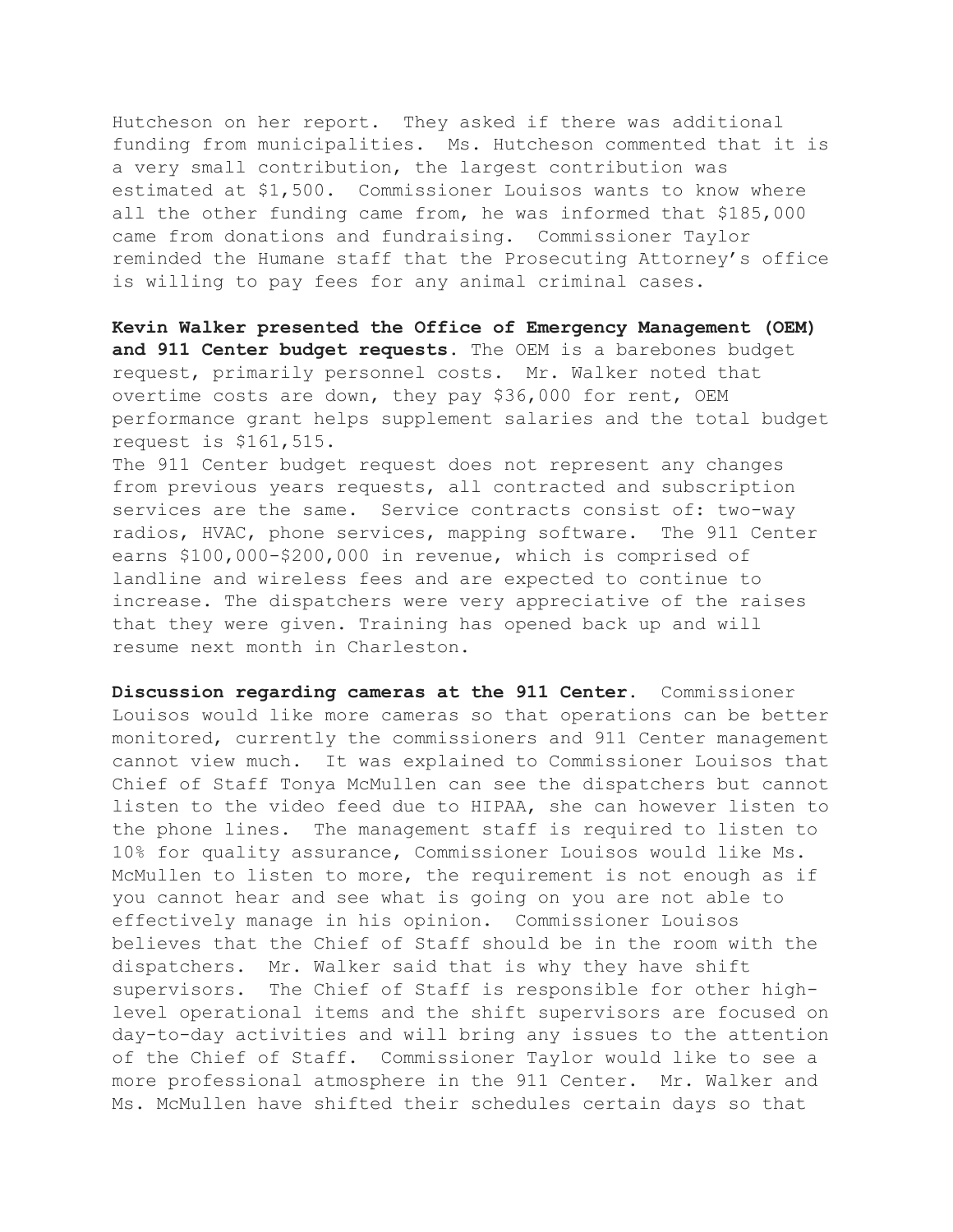each one of them comes in late and stays late to watch over and observe the evening shifts, this allows for better monitoring of multiple shifts. Commissioner Louisos further reinforced that as County employees we all have a responsibility to the public and we need to be as efficient as possible for the public. To do that any issue should be recognized as early as possible and taken care of quickly, which is why cameras and better monitoring of staff is needed. KTS installed the current cameras initially and will provide a quote for additional cameras. Commissioner Louisos will go with Sheriff Fridley to give his recommendation of where to place the new cameras and County Administrator Ruth Lanier can approve the expense since the amount will be well within her spending authority.

**Discussion & Decision: Montgomery High School Fire Remediation.** The old Montgomery High School fire was not handled smoothly by County emergency services, it was very chaotic. Commissioner Taylor highly recommended that Mr. Walker create a streamlined standard operation procedure with Mr. Crist so that emergency services communication can flow properly and efficiently in emergency situation, as it should. Both Walker and Crist will work on creating such a plan.

To remove some of the fire damage the original estimate was \$5,000 for the excavator to tear down walls and the mayor of Montgomery was present to request an additional \$8,000 to complete the work to keep the public safe. The Commissioners agreed that the County should aid Montgomery in this emergency and the spending is under the County Administrator's purview so as needed this will proceed forward with collaboration from the City of Montgomery.

Commissioner Taylor motioned to adjourn at 11:04am. Commissioner Louisos seconded.

FAYETTE COUNTY COMMISSION SPECIAL SESSION MARCH 21, 2022 FAYETTE COUNTY COURTHOUSE PRESENT: ALLISON TAYLOR, TOM LOUISOS, JOHN G. BRENEMEN by Zoom

The Fayette County Commission met in a special session on March

21, 2022.

Commissioner Taylor called the meeting to order at 2:22 p.m.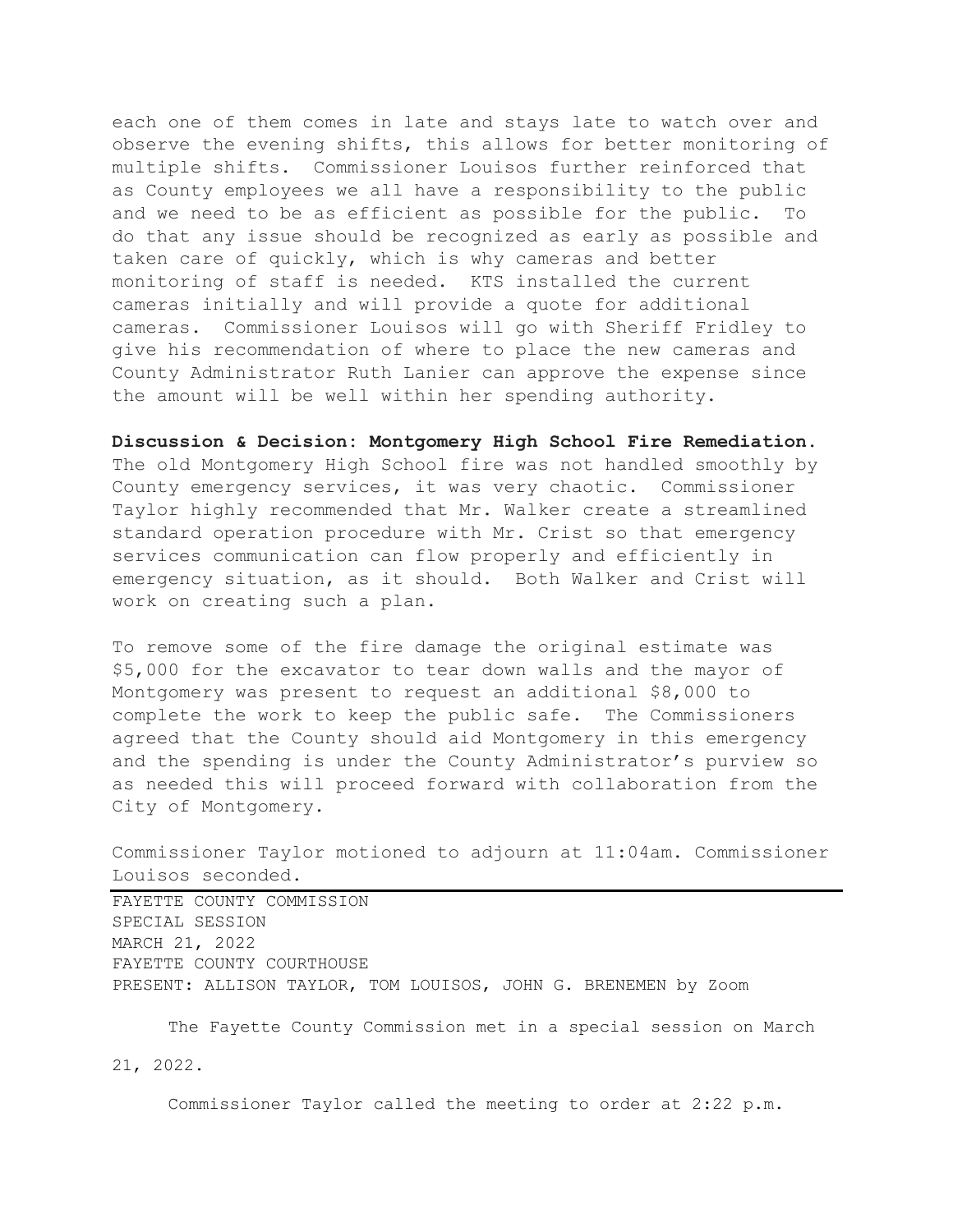Commissioner Taylor explained the process of choosing election poll workers, the role the Democratic and Republican Executive Committees play in recommending them, as well as an issue with the submission from the Republican Executive Committee because its members were concerned they did not have a chance to vote on the list submitted by the Chairman. Upon the interpretation of WV Code 3-1-30 by Prosecuting Attorney Anthony Ciliberti, that while the party executive committees may submit poll worker lists to the County Commission, it is ultimately the County Commission's decision who will serve, the Commission decided to proceed with a vote. Commissioner Taylor requested the other commissioners review the lists to determine if they had any objections to the poll workers submitted, and having none, Commissioner Taylor motioned to approve and appoint the poll worker lists submitted by the Democratic and Republican Executive Committees (even if the latter had not voted to approve the final list). Commissioner Louisos seconded. Unanimous decision.

Commissioner Louisos motioned to adjourn at 2:27 p.m.

FAYETTE COUNTY COMMISSION SPECIAL SESSION MARCH 21, 2022 FAYETTE COUNTY COURTHOUSE PRESENT: ALLISON TAYLOR, TOM LOUISOS, JOHN G. BRENEMEN by Zoom

The Fayette County Commission met in a special session on March 21, 2022.

Commissioner Taylor called the meeting to order at 2:22 p.m. Commissioner Taylor explained the process of choosing election poll workers, the role the Democratic and Republican Executive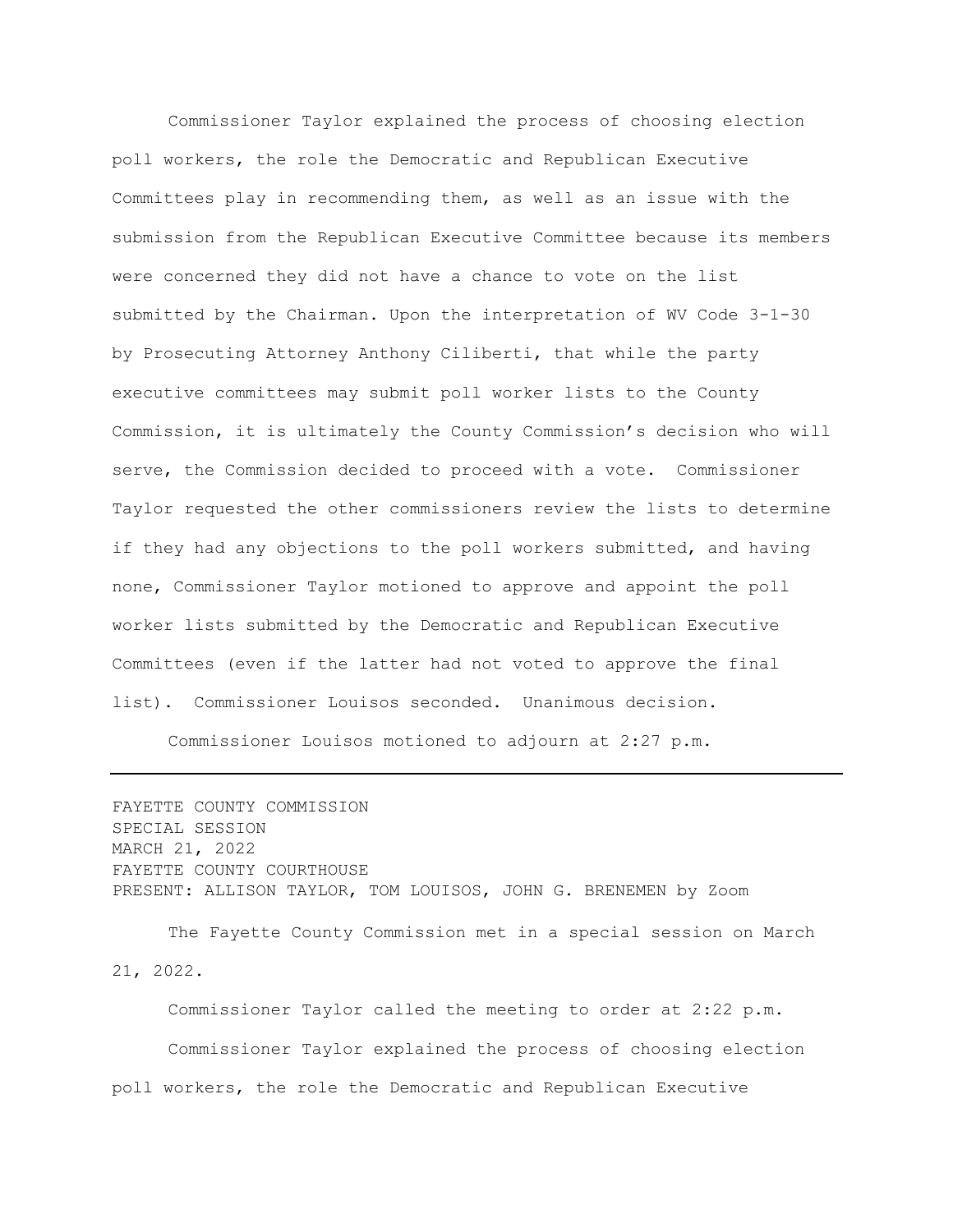Committees play in recommending them, as well as an issue with the submission from the Republican Executive Committee because its members were concerned they did not have a chance to vote on the list submitted by the Chairman. Upon the interpretation of WV Code 3-1-30 by Prosecuting Attorney Anthony Ciliberti, that while the party executive committees may submit poll worker lists to the County Commission, it is ultimately the County Commission's decision who will serve, the Commission decided to proceed with a vote. Commissioner Taylor requested the other commissioners review the lists to determine if they had any objections to the poll workers submitted, and having none, Commissioner Taylor motioned to approve and appoint the poll worker lists submitted by the Democratic and Republican Executive Committees (even if the latter had not voted to approve the final list). Commissioner Louisos seconded. Unanimous decision.

Commissioner Louisos motioned to adjourn at 2:27 p.m.

FAYETTE COUNTY COMMISSION REGULAR SESSION March 23, 2022 FAYETTE COUNTY COURTHOUSE PRESENT: ALLISON R. TAYLOR, JOHN G. BRENEMEN, THOMAS LOUISOS, II

The Fayette County Commission met in a regular session this 23rd day of March 2022 via Zoom. Commissioners Brenemen, Louisos and Taylor all attended in person.

Commissioner Taylor called the meeting to order at 9:18 a.m. The Pledge of Allegiance was led by John Brenemen.

There were no Exonerations, Orders to Combine or Divide Land, Refunds to present.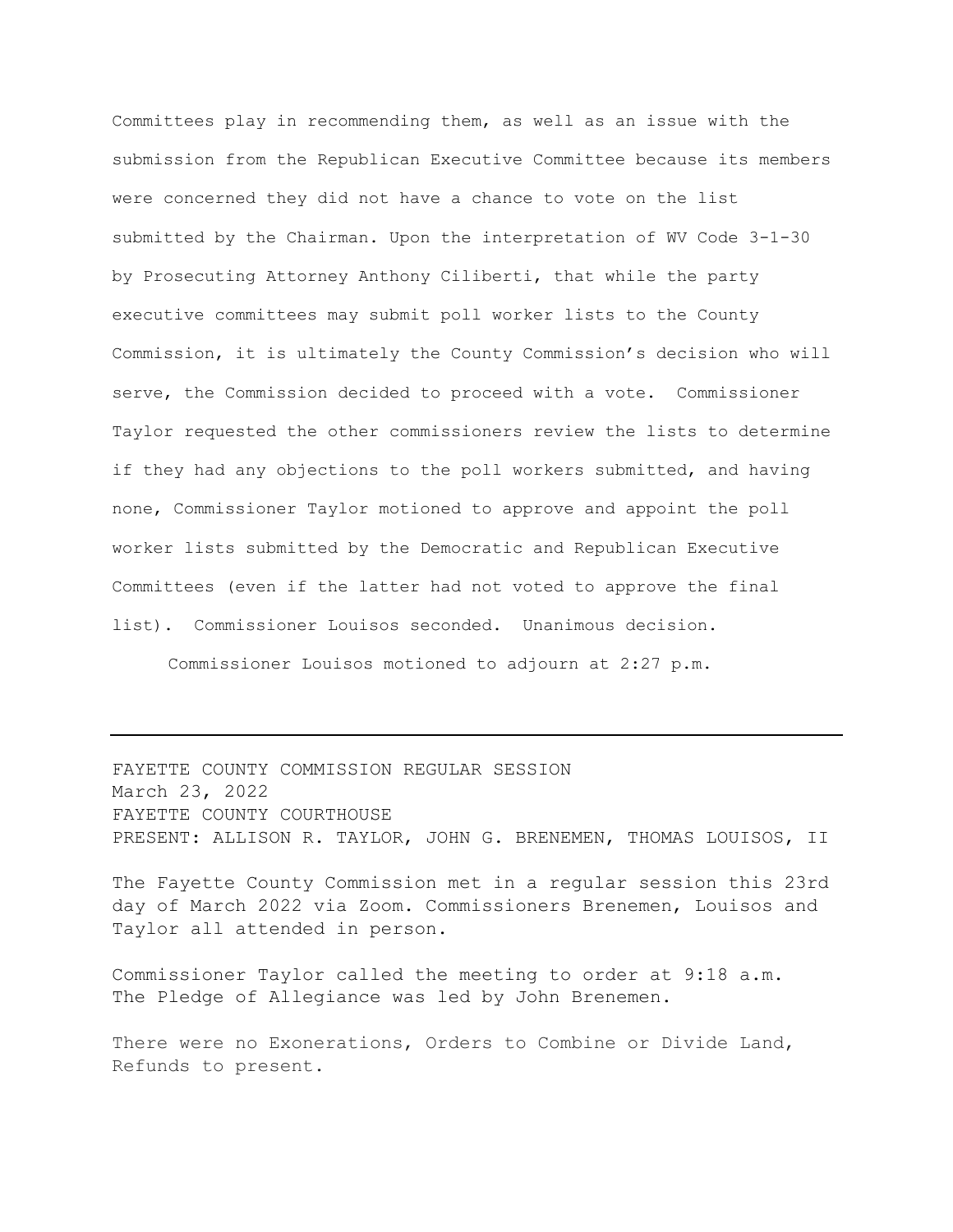Commissioner Louisos motioned to approve vouchers and invoices. Commissioner Taylor seconded. Unanimous decision.

No minutes presented for approval.

Commissioner Brenemen motioned to approve presented estate settlements. Commissioner Taylor seconded. Unanimous decision.

**Discussion & Decision: Tiffany Cottle: EMPG 2019 Grant Award for Signature.** The state office is behind in issuing awards due to COVID. Commissioner Brenemen made a motion to accept the reimbursement for the EMPG grant. Commissioner Louisos seconded. Unanimous decision.

# **Discussion & Decision: Tiffany Cottle, Planner, request for signatures Hazard Mitigation Federally-Assisted Acquisition Project Exhibit As for Kim R. & Kathy M. Eades and The Loup Creek Volunteer Fire Department, Inc., a WV Corporation for signature.**

Prosecuting Attorney Ciliberti was present to discuss property deeds as exhibits and confirmed that Tiffany Cottle will distribute the deeds, get all the signatures then return to Jamie Blankenship. Commissioner Louisis made a motion to approve. Commissioner Brenemen seconded. Unanimous decision.

### **Discussion & Decision: Budget Revision**

County Administrator Ruth Lanier presented a spreadsheet with FY2022 budget revisions for the commission approval. (See below.)

## **Discussion & Decision: New Roots Community Farms Personal Property Transfer**

Commissioner Louisos made a motion to transfer the property to the Urban Renewal Authority. Commissioner Taylor seconded. Unanimous decision.

# **Discussion & Decision: Request from Fayette County Parks & Recreation Advisory Board for assistance with Lowes Hometown Grant**

Diane Callison, Fayette County Park board director and Wayne Workman Fayette County Park director presented the grant opportunity. The park board would like to nominate the Fayette County Park for the Lowe's grant. A nomination form must be completed and there will be a total of 100 grants funded throughout the country. Mr. Workman recommended two projects. The first being updates to the bath houses to make them more efficient with low flow toilets and to update the interiors as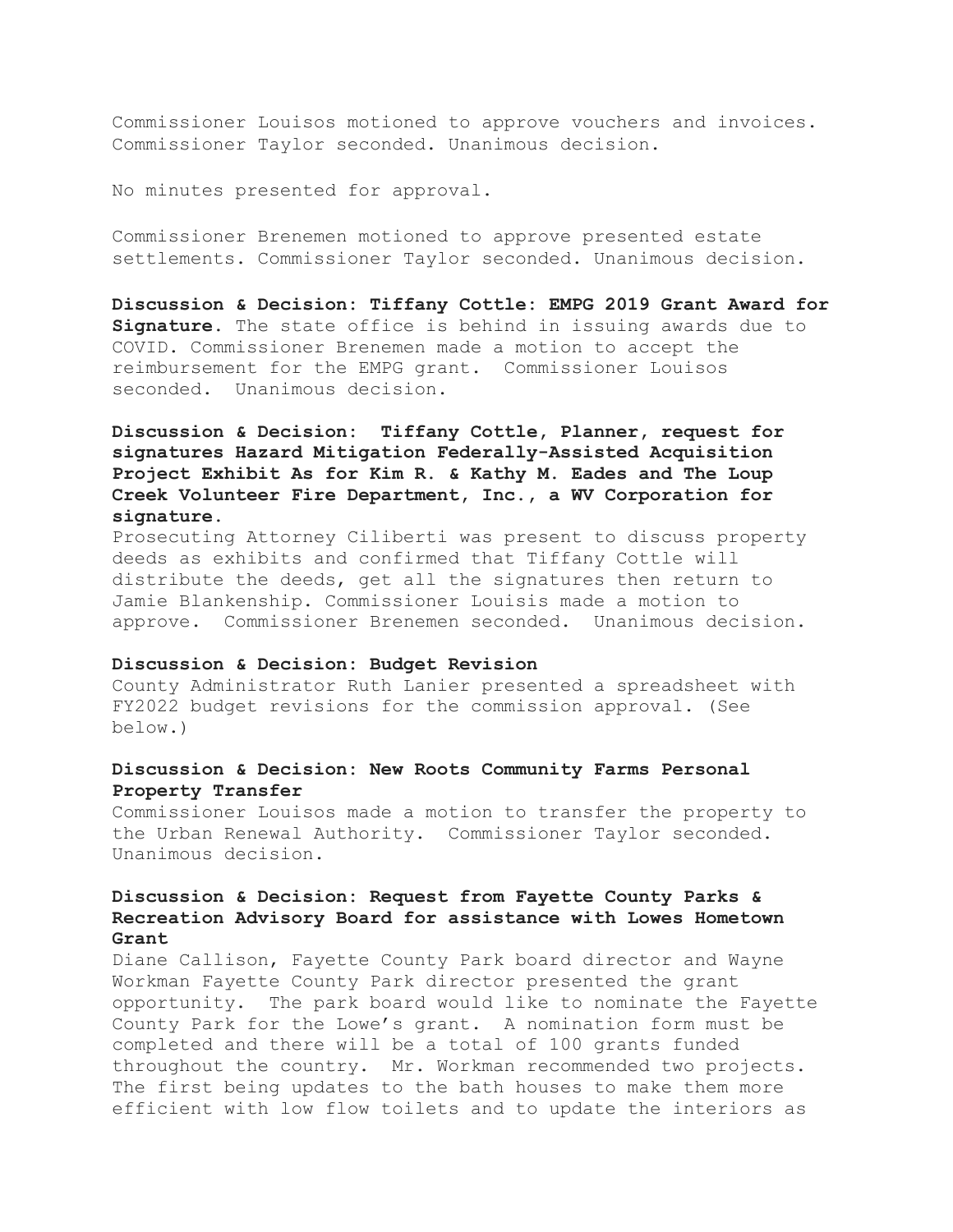it has been a very long time since that has been done. Commissioner Louisos thought it is a great idea and wanted to make sure there was enough water pressure for the low volume toilets. Mr. Workman believes there is. The second project would be constructing a wedding venue at the old horse arena which would increase the park's rental capacity. Mr. Workman stated that nearly daily the park staff receives calls regarding wedding and other rental needs. He believes the cost of this project to be an estimated \$100,000. Commissioner Brenemen thinks both projects are wonderful but the bathroom project should take priority as they have not been updated in a very long time.

Commissioner Louisos motioned to approve pursuing these projects. Commissioner Brenemen seconded. Unanimous decision.

**Discussion & Decision: Letter regarding earmarks for dilapidated houses and sewer projects.** There is a letter drafted for dilapidated properties within Fayette County to be submitted as an earmark request to the federal government. Commissioner Taylor would like a chart added where it can easily show where the routes are with photos attached. The area of Route 60 and 612 has the highest concentration in the county. Commissioner Taylor motioned to approve the letter content with some minor formatting revisions. Commissioner Louisos seconded. Unanimous decision.

**Budget approval** -the FY2023 budget was submitted to the commissioners for approval. There were three options: first, as each department presented their individual budgets; second, with a 5% cost of living wage increase for all employees; and third, with a 5% cost of living wage increase for all employees and additional increases for entry level sheriff deputies, select prosecuting attorney salaries, and making a community corrections officer full time from part time. Commissioner Taylor prefers the third option. Commissioner Louisos made a motion to approve the third budget option presented. Commissioner Brenemen seconded. Unanimous decision.

Commissioner Taylor motioned to adjourn at 9:39am. Commissioner Louisos seconded.

To be approved April 6 April 19 April 25